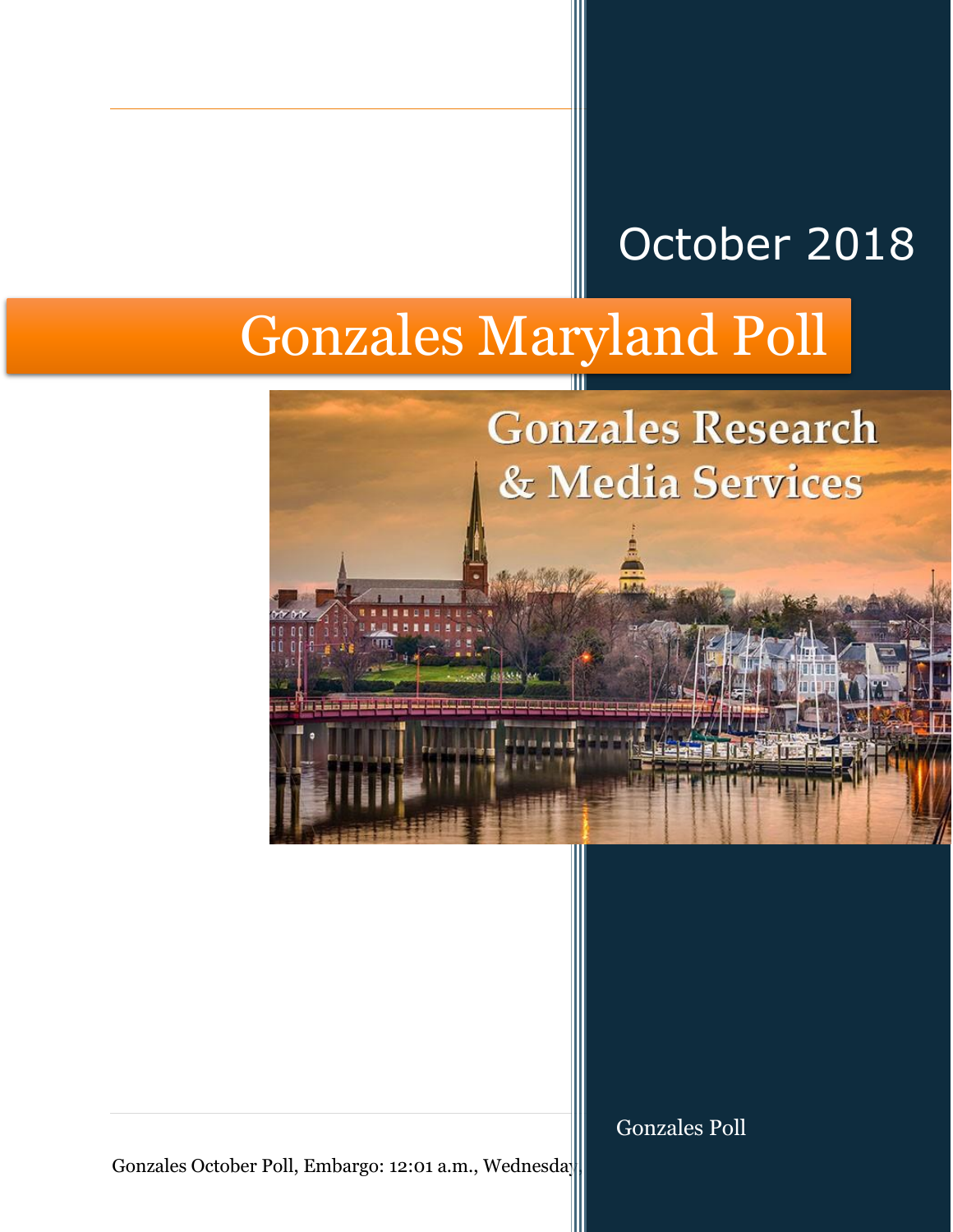### Table of Contents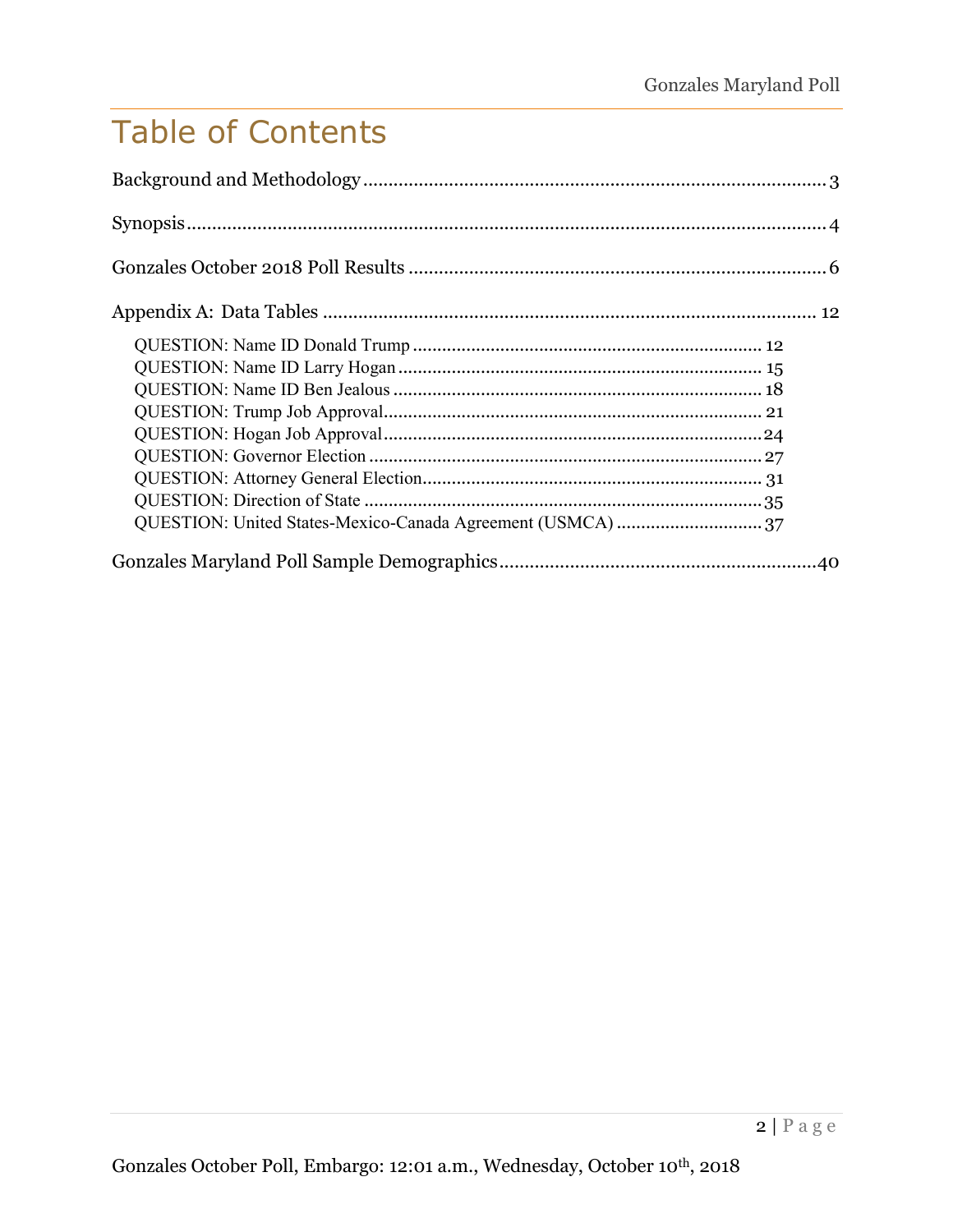### <span id="page-2-0"></span>Background and Methodology

Patrick E. Gonzales graduated magna cum laude from the University of Baltimore with a degree in political science.

His career began in the mid 1980s as an analyst with Mason-Dixon Opinion Research. Mr. Gonzales helped develop, craft and implement election surveys and exit polls for Baltimore's WMAR-TV Channel 2.

Patrick Gonzales has polled and analyzed well over a thousand elections in Maryland and across the country since that time. His polling in the 2014 Maryland gubernatorial election foreshadowed Larry Hogan's victory on Election Day.

During an interview at WBAL 1090 AM radio in Baltimore, Maryland on October 27, 2016, Mr. Gonzales was one of the very few pollsters in the nation to state publicly that Donald Trump would win the 2016 presidential election.

This poll was conducted by *Gonzales Research & Media Services* from October 1<sup>st</sup> through October 6<sup>th</sup>, 2018. A total of 806 registered voters in Maryland, who indicated that they are likely to vote in the November 2018 general election, were queried by live telephone interviews, utilizing both landline and cell phone numbers. A cross-section of interviews was conducted throughout the state, reflecting general election voting patterns.

The margin of error (MOE), per accepted statistical standards, is a range of plus or minus 3.5 percentage points. If the entire population was surveyed, there is a 95% probability that the true numbers would fall within this range.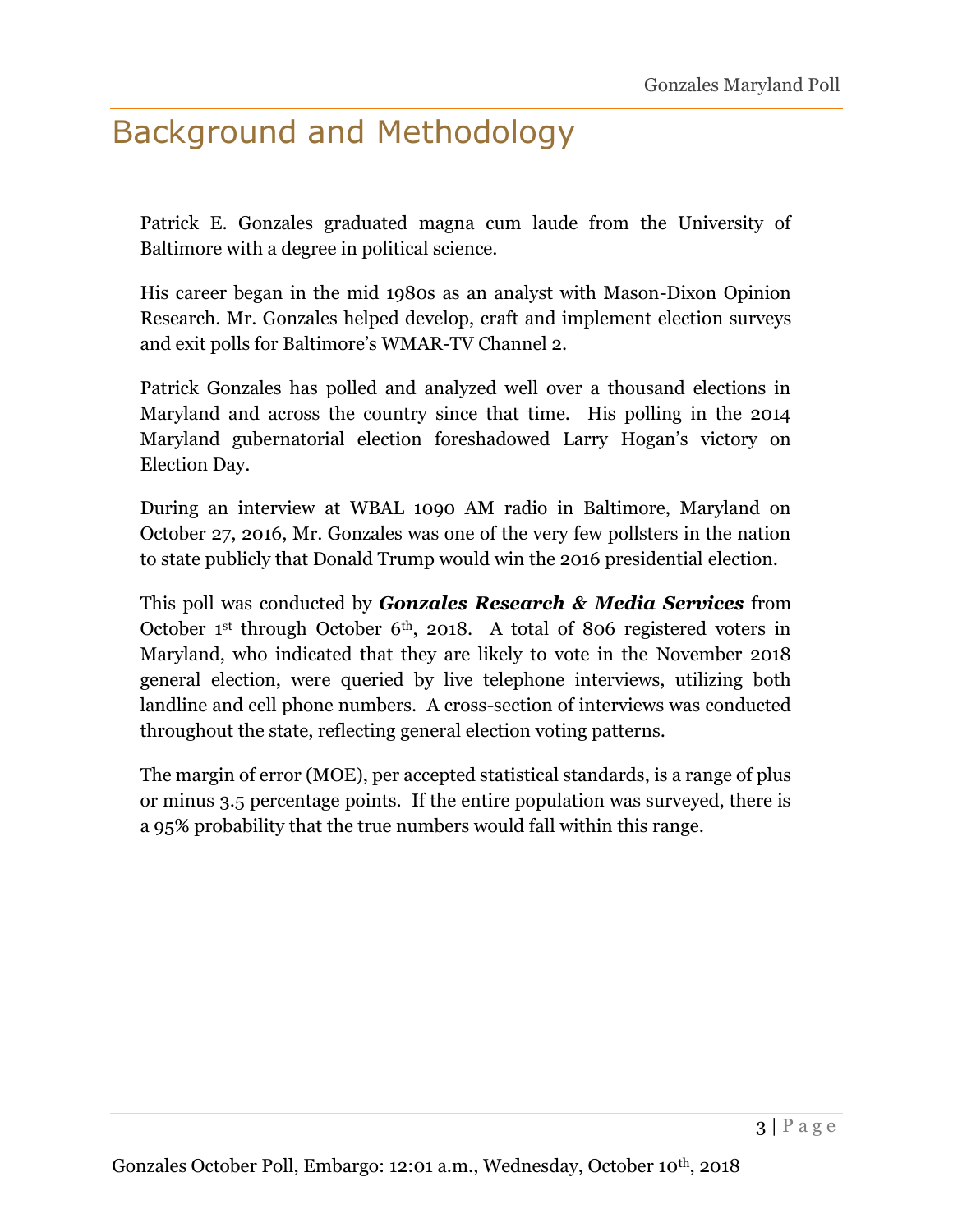### <span id="page-3-0"></span>Synopsis

Ten days and counting until the launch of early voting, a month before Election Day, and the campaigns are heading into their final stages. There are odd political winds gusting across the country and here at home, from Alaska's outer wilderness to our own downy oshun's shores…elephants leaning left and donkeys listing right. Oh yeah, it's election time.

Free State voters are on the doorstep of reelecting a GOP governor for the first time since many liked Ike, and we all loved Lucy. If the election were held today, incumbent Larry Hogan would win in a romp, trouncing his Democratic opponent by a solid double-digit margin.

Statewide, 54% of likely general election voters say they are going to vote for Hogan, the Republican, 36% say they are going to vote for Ben Jealous, the Democrat, 2% say they'll vote for either Libertarian candidate Shawn Quinn or Green Party candidate Ian Schlakman, and 8% are undecided.

Hogan's capturing a third of the registered Democrats in the state, 1-in-5 black voters, racking up huge margins in the Baltimore suburbs, the eastern, western, and southern parts of the Old Line State, and running dead even in traditionally liberal Montgomery County.

It's not yet quite time to call in the Chesapeake Bay Retrievers and extinguish the campfire, but the hunt's end is clearly drawing nigh. Since his surprisingly imposing victory in the June Democratic primary, first-time candidate Ben Jealous' efforts to create electoral enthusiasm beyond his progressive base have produced bupkis. In the worst of times - the *very worst* political environment imaginable – a Democrat in Maryland begins the race with 40 percent…Mr. Jealous has not yet reached that minimum threshold a little more than a week before early voting commences.

The Jealous campaign held a press conference a few months ago and laid out a "path to victory" scenario (where, ironically, it felt compelled to share its own internal poll that had Jealous trailing significantly). The storyline set forth at the presser was that an aggressive grassroots effort was going to mobilize thousands of new progressive voters to the polls. There most certainly is an impressive grassroots effort for Jealous underway right now, and it will be interesting to see to what extent this determination can translate disaffection,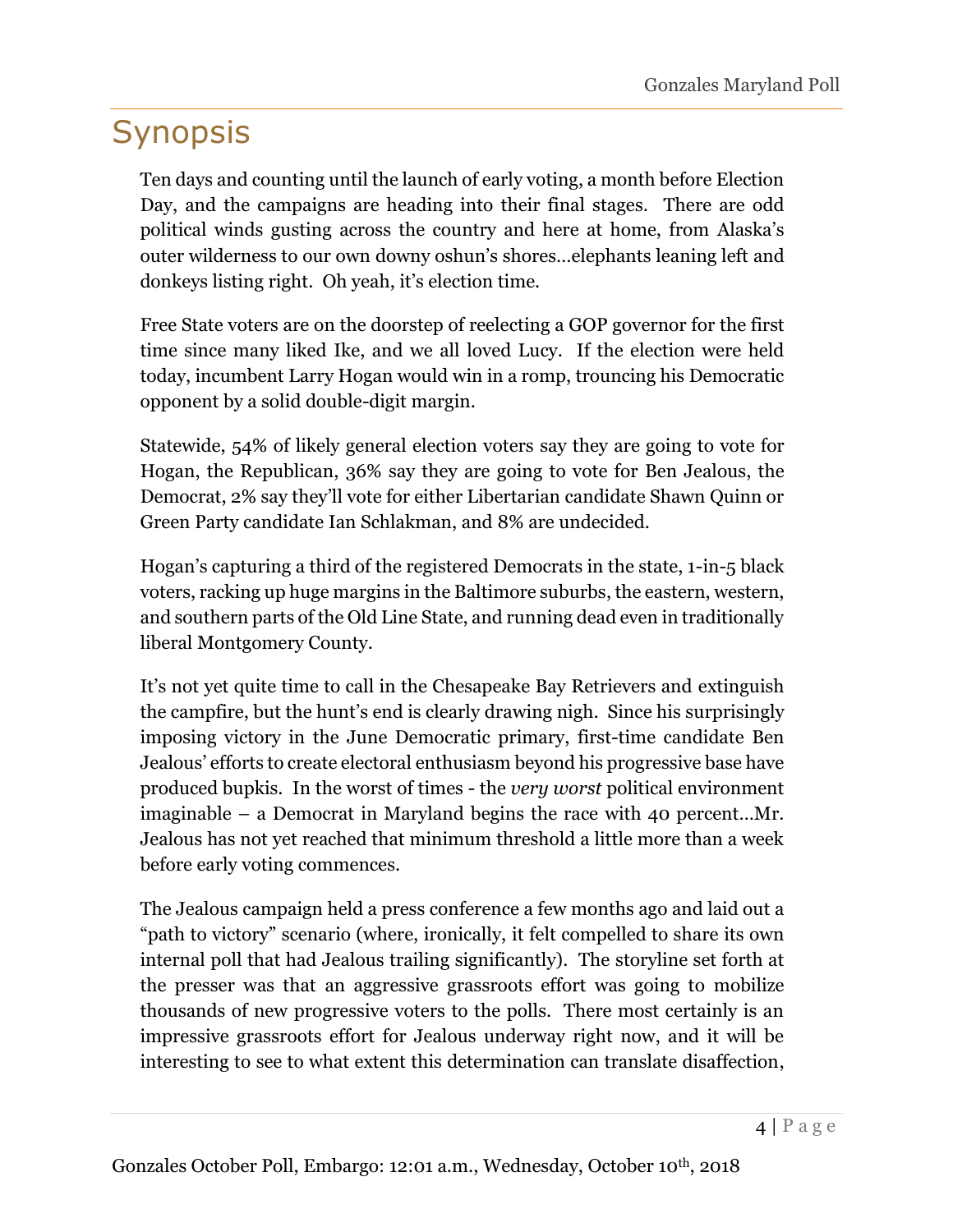capped by Brett Kavanaugh's recent confirmation and seating on the Supreme Court, into hard votes.

The unusual winds seem to be blowing against incumbent Attorney General Brian Frosh's reelection campaign at the moment. Statewide, 43% of Maryland voters say they'd vote for Frosh if the election were held today, 34% say they'd vote for Republican challenger Craig Wolf, and 23% are undecided.

Frosh's margin today is significantly less than it was a couple of months ago and down 20 points from a public poll released in September. But this is still blue Maryland, and it is hard to imagine Democrat Frosh being defeated, an upset that would shake the walls of quaint Annapolis to their very foundation.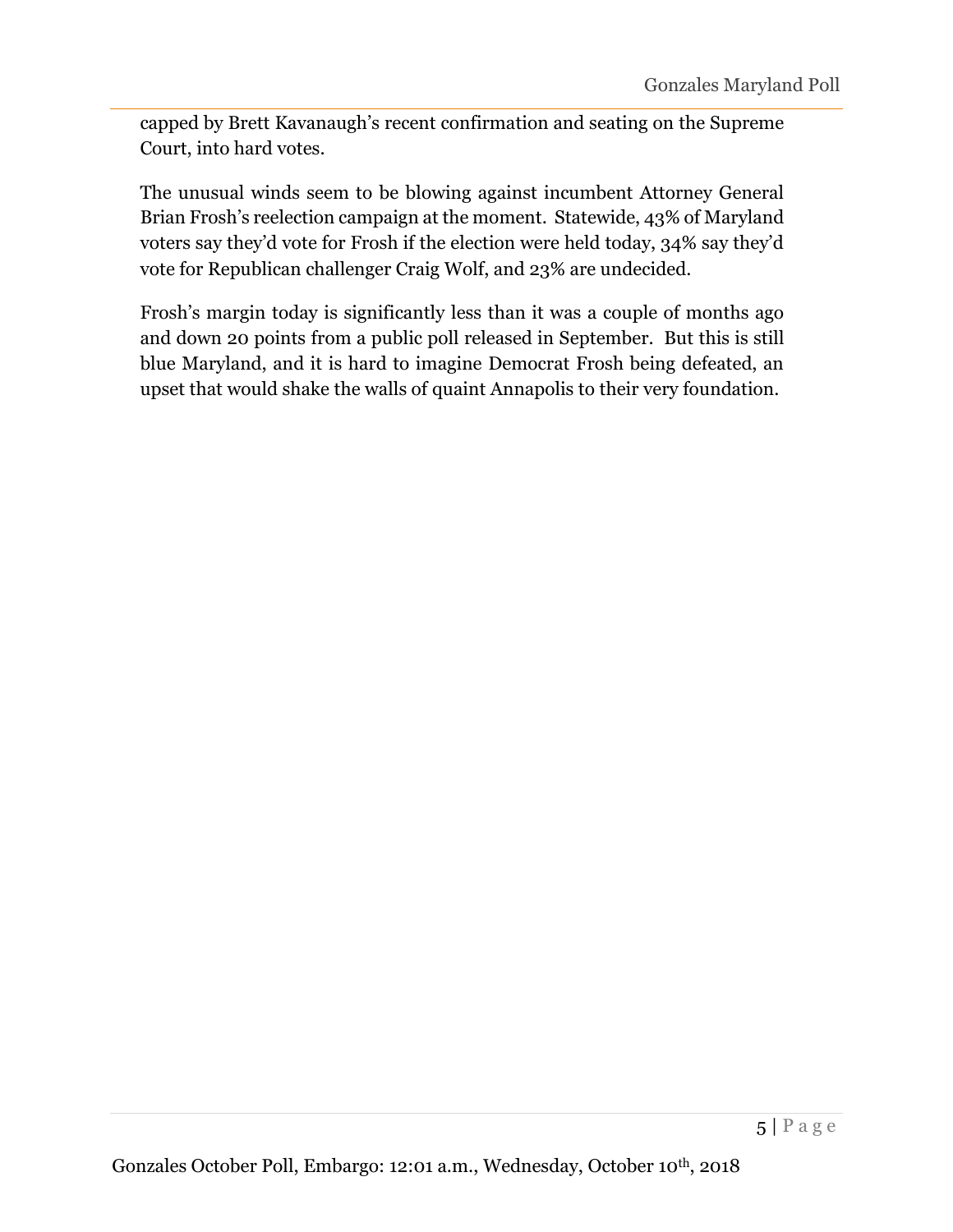### <span id="page-5-0"></span>Gonzales October 2018 Poll Results

### **Governor Larry Hogan**

One month to go and Larry Hogan remains extremely popular with his Maryland constituents - 67% have a favorable opinion of Hogan (44% "very favorable" and 23% "somewhat favorable"), while only 11% have an unfavorable opinion of the Hogan (5% "very unfavorable" and 6% "somewhat unfavorable"), 18% have a neutral opinion of him, and 3% say they don't recognize the *name*.

By party:

• - 86% of Republicans have a favorable opinion (72% "very favorable" and 14% "somewhat favorable"), while 5% have an unfavorable opinion.

• - 59% of Democrats have a favorable opinion (32% "very favorable" and 27% "somewhat favorable"), while 16% have an unfavorable opinion.

• - 63% of unaffiliated voters have a favorable opinion (36% "very favorable" and 27% "somewhat favorable"), while 8% have an unfavorable opinion.

Sixty-seven percent...70%...74%...71%...75%...71%...these are Governor Larry Hogan's job approval numbers in the six previous poll we have conducted since his election in 2014.

Today, 72% of Maryland voters approve of the job Hogan is doing in Annapolis (42% "strongly approve" and 30% "somewhat approve"), while 18% disapprove (7% "strongly disapprove" and 11% "somewhat disapprove"), with 10% giving no response.

| <b>Hogan Job Approval</b> | <u>Approve</u> | <b>Disapprove</b> |
|---------------------------|----------------|-------------------|
| Men                       | 74%            | 17%               |
| Women                     | 71%            | 19%               |
| White                     | 68%            | 18%               |
| African-American          | 53%            | 29%               |
| Democrat                  | 67%            | 23%               |
| Republican                | 84%            | 11%               |
| Unaffiliated              | 69%            | 14%               |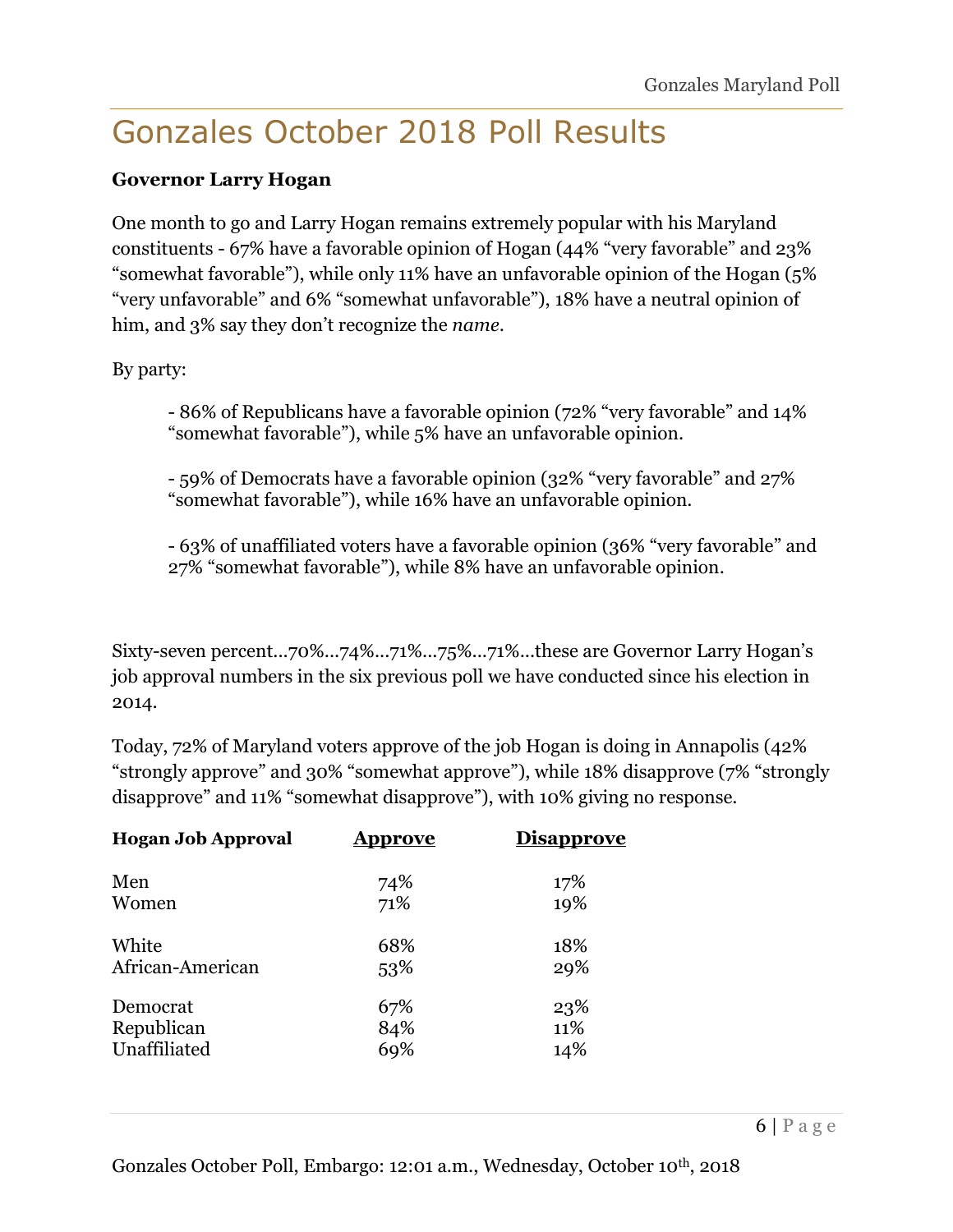### **Ben Jealous**

Democratic gubernatorial nominee Ben Jealous has been unable to engender any electoral excitement with Maryland voters beyond his base. Statewide, 36% have a favorable opinion of Jealous (25% "very favorable" and 11% "somewhat favorable"), while 34% have an unfavorable opinion of him (27% "very unfavorable" and 7% "somewhat unfavorable"), 21% have a neutral opinion of Jealous, and 9% do not recognize his name.

| <b>Jealous Name ID</b> | Favorable | Unfavorable |
|------------------------|-----------|-------------|
| Democrat               | 51\%      | 22%         |
| Republican             | 12%       | 63%         |
| Unaffiliated           | 28%       | 23%         |
| White                  | 28%       | 44%         |
| African-American       | 65%       | 7%          |

### **Governor Election**

If the election were held today, Republican incumbent Larry Hogan would rout his Democratic opponent. Statewide, 54% back Hogan, 36% support Jealous, 2% say they'll vote for either Libertarian candidate Shawn Quinn or Green Party candidate Ian Schlakman, and 8% are undecided.

Hogan leads Jealous 91%-6% among Republicans and 52% to 25% among unaffiliated voters. Hogan captures 58% of men and 49% of women; 65% of white voters; 52% of voters under the age of fifty-five and 55% of those fifty-five and older.

Sixty-one percent of voters in Anne Arundel County support Hogan, 63% in Baltimore County, and 79% in Harford County; 68% on the eastern shore and southern Maryland; 72% in western Maryland.

Hogan is running exactly even with Jealous in progressive Montgomery County.

Jealous is up among Democrats, 55% to 35%; African-Americans, 70%-21%; in Prince George's County, 64%-23%; and in Baltimore City, 50% to 40%.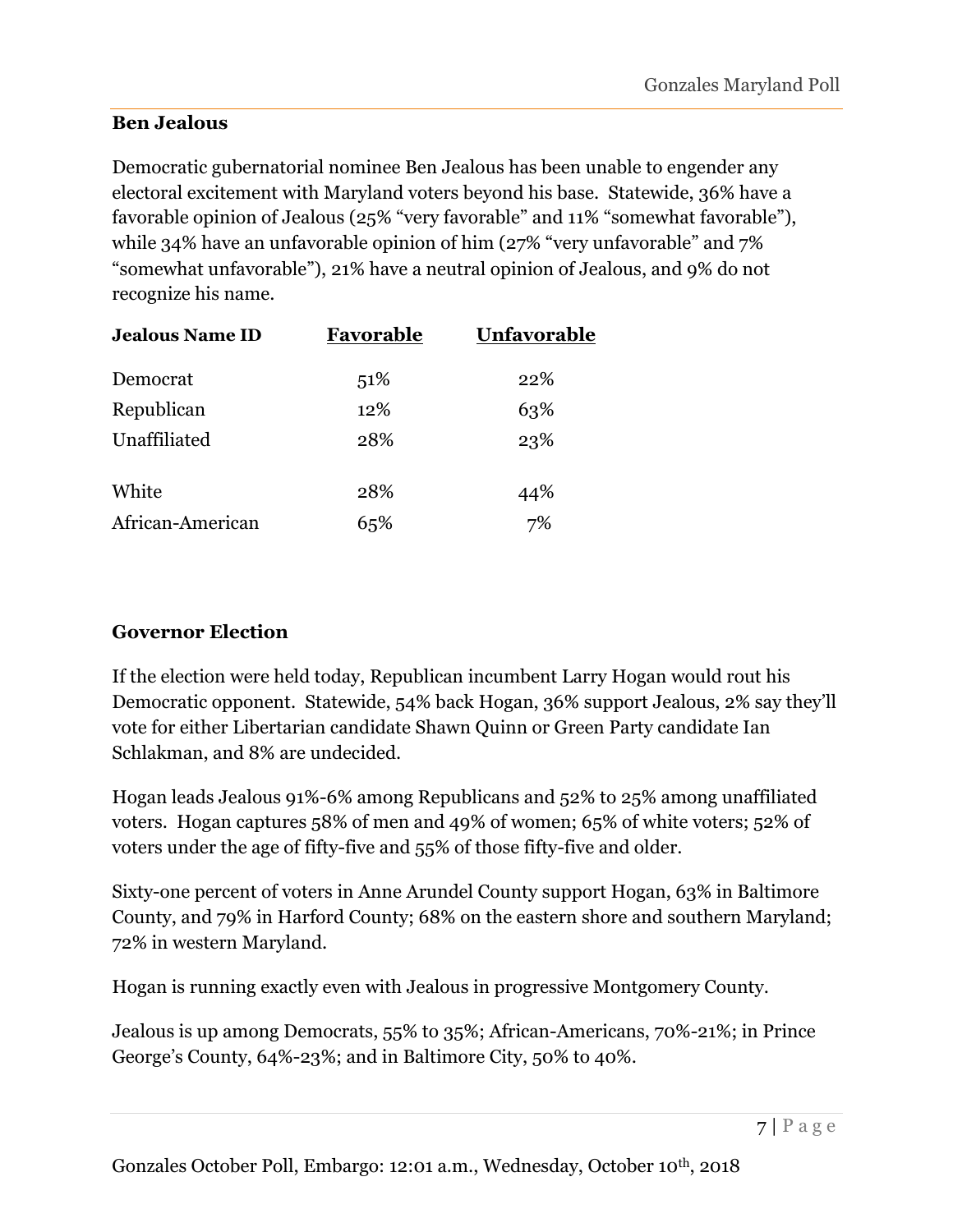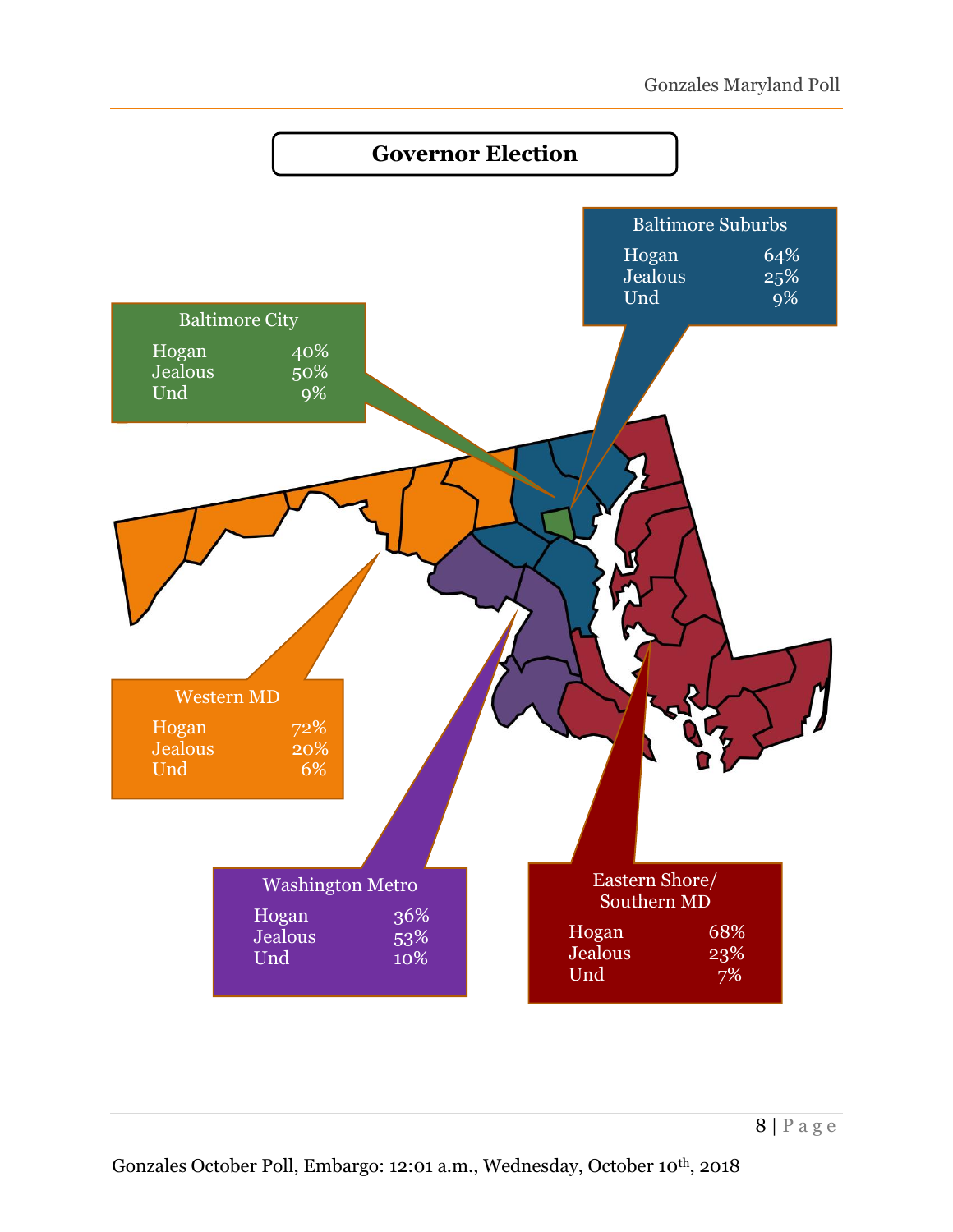### **Attorney General Election**

Something's in the air. Incumbent Maryland Attorney General Brian Frosh lags noticeably behind where he was just a couple of months ago.

Statewide, 43% say they will vote for Democrat Frosh in the election for Maryland Attorney General, while 34% say they'll vote for his Republican challenger, Craig Wolf, and 23% are undecided.

| Frosh | Wolf | Undecided |
|-------|------|-----------|
| 38%   | 37%  | 25%       |
| 47%   | 31%  | 22%       |
| 63%   | 16%  | 21%       |
| 12%   | 71%  | 17%       |
| 31\%  | 27%  | 42%       |
| 38%   | 40%  | 22%       |
| 59%   | 16%  | 25%       |
| 29%   | 35%  | 36%       |
|       |      |           |

The perception (be it fair or unfair) that one has lost touch with his or her constituents can be the kiss of death in American politics. It happened to George H.W. Bush in early 1992 when he outwardly appeared to not know what a grocery scanner was…it happened to House majority leader Eric Cantor in 2014 when he seemingly became disconnected from his district just a few miles across the Potomac…and it even happened to popular Cumberland tavern owner Cas Taylor here in Maryland after he'd been Speaker for eight years.

Concerning the Emoluments Clause, offshore drilling, the tax reform law, air pollution, attempts to sabotage Obamacare, for-profit colleges, and other examples, one can easily argue the merits of each case, but what is not in dispute is that Attorney General Frosh has spent a sizable chunk of time and effort the past 18 months suing the federal government and, at times, appearing obsessed with battling the Trump administration.

Perhaps Maryland voters want the Maryland Attorney General to shift his focus a tad to issues more within the confines of Old Line borders.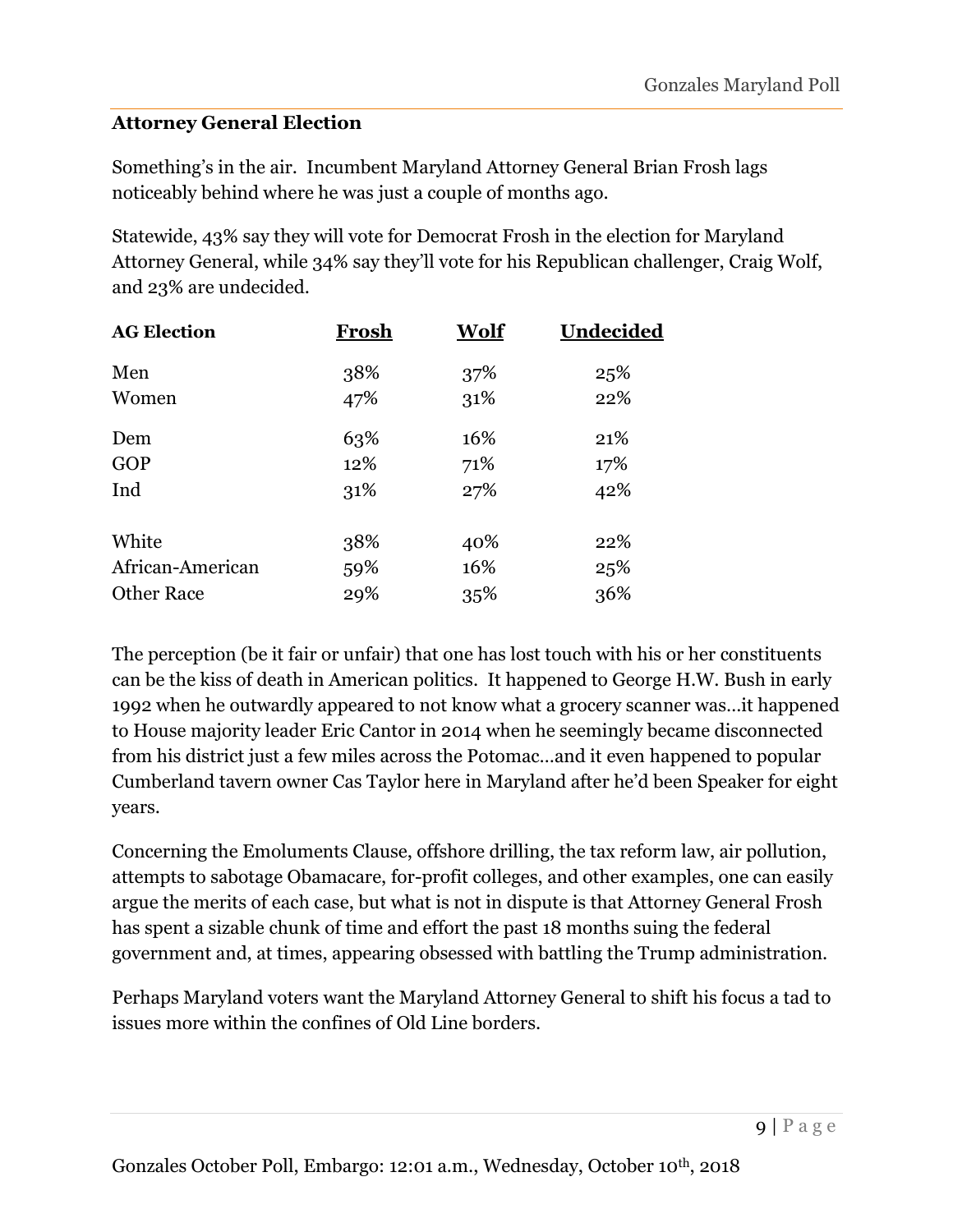### **Donald Trump**

President Donald Trump has had an ever so slight uptick in his numbers here in Maryland. Statewide, 39% have a favorable opinion of Trump (30% "very favorable" and 9% "somewhat favorable"), while 53% have an unfavorable opinion of him (45% "very unfavorable" and 8% "somewhat unfavorable"), and 9% have a neutral opinion.

Forty-one percent (up 5 points since August) of voters approve of the job Trump is doing as president (29% "strongly approve" and 12% "somewhat approve"), while 55% disapprove (48% "strongly disapprove" and 7% "somewhat disapprove"), and 4% offer no opinion.

### **Direction of the State**

Among general election voters, 64% think that things in Maryland are moving in the right direction, while 20% say things are off on the wrong track, and 16% give no opinion.

| <b>Direction of State</b> | <b>Right Direction</b> | <b>Wrong Track</b> |
|---------------------------|------------------------|--------------------|
| Men                       | 66%                    | 19%                |
| Women                     | 62%                    | 21%                |
| White                     | 67%                    | 17%                |
| African-American          | 57%                    | 27%                |
| Democrat                  | 63%                    | 21%                |
| Republican                | 70%                    | 18%                |
| Unaffiliated              | 56%                    | 20%                |

Sixty-six percent of those who think things in the state are moving in the right direction are voting for Hogan, while 62% of those who think things are off on the wrong track are voting for Jealous

### **United States-Mexico-Canada-Agreement (USMCA)**

Among Marylanders, 64% favor the recently negotiated trade deal between the United States, Mexico, and Canada (42% "strongly favor" and 22% "somewhat favor"), while 13% oppose the new trade deal to replace NAFTA (8% "strongly oppose" and 5% "somewhat disapprove"), and 23% offer no opinion yet on the deal.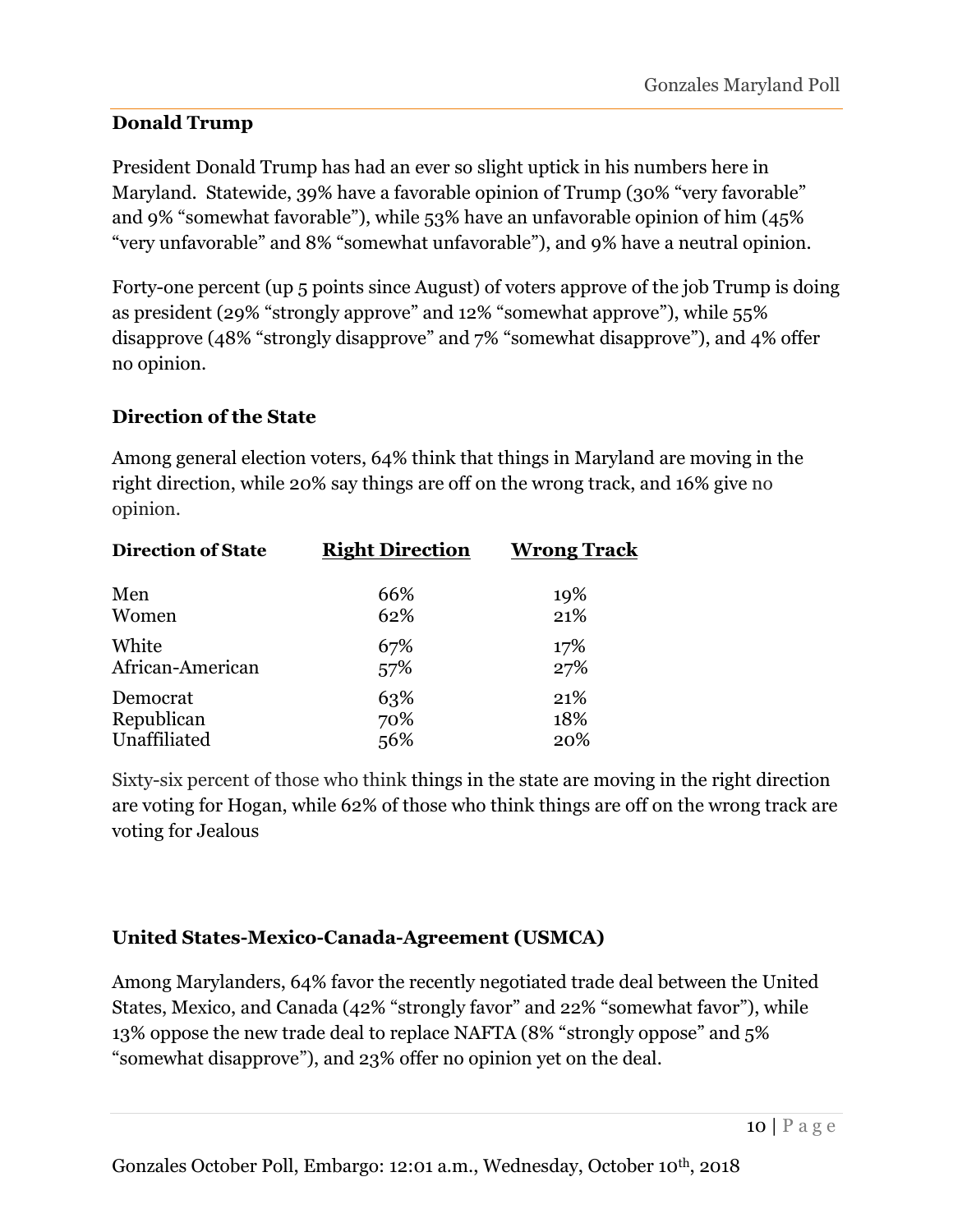Attitudes by gender, race and party:

| Favor | <b>Oppose</b> |
|-------|---------------|
| 69%   | 11%           |
| 60%   | 15%           |
| 62%   | 14%           |
| 70%   | 7%            |
| 57%   | 14%           |
| 78%   | 5%            |
| 65%   | 24%           |
|       |               |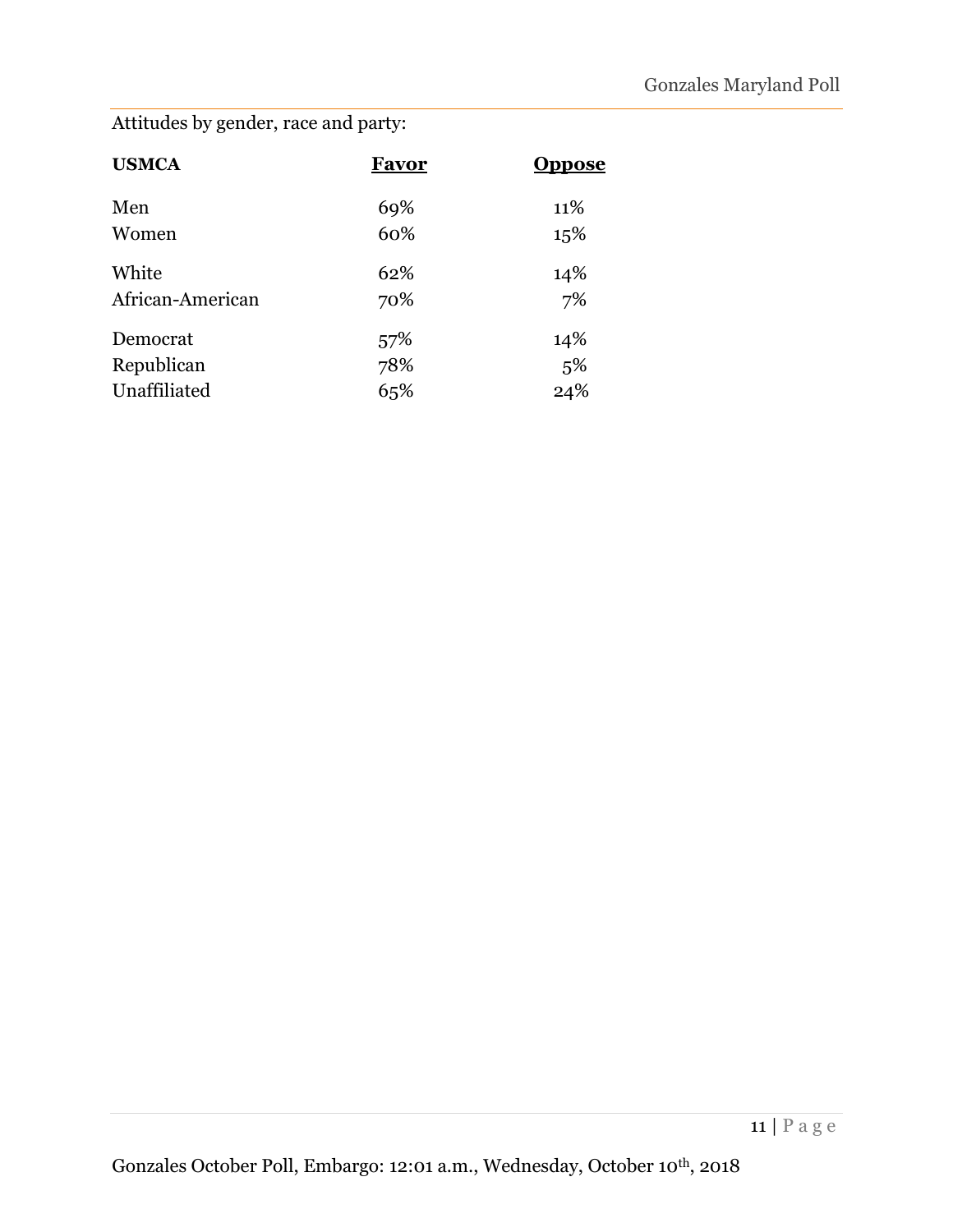### <span id="page-11-0"></span>Appendix A: Data Tables

<span id="page-11-1"></span>QUESTION: Name ID Donald Trump *Do you have a favorable, unfavorable, or neutral opinion of Donald Trump?*

| NAME ID: DONALD TRUMP | Number | Percent |
|-----------------------|--------|---------|
| Favorable             | 311    | 38.6 %  |
| Unfavorable           | 423    | 52.5 %  |
| Neutral               | 70     | 8.7 %   |
| Don't Recognize       |        | $0.4\%$ |
| Total                 | 806    | 100.0%  |

#### *Is that very or somewhat favorable/unfavorable?*

| NAME ID: DONALD TRUMP | Number | Percent |
|-----------------------|--------|---------|
| Very Favorable        | 241    | 29.9 %  |
| Somewhat Favorable    | 69     | 8.6 %   |
| Neutral               | 70     | 8.7 %   |
| Somewhat Unfavorable  | 62     | 7.7 %   |
| Very Unfavorable      | 361    | 44.8%   |
| Don't Recognize       |        | $0.4\%$ |
| Total                 | 806    | 100.0%  |

| $N = 806$     |                   | <b>NAME ID: DONALD TRUMP</b> |             |                         |                     |                                                                            |  |
|---------------|-------------------|------------------------------|-------------|-------------------------|---------------------|----------------------------------------------------------------------------|--|
|               | Very              | Somewhat                     |             | Somewhat                | Very                | Don't                                                                      |  |
|               | Favorable         | Favorable                    | Neutral     | Unfavorable             | Unfavorable         | Recognize                                                                  |  |
| <b>PARTY</b>  |                   |                              |             |                         |                     |                                                                            |  |
| Democrat      | 54<br>12.1%       | 19<br>4.3%                   | 45<br>10.1% | 46<br>10.3%             | 280<br>62.8%        | $\overline{2}$<br>0.4%                                                     |  |
| Republican    | 157<br>66.5%      | 34<br>14.4%                  | 15<br>6.4%  | $\overline{4}$<br>1.7%  | 26<br>11.0%         | $\overline{0}$<br>0.0%                                                     |  |
| Unaffiliated  | 30<br>24.2%       | 16<br>12.9%                  | 10<br>8.1%  | 12<br>9.7%              | 55<br>44.4%         | $\mathbf{1}$<br>0.8%                                                       |  |
| $N = 806$     |                   | <b>NAME ID: DONALD TRUMP</b> |             |                         |                     |                                                                            |  |
|               | Very<br>Favorable | Somewhat<br>Favorable        | Neutral     | Somewhat<br>Unfavorable | Very<br>Unfavorable | Don't<br>Recognize                                                         |  |
| <b>GENDER</b> |                   |                              |             |                         |                     |                                                                            |  |
| Male          | 129<br>33.9%      | 33<br>8.7%                   | 32<br>8.4%  | 31<br>8.2%              | 152<br>40.0%        | 3<br>0.8%                                                                  |  |
| Female        | 112<br>26.3%      | 36<br>8.5%                   | 38<br>8.9%  | 31<br>7.3%              | 209<br>49.1%        | $\boldsymbol{0}$<br>0.0%                                                   |  |
|               |                   |                              |             |                         |                     | $\overline{A}$ $\overline{D}$ $\overline{D}$ $\overline{Q}$ $\overline{Q}$ |  |

Gonzales October Poll, Embargo: 12:01 a.m., Wednesday, October 10th, 2018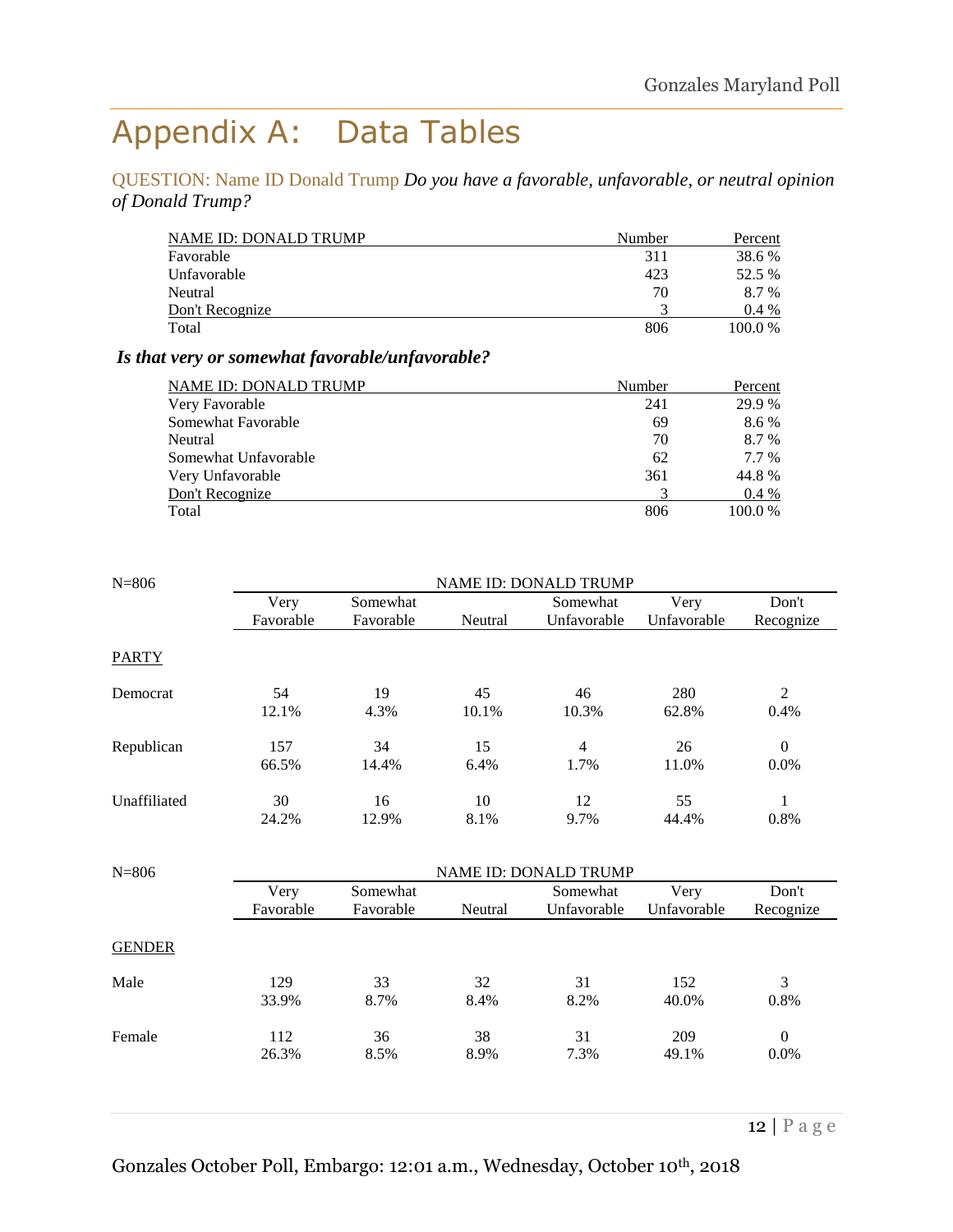| $N = 806$    |             |             |             | <b>NAME ID: DONALD TRUMP</b> |             |                          |
|--------------|-------------|-------------|-------------|------------------------------|-------------|--------------------------|
|              | Very        | Somewhat    |             | Somewhat                     | Very        | Don't                    |
|              | Favorable   | Favorable   | Neutral     | Unfavorable                  | Unfavorable | Recognize                |
| AGE          |             |             |             |                              |             |                          |
| 18 to 34     | 42<br>31.1% | 11<br>8.1%  | 15<br>11.1% | 11<br>8.1%                   | 55<br>40.7% | 0.7%                     |
| 35 to 44     | 9<br>8.0%   | 14<br>12.4% | 10<br>8.8%  | 14<br>12.4%                  | 66<br>58.4% | $\boldsymbol{0}$<br>0.0% |
| 45 to 54     | 53<br>32.5% | 16<br>9.8%  | 13<br>8.0%  | 8<br>4.9%                    | 73<br>44.8% | $\Omega$<br>0.0%         |
| 55 to 64     | 65<br>34.9% | 14<br>7.5%  | 14<br>7.5%  | 13<br>7.0%                   | 79<br>42.5% | 0.5%                     |
| 65 and older | 72<br>34.4% | 14<br>6.7%  | 18<br>8.6%  | 16<br>7.7%                   | 88<br>42.1% | 1<br>0.5%                |

| $N = 806$        |                   |                       |            | <b>NAME ID: DONALD TRUMP</b> |                     |                    |
|------------------|-------------------|-----------------------|------------|------------------------------|---------------------|--------------------|
|                  | Very<br>Favorable | Somewhat<br>Favorable | Neutral    | Somewhat<br>Unfavorable      | Very<br>Unfavorable | Don't<br>Recognize |
| <b>AGE GROUP</b> |                   |                       |            |                              |                     |                    |
| Under 55         | 104<br>25.3%      | 41<br>10.0%           | 38<br>9.2% | 33<br>8.0%                   | 194<br>47.2%        | 0.2%               |
| 55 or older      | 137<br>34.7%      | 28<br>7.1%            | 32<br>8.1% | 29<br>7.3%                   | 167<br>42.3%        | 2<br>0.5%          |

| $N = 806$            | NAME ID: DONALD TRUMP |                       |             |                         |                     |                    |
|----------------------|-----------------------|-----------------------|-------------|-------------------------|---------------------|--------------------|
|                      | Very<br>Favorable     | Somewhat<br>Favorable | Neutral     | Somewhat<br>Unfavorable | Very<br>Unfavorable | Don't<br>Recognize |
| <b>RACE</b>          |                       |                       |             |                         |                     |                    |
| White                | 212<br>38.3%          | 59<br>10.6%           | 32<br>5.8%  | 46<br>8.3%              | 204<br>36.8%        | 0.2%               |
| African-<br>American | 15<br>7.6%            | 3<br>1.5%             | 32<br>16.2% | 11<br>5.6%              | 135<br>68.5%        | 0.5%               |
| Other                | 14<br>25.5%           | 7<br>12.7%            | 6<br>10.9%  | 5<br>9.1%               | 22<br>40.0%         | 1<br>1.8%          |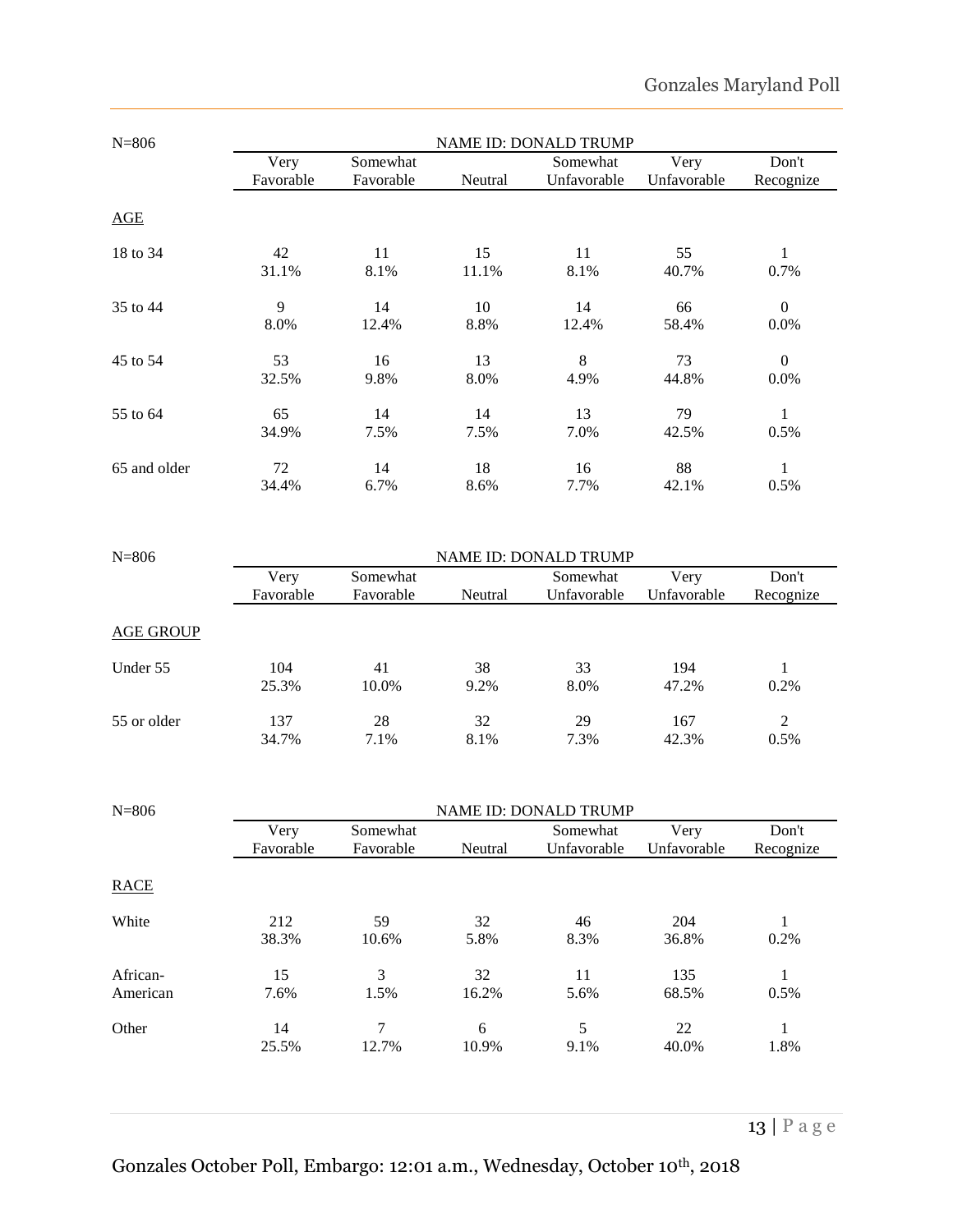| $N = 806$        | <b>NAME ID: DONALD TRUMP</b> |                       |         |                         |                     |                    |  |  |
|------------------|------------------------------|-----------------------|---------|-------------------------|---------------------|--------------------|--|--|
|                  | Very<br>Favorable            | Somewhat<br>Favorable | Neutral | Somewhat<br>Unfavorable | Very<br>Unfavorable | Don't<br>Recognize |  |  |
| <b>REGION</b>    |                              |                       |         |                         |                     |                    |  |  |
| <b>Baltimore</b> | 107                          | 28                    | 36      | 31                      | 144                 | 2                  |  |  |
| Metro            | 30.7%                        | 8.0%                  | 10.3%   | 8.9%                    | 41.4%               | 0.6%               |  |  |
| Washington       | 53                           | 17                    | 25      | 20                      | 157                 |                    |  |  |
| Metro            | 19.4%                        | 6.2%                  | 9.2%    | 7.3%                    | 57.5%               | 0.4%               |  |  |
| Rural            | 81                           | 24                    | 9       | 11                      | 60                  | $\overline{0}$     |  |  |
| Maryland         | 43.8%                        | 13.0%                 | 4.9%    | 5.9%                    | 32.4%               | $0.0\%$            |  |  |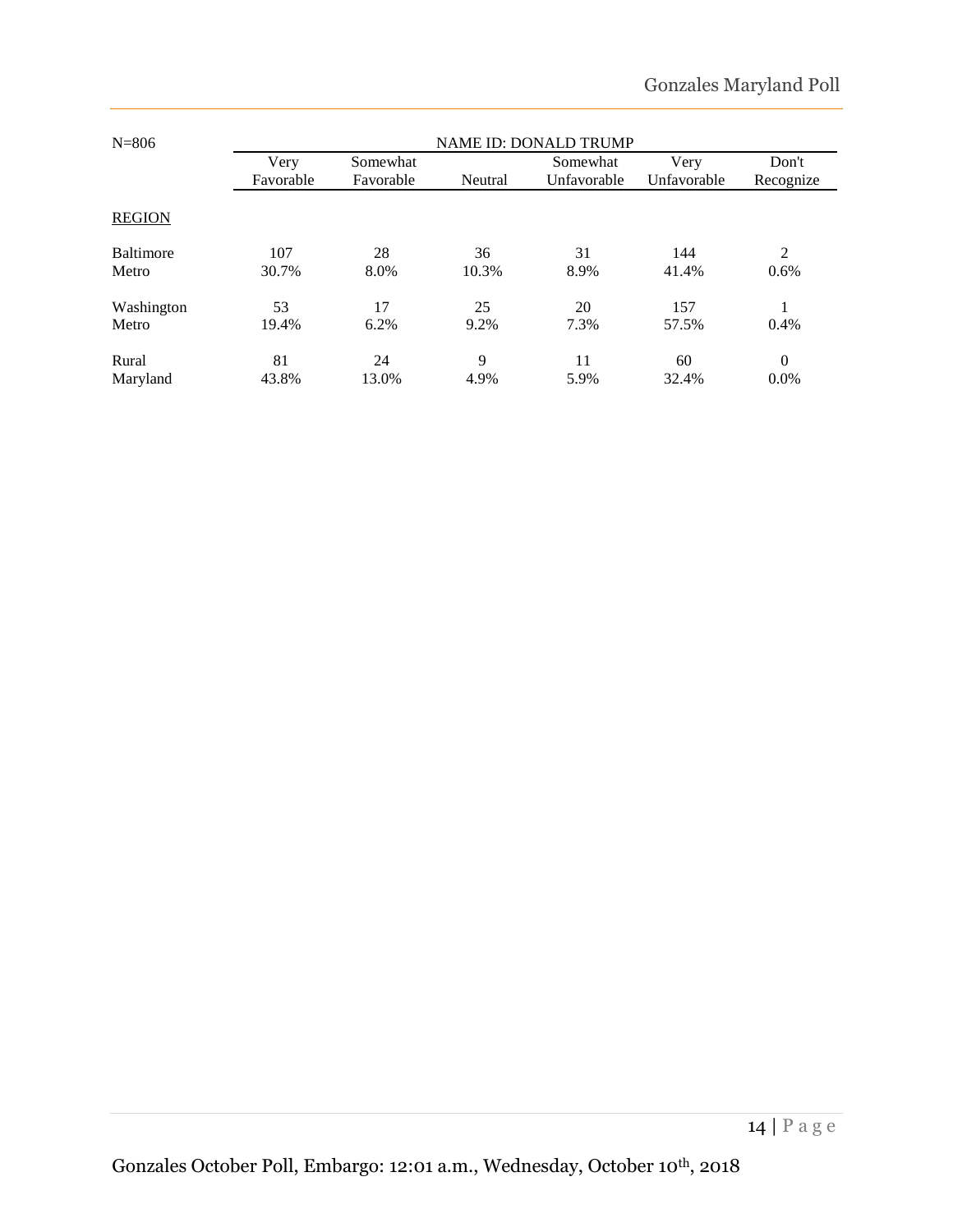<span id="page-14-0"></span>QUESTION: Name ID Larry Hogan *Do you have a favorable, unfavorable, or neutral opinion of Larry Hogan?*

| <b>NAME ID: LARRY HOGAN</b>                     | Number | Percent |
|-------------------------------------------------|--------|---------|
| Favorable                                       | 542    | 67.3 %  |
| Unfavorable                                     | 91     | 11.3 %  |
| Neutral                                         | 147    | 18.2 %  |
| Don't Recognize                                 | 26     | 3.2 %   |
| Total                                           | 806    | 100.0%  |
| Is that very or somewhat favorable/unfavorable? |        |         |

| <b>NAME ID: LARRY HOGAN</b> | Number | Percent |
|-----------------------------|--------|---------|
| Very Favorable              | 356    | 44.2 %  |
| Somewhat Favorable          | 186    | 23.1 %  |
| Neutral                     | 147    | 18.2 %  |
| Somewhat Unfavorable        | 48     | $6.0\%$ |
| Very Unfavorable            | 43     | 5.3 %   |
| Don't Recognize             | 26     | 3.2 %   |
| Total                       | 806    | 100.0 % |

| $N = 806$    | <b>NAME ID: LARRY HOGAN</b> |              |             |             |                        |            |  |  |
|--------------|-----------------------------|--------------|-------------|-------------|------------------------|------------|--|--|
|              | Very                        | Somewhat     |             | Somewhat    | Very                   | Don't      |  |  |
|              | Favorable                   | Favorable    | Neutral     | Unfavorable | Unfavorable            | Recognize  |  |  |
| <b>PARTY</b> |                             |              |             |             |                        |            |  |  |
| Democrat     | 143<br>32.1%                | 118<br>26.5% | 99<br>22.2% | 35<br>7.8%  | 34<br>7.6%             | 17<br>3.8% |  |  |
| Republican   | 169<br>71.6%                | 34<br>14.4%  | 20<br>8.5%  | 5<br>2.1%   | 7<br>3.0%              | 0.4%       |  |  |
| Unaffiliated | 44<br>35.5%                 | 34<br>27.4%  | 28<br>22.6% | 8<br>6.5%   | $\overline{2}$<br>1.6% | 8<br>6.5%  |  |  |

| $N = 806$     | <b>NAME ID: LARRY HOGAN</b> |                       |             |                         |                     |                    |  |  |
|---------------|-----------------------------|-----------------------|-------------|-------------------------|---------------------|--------------------|--|--|
|               | Very<br>Favorable           | Somewhat<br>Favorable | Neutral     | Somewhat<br>Unfavorable | Very<br>Unfavorable | Don't<br>Recognize |  |  |
| <b>GENDER</b> |                             |                       |             |                         |                     |                    |  |  |
| Male          | 179<br>47.1%                | 91<br>23.9%           | 65<br>17.1% | 13<br>3.4%              | 20<br>5.3%          | 12<br>3.2%         |  |  |
| Female        | 177<br>41.5%                | 95<br>22.3%           | 82<br>19.2% | 35<br>8.2%              | 23<br>5.4%          | 14<br>3.3%         |  |  |
|               |                             |                       |             |                         |                     |                    |  |  |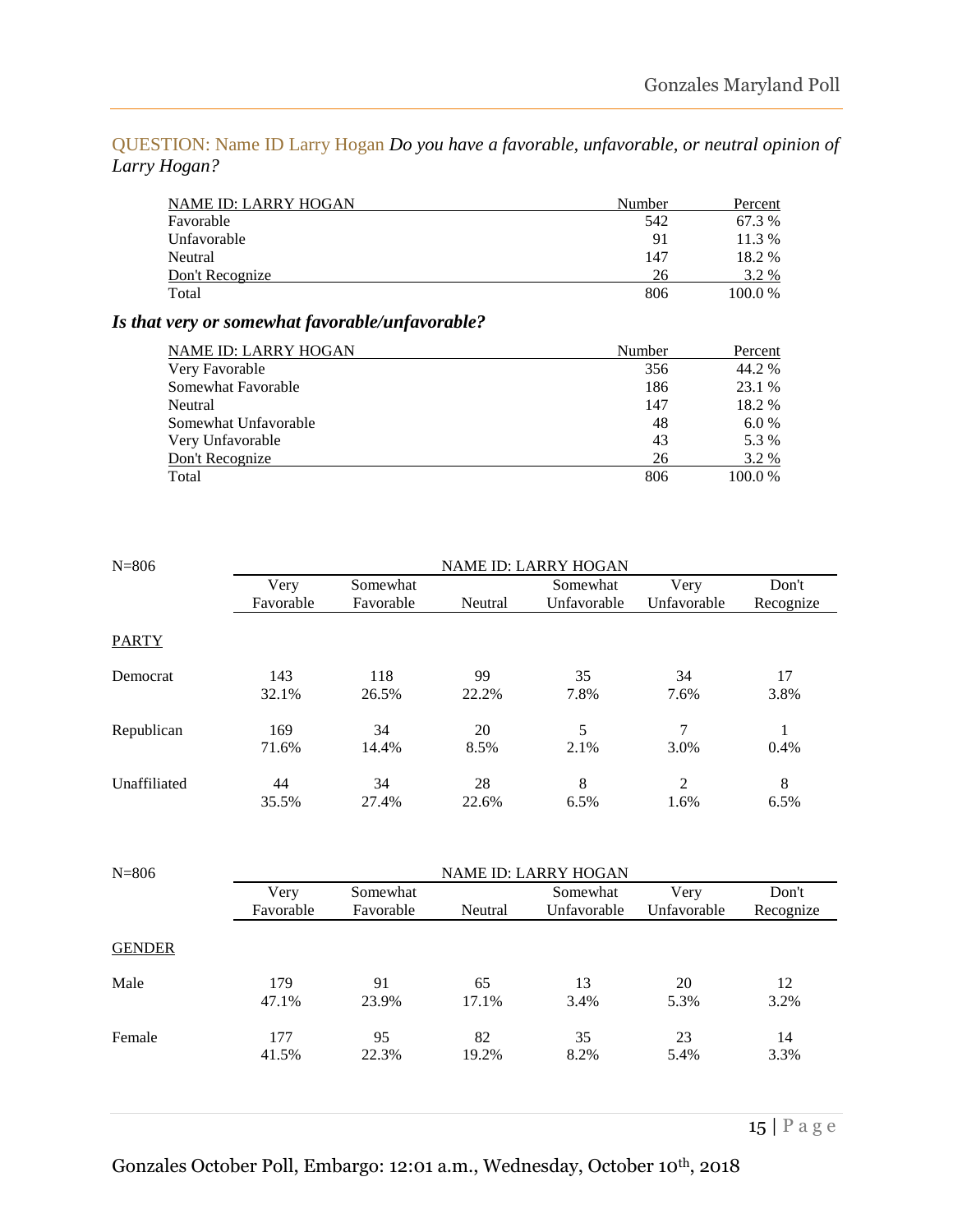| $N = 806$    | <b>NAME ID: LARRY HOGAN</b> |           |         |             |                |                |  |
|--------------|-----------------------------|-----------|---------|-------------|----------------|----------------|--|
|              | Very                        | Somewhat  |         | Somewhat    | Very           | Don't          |  |
|              | Favorable                   | Favorable | Neutral | Unfavorable | Unfavorable    | Recognize      |  |
| AGE          |                             |           |         |             |                |                |  |
| 18 to 34     | 56                          | 24        | 33      | 10          | 7              | 5              |  |
|              | 41.5%                       | 17.8%     | 24.4%   | 7.4%        | 5.2%           | 3.7%           |  |
| 35 to 44     | 52                          | 25        | 19      | 7           | $\overline{4}$ | 6              |  |
|              | 46.0%                       | 22.1%     | 16.8%   | 6.2%        | 3.5%           | 5.3%           |  |
| 45 to 54     | 67                          | 37        | 40      | 9           | 6              | $\overline{4}$ |  |
|              | 41.1%                       | 22.7%     | 24.5%   | 5.5%        | 3.7%           | 2.5%           |  |
| 55 to 64     | 85                          | 42        | 30      | 13          | 14             | $\overline{2}$ |  |
|              | 45.7%                       | 22.6%     | 16.1%   | 7.0%        | 7.5%           | 1.1%           |  |
| 65 and older | 96                          | 58        | 25      | 9           | 12             | 9              |  |
|              | 45.9%                       | 27.8%     | 12.0%   | 4.3%        | 5.7%           | 4.3%           |  |

| $N = 806$        | <b>NAME ID: LARRY HOGAN</b> |                       |             |                         |                     |                    |  |  |
|------------------|-----------------------------|-----------------------|-------------|-------------------------|---------------------|--------------------|--|--|
|                  | Very<br>Favorable           | Somewhat<br>Favorable | Neutral     | Somewhat<br>Unfavorable | Very<br>Unfavorable | Don't<br>Recognize |  |  |
| <b>AGE GROUP</b> |                             |                       |             |                         |                     |                    |  |  |
| Under 55         | 175<br>42.6%                | 86<br>20.9%           | 92<br>22.4% | 26<br>6.3%              | 17<br>4.1%          | 15<br>3.6%         |  |  |
| 55 or older      | 181<br>45.8%                | 100<br>25.3%          | 55<br>13.9% | 22<br>5.6%              | 26<br>6.6%          | 11<br>2.8%         |  |  |

| $N = 806$   | <b>NAME ID: LARRY HOGAN</b> |                       |         |                         |                     |                    |  |
|-------------|-----------------------------|-----------------------|---------|-------------------------|---------------------|--------------------|--|
|             | Very<br>Favorable           | Somewhat<br>Favorable | Neutral | Somewhat<br>Unfavorable | Very<br>Unfavorable | Don't<br>Recognize |  |
| <b>RACE</b> |                             |                       |         |                         |                     |                    |  |
| White       | 296                         | 108                   | 75      | 30                      | 30                  | 15                 |  |
|             | 53.4%                       | 19.5%                 | 13.5%   | 5.4%                    | 5.4%                | 2.7%               |  |
| African-    | 38                          | 66                    | 60      | 15                      | 10                  | 8                  |  |
| American    | 19.3%                       | 33.5%                 | 30.5%   | 7.6%                    | 5.1%                | 4.1%               |  |
| Other       | 22                          | 12                    | 12      | 3                       | 3                   | 3                  |  |
|             | 40.0%                       | 21.8%                 | 21.8%   | 5.5%                    | 5.5%                | 5.5%               |  |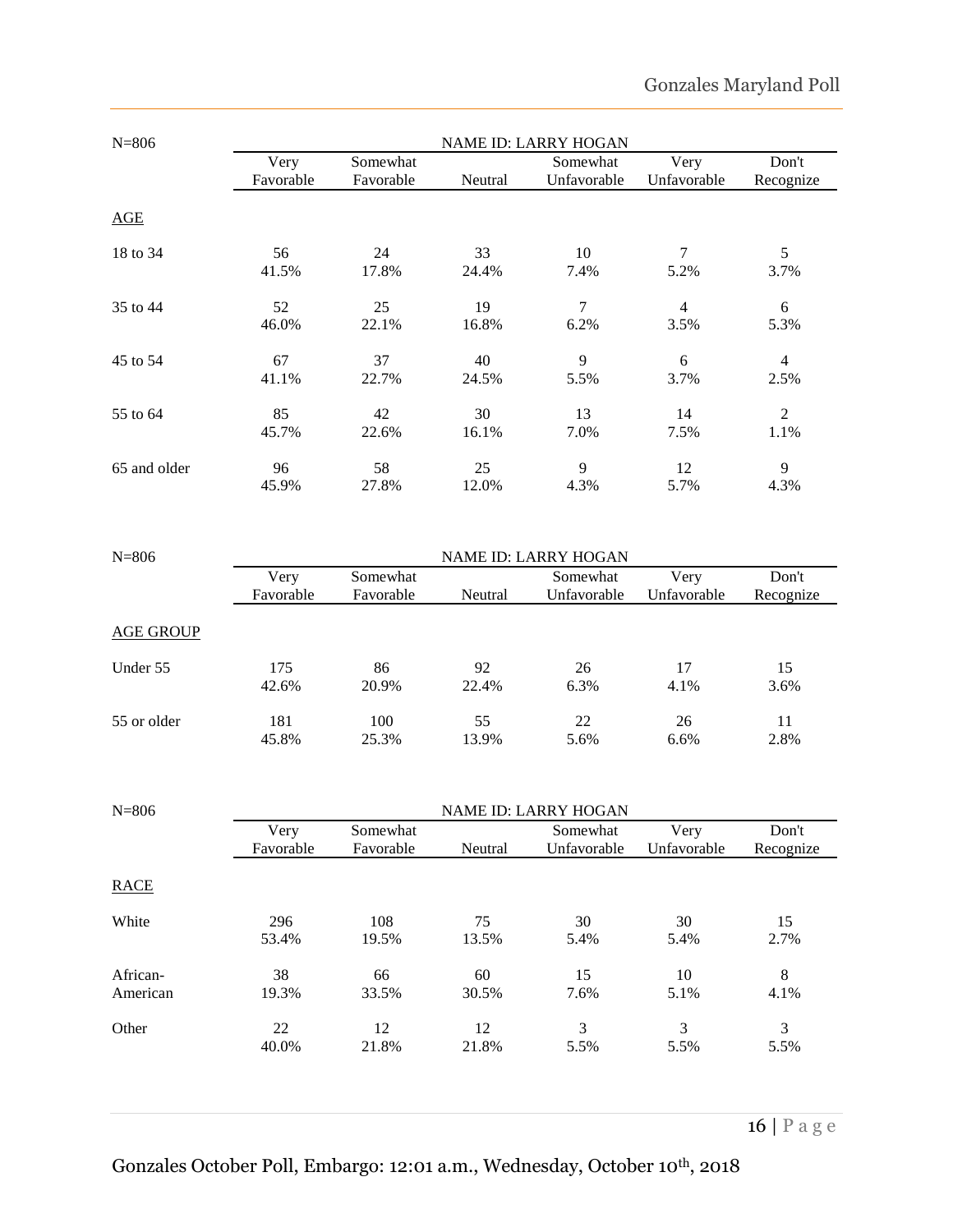| $N = 806$        | <b>NAME ID: LARRY HOGAN</b> |                       |         |                         |                     |                    |  |
|------------------|-----------------------------|-----------------------|---------|-------------------------|---------------------|--------------------|--|
|                  | Very<br>Favorable           | Somewhat<br>Favorable | Neutral | Somewhat<br>Unfavorable | Very<br>Unfavorable | Don't<br>Recognize |  |
| <b>REGION</b>    |                             |                       |         |                         |                     |                    |  |
| <b>Baltimore</b> | 161                         | 77                    | 52      | 21                      | 23                  | 14                 |  |
| Metro            | 46.3%                       | 22.1%                 | 14.9%   | 6.0%                    | 6.6%                | 4.0%               |  |
| Washington       | 100                         | 68                    | 69      | 17                      | 11                  | 8                  |  |
| Metro            | 36.6%                       | 24.9%                 | 25.3%   | 6.2%                    | 4.0%                | 2.9%               |  |
| Rural            | 95                          | 41                    | 26      | 10                      | 9                   | 4                  |  |
| Maryland         | 51.4%                       | 22.2%                 | 14.1%   | 5.4%                    | 4.9%                | 2.2%               |  |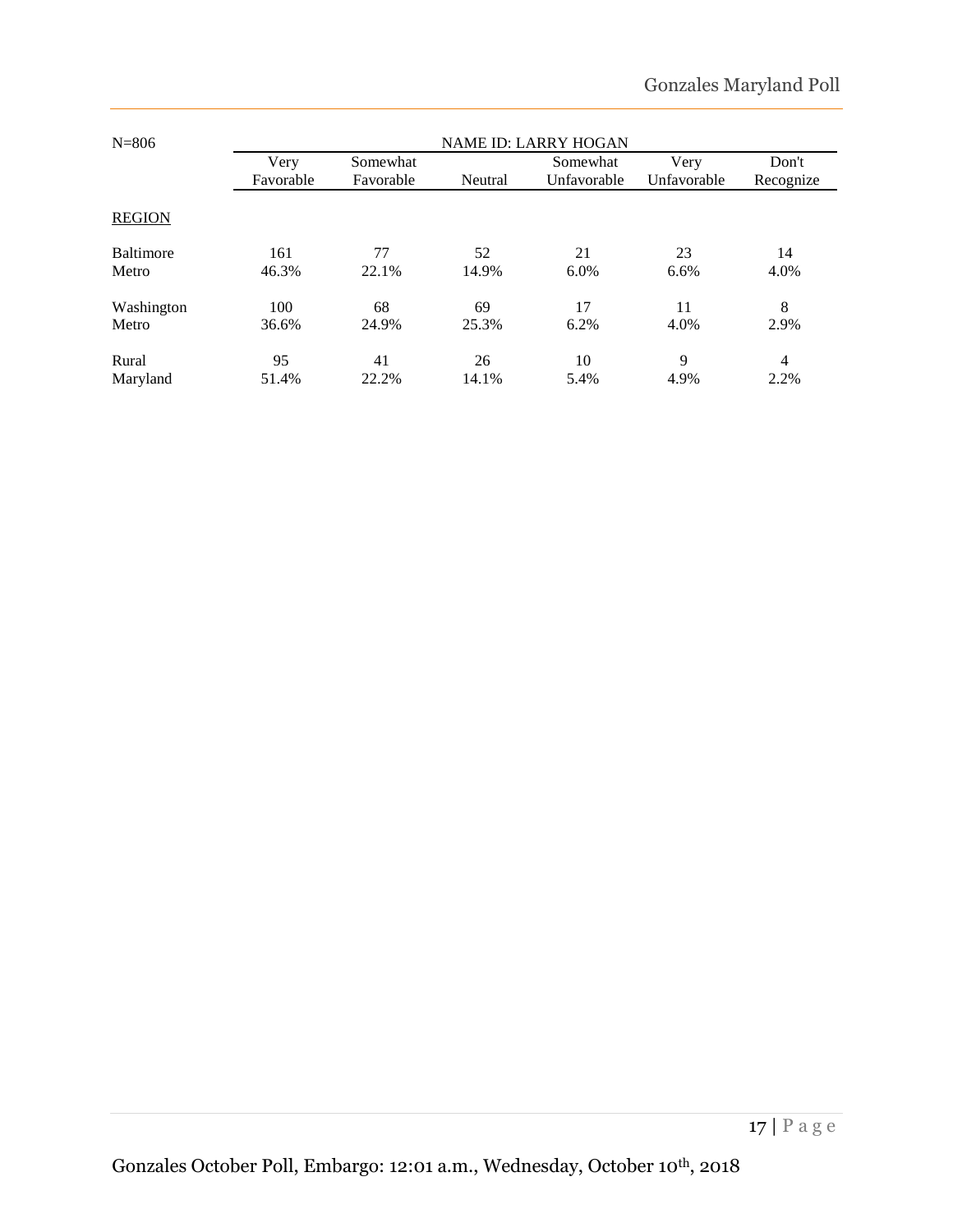<span id="page-17-0"></span>QUESTION: Name ID Ben Jealous *Do you have a favorable, unfavorable, or neutral opinion of Ben Jealous?*

| <b>NAME ID: BEN JEALOUS</b> | Number | Percent |
|-----------------------------|--------|---------|
| Favorable                   | 290    | 36.0%   |
| Unfavorable                 | 274    | 34.0 %  |
| Neutral                     | 171    | 21.2 %  |
| Don't Recognize             | 71     | 8.8%    |
| Total                       | 806    | 100.0%  |

#### *Is that very or somewhat favorable/unfavorable?*

| <b>NAME ID: BEN JEALOUS</b> | Number | Percent |
|-----------------------------|--------|---------|
| Very Favorable              | 198    | 24.6 %  |
| Somewhat Favorable          | 92     | 11.4 %  |
| Neutral                     | 171    | 21.2 %  |
| Somewhat Unfavorable        | 59     | 7.3 %   |
| Very Unfavorable            | 215    | 26.7 %  |
| Don't Recognize             | 71     | 8.8%    |
| Total                       | 806    | 100.0%  |

| $N = 806$    | <b>NAME ID: BEN JEALOUS</b> |             |             |             |              |             |  |  |
|--------------|-----------------------------|-------------|-------------|-------------|--------------|-------------|--|--|
|              | Very                        | Somewhat    |             | Somewhat    | Very         | Don't       |  |  |
|              | Favorable                   | Favorable   | Neutral     | Unfavorable | Unfavorable  | Recognize   |  |  |
| <b>PARTY</b> |                             |             |             |             |              |             |  |  |
| Democrat     | 157<br>35.2%                | 70<br>15.7% | 94<br>21.1% | 28<br>6.3%  | 68<br>15.2%  | 29<br>6.5%  |  |  |
| Republican   | 18<br>7.6%                  | 10<br>4.2%  | 23<br>9.7%  | 25<br>10.6% | 124<br>52.5% | 36<br>15.3% |  |  |
| Unaffiliated | 23<br>18.5%                 | 12<br>9.7%  | 54<br>43.5% | 6<br>4.8%   | 23<br>18.5%  | 6<br>4.8%   |  |  |

| $N = 806$     |                   | <b>NAME ID: BEN JEALOUS</b> |             |                         |                     |                    |  |  |  |  |
|---------------|-------------------|-----------------------------|-------------|-------------------------|---------------------|--------------------|--|--|--|--|
|               | Very<br>Favorable | Somewhat<br>Favorable       | Neutral     | Somewhat<br>Unfavorable | Very<br>Unfavorable | Don't<br>Recognize |  |  |  |  |
| <b>GENDER</b> |                   |                             |             |                         |                     |                    |  |  |  |  |
| Male          | 97<br>25.5%       | 40<br>10.5%                 | 80<br>21.1% | 28<br>7.4%              | 113<br>29.7%        | 22<br>5.8%         |  |  |  |  |
| Female        | 101<br>23.7%      | 52<br>12.2%                 | 91<br>21.4% | 31<br>7.3%              | 102<br>23.9%        | 49<br>11.5%        |  |  |  |  |
|               |                   |                             |             |                         |                     | $\sim$ $-$         |  |  |  |  |

Gonzales October Poll, Embargo: 12:01 a.m., Wednesday, October 10th, 2018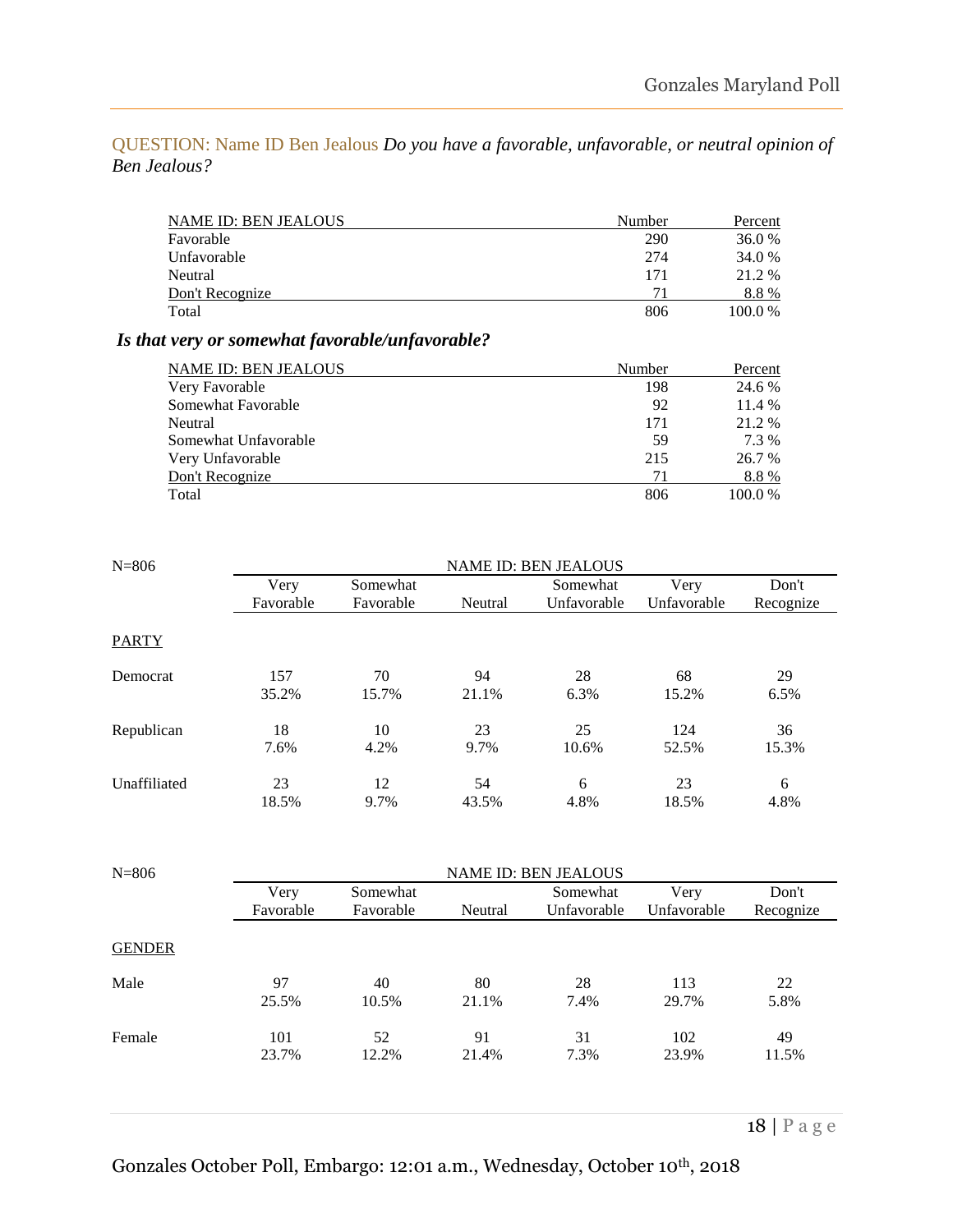| $N = 806$    | <b>NAME ID: BEN JEALOUS</b> |           |         |             |             |           |  |  |
|--------------|-----------------------------|-----------|---------|-------------|-------------|-----------|--|--|
|              | Very                        | Somewhat  |         | Somewhat    | Very        | Don't     |  |  |
|              | Favorable                   | Favorable | Neutral | Unfavorable | Unfavorable | Recognize |  |  |
| AGE          |                             |           |         |             |             |           |  |  |
| 18 to 34     | 35                          | 14        | 35      | 10          | 26          | 15        |  |  |
|              | 25.9%                       | 10.4%     | 25.9%   | 7.4%        | 19.3%       | 11.1%     |  |  |
| 35 to 44     | 25                          | 8         | 30      | 9           | 33          | 8         |  |  |
|              | 22.1%                       | 7.1%      | 26.5%   | 8.0%        | 29.2%       | 7.1%      |  |  |
| 45 to 54     | 47                          | 17        | 34      | 9           | 44          | 12        |  |  |
|              | 28.8%                       | 10.4%     | 20.9%   | 5.5%        | 27.0%       | 7.4%      |  |  |
| 55 to 64     | 45                          | 26        | 32      | 17          | 53          | 13        |  |  |
|              | 24.2%                       | 14.0%     | 17.2%   | 9.1%        | 28.5%       | 7.0%      |  |  |
| 65 and older | 46                          | 27        | 40      | 14          | 59          | 23        |  |  |
|              | 22.0%                       | 12.9%     | 19.1%   | 6.7%        | 28.2%       | 11.0%     |  |  |

| $N = 806$        | <b>NAME ID: BEN JEALOUS</b> |           |         |             |             |           |  |  |  |
|------------------|-----------------------------|-----------|---------|-------------|-------------|-----------|--|--|--|
|                  | Very                        | Somewhat  |         | Somewhat    | Very        | Don't     |  |  |  |
|                  | Favorable                   | Favorable | Neutral | Unfavorable | Unfavorable | Recognize |  |  |  |
|                  |                             |           |         |             |             |           |  |  |  |
| <b>AGE GROUP</b> |                             |           |         |             |             |           |  |  |  |
| Under 55         | 107                         | 39        | 99      | 28          | 103         | 35        |  |  |  |
|                  | 26.0%                       | 9.5%      | 24.1%   | 6.8%        | 25.1%       | 8.5%      |  |  |  |
| 55 or older      | 91                          | 53        | 72      | 31          | 112         | 36        |  |  |  |
|                  | 23.0%                       | 13.4%     | 18.2%   | 7.8%        | 28.4%       | 9.1%      |  |  |  |

| $N = 806$   | <b>NAME ID: BEN JEALOUS</b> |                       |         |                         |                     |                    |  |  |
|-------------|-----------------------------|-----------------------|---------|-------------------------|---------------------|--------------------|--|--|
|             | Very<br>Favorable           | Somewhat<br>Favorable | Neutral | Somewhat<br>Unfavorable | Very<br>Unfavorable | Don't<br>Recognize |  |  |
| <b>RACE</b> |                             |                       |         |                         |                     |                    |  |  |
| White       | 105                         | 47                    | 113     | 51                      | 191                 | 47                 |  |  |
|             | 19.0%                       | 8.5%                  | 20.4%   | 9.2%                    | 34.5%               | 8.5%               |  |  |
| African-    | 89                          | 39                    | 43      | 4                       | 9                   | 13                 |  |  |
| American    | 45.2%                       | 19.8%                 | 21.8%   | 2.0%                    | 4.6%                | 6.6%               |  |  |
| Other       | 4                           | 6                     | 15      | 4                       | 15                  | 11                 |  |  |
|             | 7.3%                        | 10.9%                 | 27.3%   | 7.3%                    | 27.3%               | 20.0%              |  |  |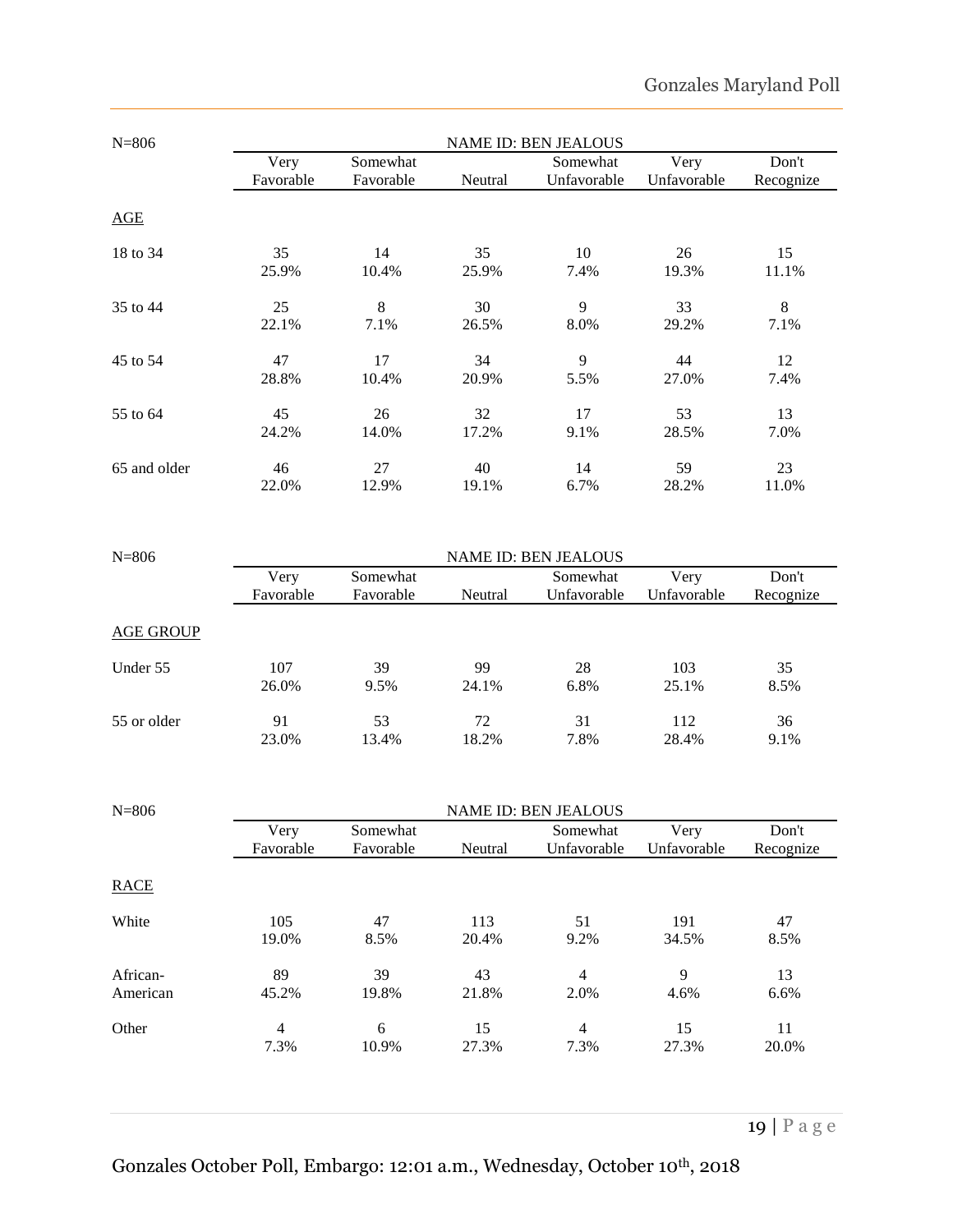| $N = 806$        | <b>NAME ID: BEN JEALOUS</b> |                       |         |                         |                     |                    |  |  |  |
|------------------|-----------------------------|-----------------------|---------|-------------------------|---------------------|--------------------|--|--|--|
|                  | Very<br>Favorable           | Somewhat<br>Favorable | Neutral | Somewhat<br>Unfavorable | Very<br>Unfavorable | Don't<br>Recognize |  |  |  |
| <b>REGION</b>    |                             |                       |         |                         |                     |                    |  |  |  |
| <b>Baltimore</b> | 82                          | 28                    | 79      | 26                      | 104                 | 29                 |  |  |  |
| Metro            | 23.6%                       | 8.0%                  | 22.7%   | 7.5%                    | 29.9%               | 8.3%               |  |  |  |
| Washington       | 85                          | 44                    | 54      | 17                      | 49                  | 24                 |  |  |  |
| Metro            | 31.1%                       | 16.1%                 | 19.8%   | 6.2%                    | 17.9%               | 8.8%               |  |  |  |
| Rural            | 31                          | 20                    | 38      | 16                      | 62                  | 18                 |  |  |  |
| Maryland         | 16.8%                       | 10.8%                 | 20.5%   | 8.6%                    | 33.5%               | 9.7%               |  |  |  |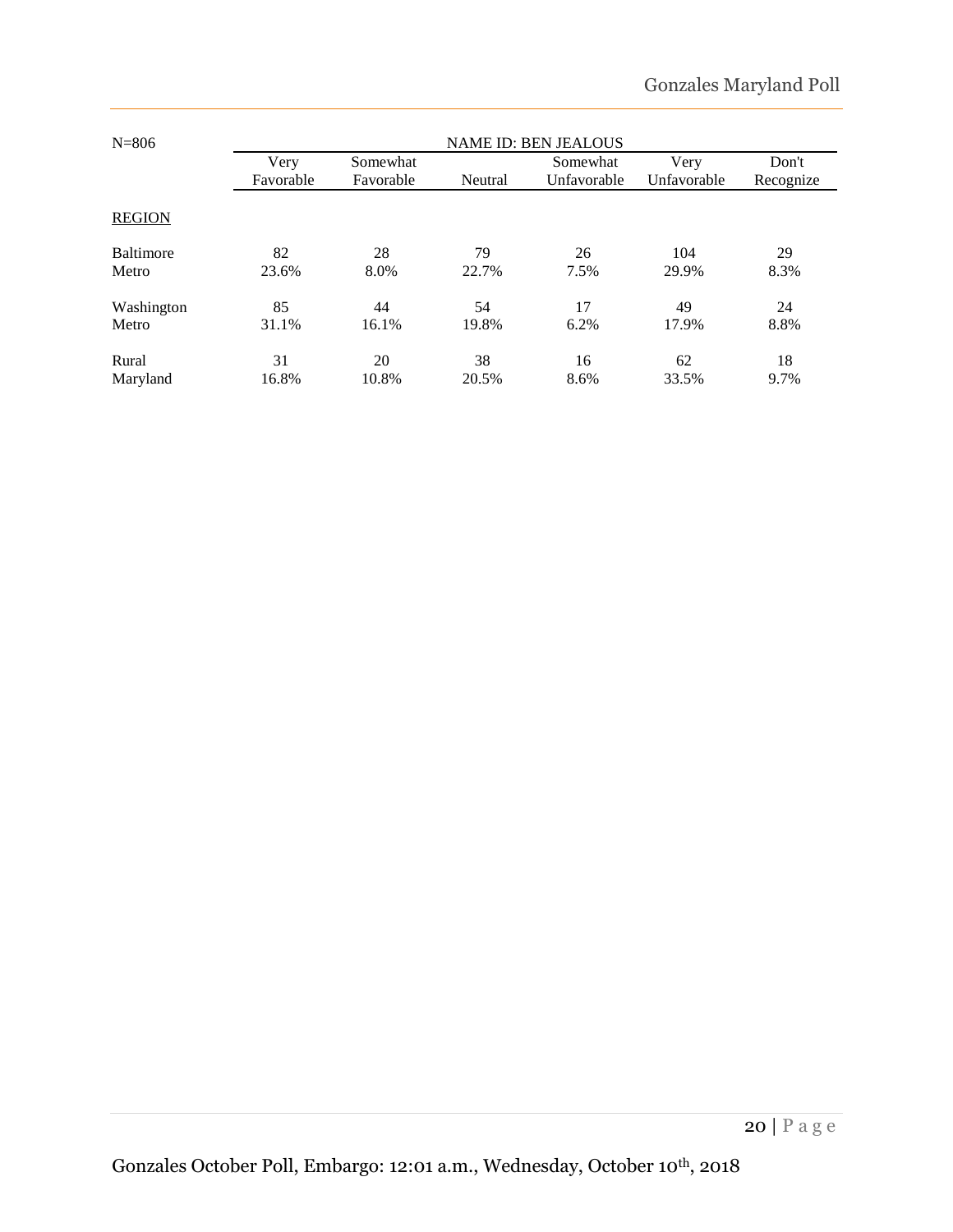<span id="page-20-0"></span>QUESTION: Trump Job Approval *Do you approve or disapprove of the job Donald Trump is doing as president?*

| JOB APPROVAL: PRESIDENT DONALD TRUMP | Number | Percent |
|--------------------------------------|--------|---------|
| Approve                              | 331    | 41.1 %  |
| Disapprove                           | 442    | 54.8%   |
| No answer                            | 33     | 4.1 %   |
| Total                                | 806    | 100.0%  |

#### *Is that strongly or somewhat approve/disapprove?*

| JOB APPROVAL: PRESIDENT DONALD TRUMP | Number | Percent |
|--------------------------------------|--------|---------|
| <b>Strongly Approve</b>              | 231    | 28.7 %  |
| Somewhat Approve                     | 100    | 12.4 %  |
| Somewhat Disapprove                  | 54     | $6.7\%$ |
| <b>Strongly Disapprove</b>           | 388    | 48.1 %  |
| No answer                            | 33     | 4.1 %   |
| Total                                | 806    | 100.0%  |

| $N = 806$     | JOB APPROVAL: PRESIDENT DONALD TRUMP |                     |                                      |                        |                        |  |  |
|---------------|--------------------------------------|---------------------|--------------------------------------|------------------------|------------------------|--|--|
|               | Strongly<br>Approve                  | Somewhat<br>Approve | Somewhat<br>Disapprove               | Strongly<br>Disapprove | No answer              |  |  |
| <b>PARTY</b>  |                                      |                     |                                      |                        |                        |  |  |
| Democrat      | 44<br>9.9%                           | 39<br>8.7%          | 42<br>9.4%                           | 300<br>67.3%           | 21<br>4.7%             |  |  |
| Republican    | 152<br>64.4%                         | 44<br>18.6%         | 7<br>3.0%                            | 28<br>11.9%            | 5<br>2.1%              |  |  |
| Unaffiliated  | 35<br>28.2%                          | 17<br>13.7%         | 5<br>4.0%                            | 60<br>48.4%            | $\overline{7}$<br>5.6% |  |  |
| $N = 806$     |                                      |                     | JOB APPROVAL: PRESIDENT DONALD TRUMP |                        |                        |  |  |
|               | Strongly<br>Approve                  | Somewhat<br>Approve | Somewhat<br>Disapprove               | Strongly<br>Disapprove | No answer              |  |  |
| <b>GENDER</b> |                                      |                     |                                      |                        |                        |  |  |
| Male          | 122<br>32.1%                         | 51<br>13.4%         | 23<br>6.1%                           | 168<br>44.2%           | 16<br>4.2%             |  |  |
| Female        | 109<br>25.6%                         | 49<br>11.5%         | 31<br>7.3%                           | 220<br>51.6%           | 17<br>4.0%             |  |  |
|               |                                      |                     |                                      |                        |                        |  |  |

Gonzales October Poll, Embargo: 12:01 a.m., Wednesday, October 10th, 2018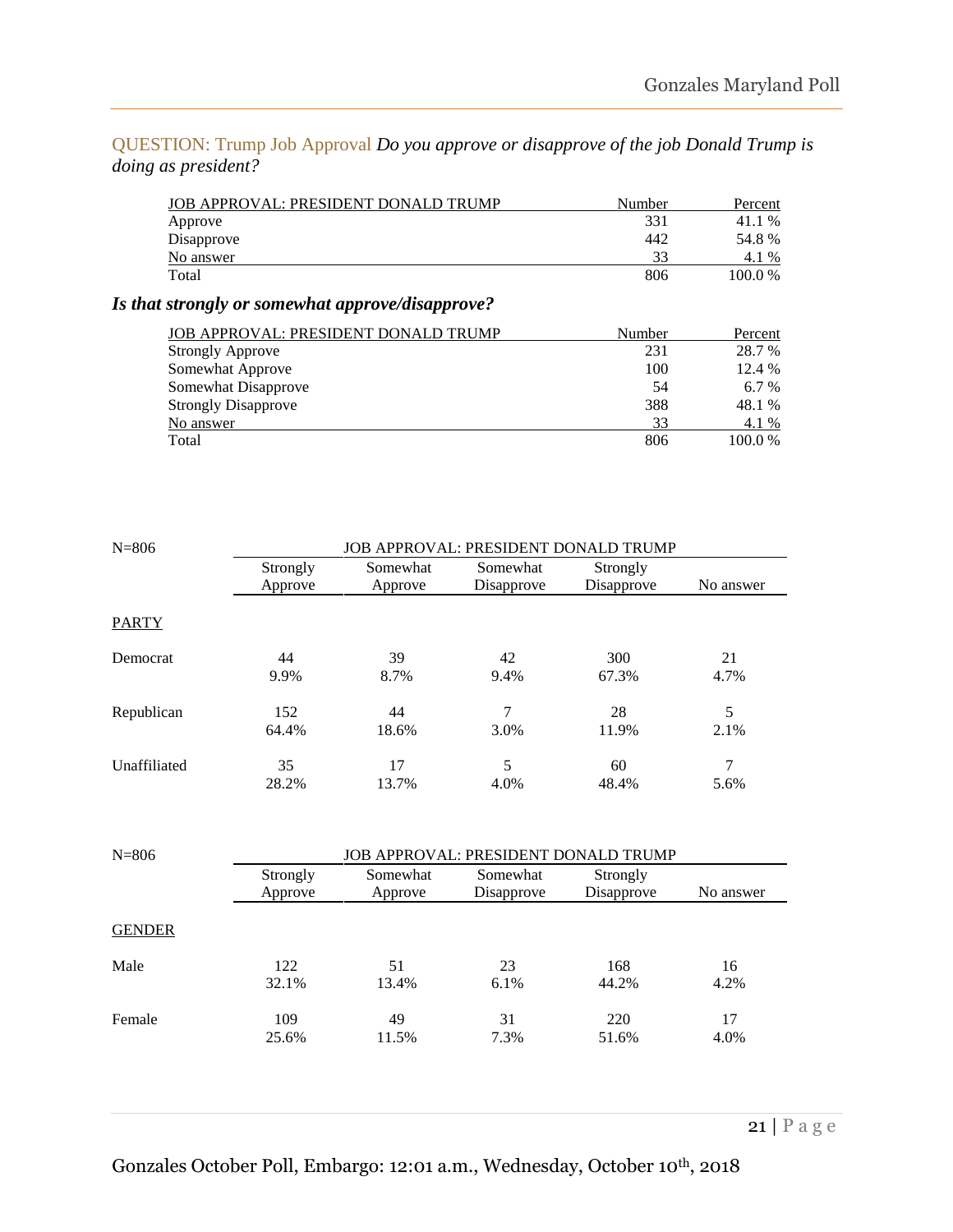| $N = 806$    |                     |                     | JOB APPROVAL: PRESIDENT DONALD TRUMP |                        |           |
|--------------|---------------------|---------------------|--------------------------------------|------------------------|-----------|
|              | Strongly<br>Approve | Somewhat<br>Approve | Somewhat<br>Disapprove               | Strongly<br>Disapprove | No answer |
| AGE          |                     |                     |                                      |                        |           |
| 18 to 34     | 37                  | 22                  | 12                                   | 56                     | 8         |
|              | 27.4%               | 16.3%               | 8.9%                                 | 41.5%                  | 5.9%      |
| 35 to 44     | 12                  | 17                  | 8                                    | 73                     | 3         |
|              | 10.6%               | 15.0%               | 7.1%                                 | 64.6%                  | 2.7%      |
| 45 to 54     | 54                  | 16                  | 12                                   | 76                     | 5         |
|              | 33.1%               | 9.8%                | 7.4%                                 | 46.6%                  | 3.1%      |
| 55 to 64     | 63                  | 24                  | 11                                   | 83                     | 5         |
|              | 33.9%               | 12.9%               | 5.9%                                 | 44.6%                  | 2.7%      |
| 65 and older | 65                  | 21                  | 11                                   | 100                    | 12        |
|              | 31.1%               | 10.0%               | 5.3%                                 | 47.8%                  | 5.7%      |

| $N = 806$        | <b>JOB APPROVAL: PRESIDENT DONALD TRUMP</b> |          |            |            |           |  |  |
|------------------|---------------------------------------------|----------|------------|------------|-----------|--|--|
|                  | Strongly                                    | Somewhat | Somewhat   | Strongly   |           |  |  |
|                  | Approve                                     | Approve  | Disapprove | Disapprove | No answer |  |  |
|                  |                                             |          |            |            |           |  |  |
| <b>AGE GROUP</b> |                                             |          |            |            |           |  |  |
| Under 55         | 103                                         | 55       | 32         | 205        | 16        |  |  |
|                  | 25.1%                                       | 13.4%    | 7.8%       | 49.9%      | 3.9%      |  |  |
| 55 or older      | 128                                         | 45       | 22         | 183        | 17        |  |  |
|                  | 32.4%                                       | 11.4%    | 5.6%       | 46.3%      | 4.3%      |  |  |

| $N = 806$   |                     |                     | JOB APPROVAL: PRESIDENT DONALD TRUMP |                        |           |
|-------------|---------------------|---------------------|--------------------------------------|------------------------|-----------|
|             | Strongly<br>Approve | Somewhat<br>Approve | Somewhat<br>Disapprove               | Strongly<br>Disapprove | No answer |
| <b>RACE</b> |                     |                     |                                      |                        |           |
| White       | 206                 | 81                  | 33                                   | 215                    | 19        |
|             | 37.2%               | 14.6%               | 6.0%                                 | 38.8%                  | 3.4%      |
| African-    | 10                  | 12                  | 19                                   | 145                    | 11        |
| American    | 5.1%                | 6.1%                | 9.6%                                 | 73.6%                  | 5.6%      |
| Other       | 15                  | 7                   | 2                                    | 28                     | 3         |
|             | 27.3%               | 12.7%               | 3.6%                                 | 50.9%                  | 5.5%      |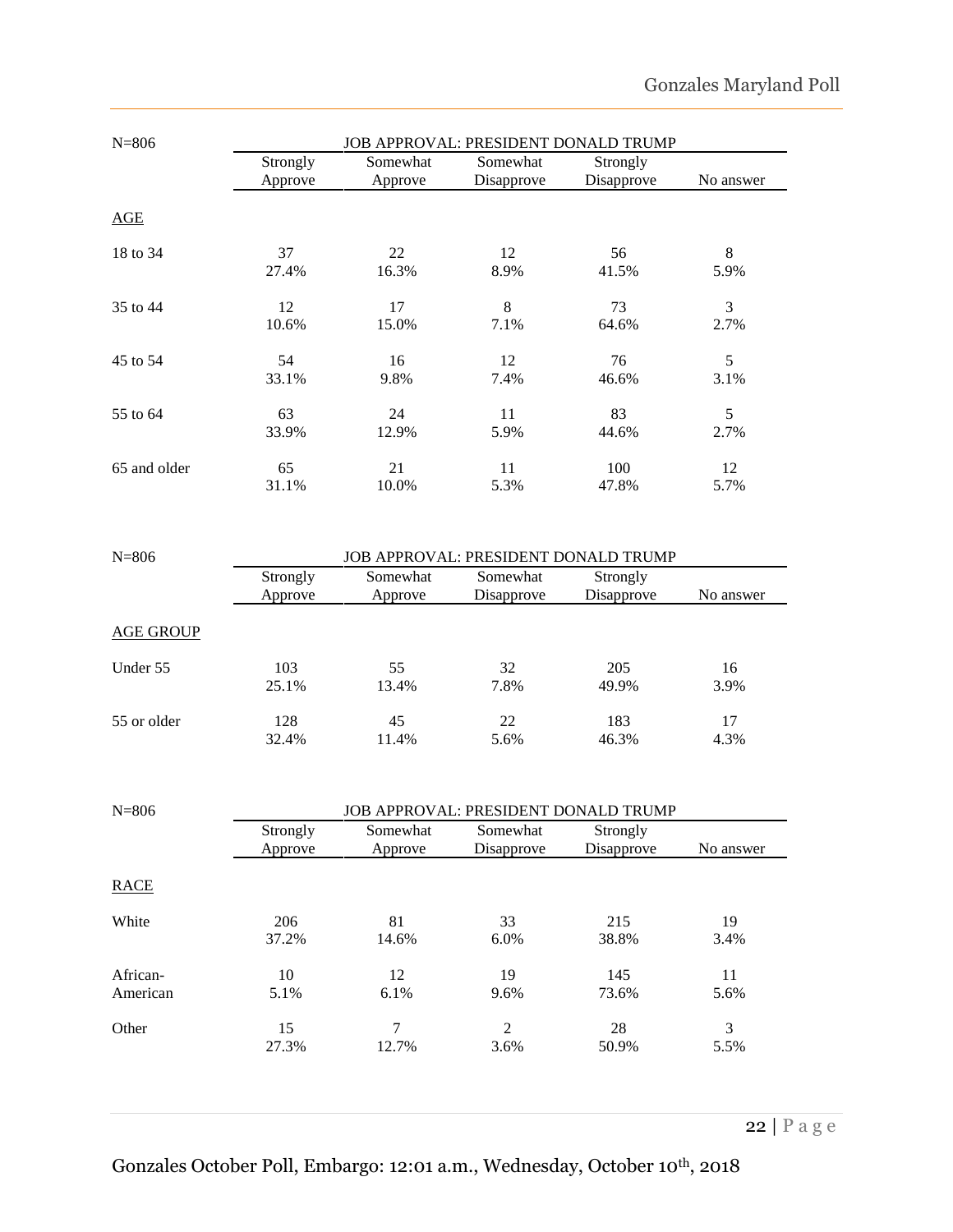| $N = 806$        | <b>JOB APPROVAL: PRESIDENT DONALD TRUMP</b> |                     |                        |                        |           |  |  |
|------------------|---------------------------------------------|---------------------|------------------------|------------------------|-----------|--|--|
|                  | Strongly<br>Approve                         | Somewhat<br>Approve | Somewhat<br>Disapprove | Strongly<br>Disapprove | No answer |  |  |
| <b>REGION</b>    |                                             |                     |                        |                        |           |  |  |
| <b>Baltimore</b> | 105                                         | 46                  | 26                     | 156                    | 15        |  |  |
| Metro            | 30.2%                                       | 13.2%               | 7.5%                   | 44.8%                  | 4.3%      |  |  |
| Washington       | 47                                          | 25                  | 22                     | 169                    | 10        |  |  |
| Metro            | 17.2%                                       | 9.2%                | 8.1%                   | 61.9%                  | 3.7%      |  |  |
| Rural            | 79                                          | 29                  | 6                      | 63                     | 8         |  |  |
| Maryland         | 42.7%                                       | 15.7%               | 3.2%                   | 34.1%                  | 4.3%      |  |  |

### **Trump Job Approval by Name ID**

| $N = 806$                    |                |          | <b>JOB APPROVAL: PRESIDENT DONALD TRUMP</b> |            |                |
|------------------------------|----------------|----------|---------------------------------------------|------------|----------------|
|                              | Strongly       | Somewhat | Somewhat                                    | Strongly   |                |
|                              | Approve        | Approve  | Disapprove                                  | Disapprove | No answer      |
| <b>NAME ID: DONALD TRUMP</b> |                |          |                                             |            |                |
| Very                         | 210            | 21       | 2                                           | 7          | 1              |
| Favorable                    | 87.1%          | 8.7%     | 0.8%                                        | 2.9%       | 0.4%           |
| Somewhat                     | 13             | 49       | 5                                           |            |                |
| Favorable                    | 18.8%          | 71.0%    | 7.2%                                        | 1.4%       | 1.4%           |
| Neutral                      | 3              | 16       | 14                                          | 14         | 23             |
|                              | 4.3%           | 22.9%    | 20.0%                                       | 20.0%      | 32.9%          |
| Somewhat                     | 5              | 10       | 13                                          | 30         | $\overline{4}$ |
| Unfavorable                  | 8.1%           | 16.1%    | 21.0%                                       | 48.4%      | 6.5%           |
| Very                         | $\overline{0}$ | 3        | 20                                          | 335        | 3              |
| Unfavorable                  | 0.0%           | 0.8%     | 5.5%                                        | 92.8%      | 0.8%           |
| Don't                        | $\overline{0}$ | 1        | $\mathbf{0}$                                |            | 1              |
| Recognize                    | 0.0%           | 33.3%    | 0.0%                                        | 33.3%      | 33.3%          |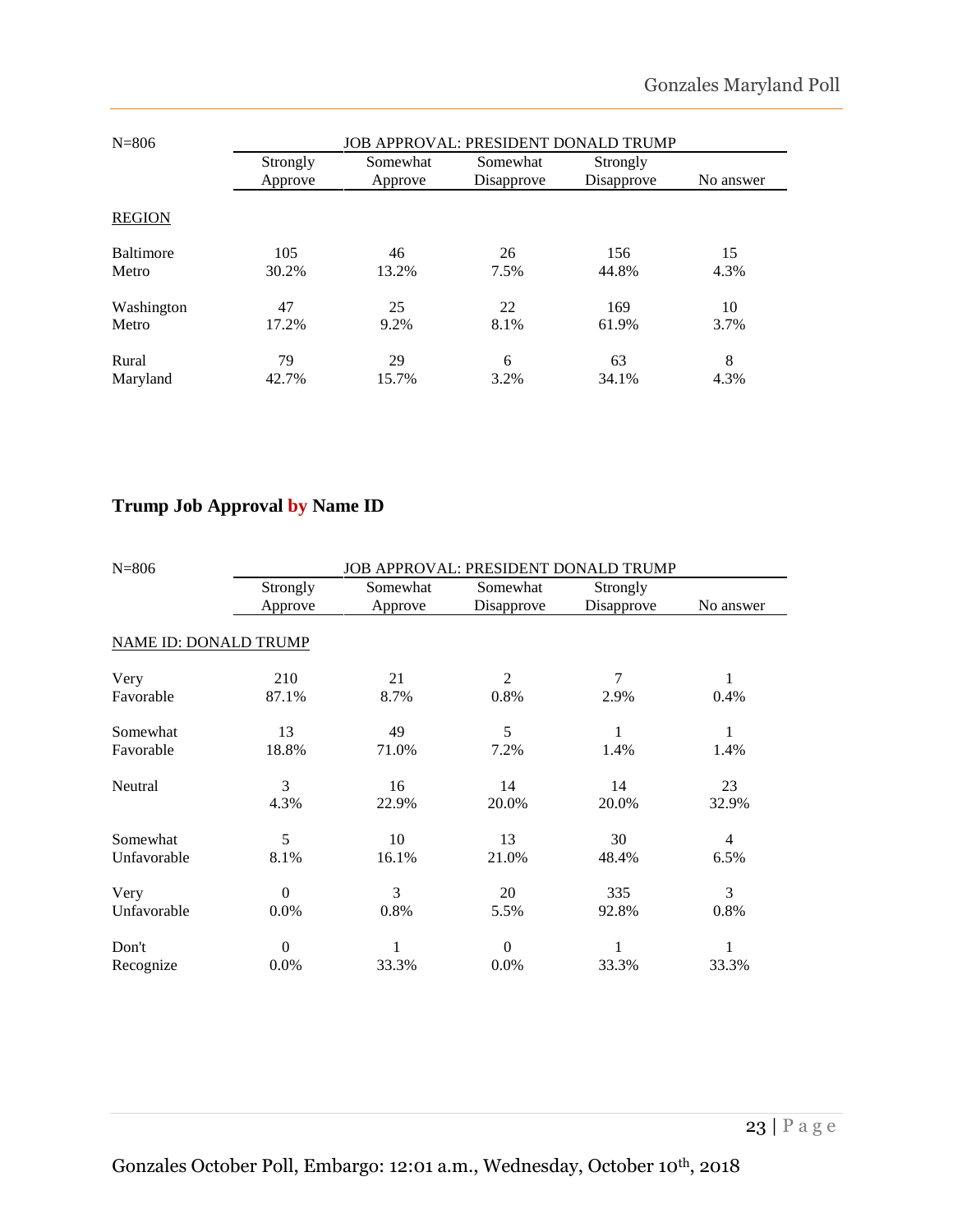<span id="page-23-0"></span>QUESTION: Hogan Job Approval *Do you approve or disapprove of the job Larry Hogan is doing as governor?*

| JOB APPROVAL: GOVERNOR LARRY HOGAN | Number | Percent |
|------------------------------------|--------|---------|
| Approve                            | 582    | 72.2 %  |
| Disapprove                         | 146    | 18.1 %  |
| No answer                          | 78     | 9.7 %   |
| Total                              | 806    | 100.0%  |
|                                    |        |         |

### *Is that strongly or somewhat approve/disapprove?*

| JOB APPROVAL: GOVERNOR LARRY HOGAN | Number | Percent |
|------------------------------------|--------|---------|
| <b>Strongly Approve</b>            | 341    | 42.3 %  |
| Somewhat Approve                   | 241    | 29.9 %  |
| Somewhat Disapprove                | 90     | 11.2 %  |
| <b>Strongly Disapprove</b>         | 56     | 6.9%    |
| No answer                          | 78     | 9.7 %   |
| Total                              | 806    | 100.0%  |

| Strongly | Somewhat | Somewhat   | Strongly       | No answer                                                                |  |  |  |
|----------|----------|------------|----------------|--------------------------------------------------------------------------|--|--|--|
| Approve  | Approve  | Disapprove | Disapprove     |                                                                          |  |  |  |
|          |          |            |                |                                                                          |  |  |  |
| 152      | 146      | 64         | 39             | 45                                                                       |  |  |  |
| 34.1%    | 32.7%    | 14.3%      | 8.7%           | 10.1%                                                                    |  |  |  |
| 148      | 51       | 16         | 10             | 11                                                                       |  |  |  |
| 62.7%    | 21.6%    | 6.8%       | 4.2%           | 4.7%                                                                     |  |  |  |
| 41       | 44       | 10         | $\overline{7}$ | 22                                                                       |  |  |  |
| 33.1%    | 35.5%    | 8.1%       | 5.6%           | 17.7%                                                                    |  |  |  |
|          |          |            |                |                                                                          |  |  |  |
| Strongly | Somewhat | Somewhat   | Strongly       | No answer                                                                |  |  |  |
| Approve  | Approve  | Disapprove | Disapprove     |                                                                          |  |  |  |
|          |          |            |                |                                                                          |  |  |  |
| 172      | 110      | 40         | 24             | 34                                                                       |  |  |  |
| 45.3%    | 28.9%    | 10.5%      | 6.3%           | 8.9%                                                                     |  |  |  |
| 169      | 131      | 50         | 32             | 44                                                                       |  |  |  |
| 39.7%    | 30.8%    | 11.7%      | 7.5%           | 10.3%                                                                    |  |  |  |
|          |          |            |                | JOB APPROVAL: GOVERNOR LARRY HOGAN<br>JOB APPROVAL: GOVERNOR LARRY HOGAN |  |  |  |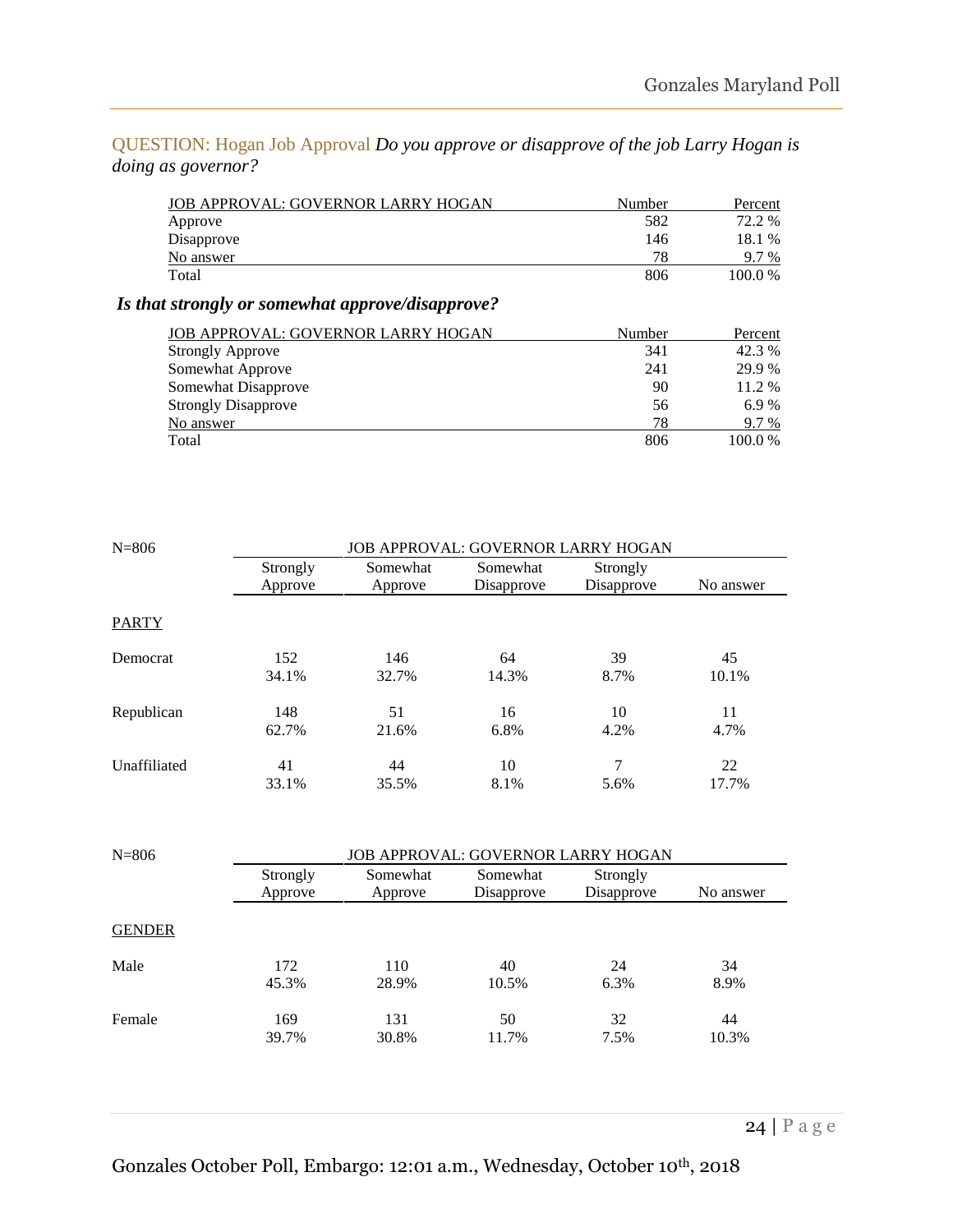| $N = 806$    |                     |                     | <b>JOB APPROVAL: GOVERNOR LARRY HOGAN</b> |                        |           |
|--------------|---------------------|---------------------|-------------------------------------------|------------------------|-----------|
|              | Strongly<br>Approve | Somewhat<br>Approve | Somewhat<br>Disapprove                    | Strongly<br>Disapprove | No answer |
| AGE          |                     |                     |                                           |                        |           |
| 18 to 34     | 54                  | 43                  | 19                                        | 7                      | 12        |
|              | 40.0%               | 31.9%               | 14.1%                                     | 5.2%                   | 8.9%      |
| 35 to 44     | 53                  | 27                  | 13                                        | 7                      | 13        |
|              | 46.9%               | 23.9%               | 11.5%                                     | 6.2%                   | 11.5%     |
| 45 to 54     | 65                  | 50                  | 21                                        | 8                      | 19        |
|              | 39.9%               | 30.7%               | 12.9%                                     | 4.9%                   | 11.7%     |
| 55 to 64     | 73                  | 65                  | 11                                        | 19                     | 18        |
|              | 39.2%               | 34.9%               | 5.9%                                      | 10.2%                  | 9.7%      |
| 65 and older | 96                  | 56                  | 26                                        | 15                     | 16        |
|              | 45.9%               | 26.8%               | 12.4%                                     | 7.2%                   | 7.7%      |

| $N = 806$        |          |          | <b>JOB APPROVAL: GOVERNOR LARRY HOGAN</b> |            |           |  |  |  |
|------------------|----------|----------|-------------------------------------------|------------|-----------|--|--|--|
|                  | Strongly | Somewhat | Somewhat                                  | Strongly   |           |  |  |  |
|                  | Approve  | Approve  | Disapprove                                | Disapprove | No answer |  |  |  |
|                  |          |          |                                           |            |           |  |  |  |
| <b>AGE GROUP</b> |          |          |                                           |            |           |  |  |  |
| Under 55         | 172      | 120      | 53                                        | 22         | 44        |  |  |  |
|                  | 41.8%    | 29.2%    | 12.9%                                     | 5.4%       | 10.7%     |  |  |  |
| 55 or older      | 169      | 121      | 37                                        | 34         | 34        |  |  |  |
|                  | 42.8%    | 30.6%    | 9.4%                                      | 8.6%       | 8.6%      |  |  |  |

| $N = 806$   |                     |                     | <b>JOB APPROVAL: GOVERNOR LARRY HOGAN</b> |                        |           |
|-------------|---------------------|---------------------|-------------------------------------------|------------------------|-----------|
|             | Strongly<br>Approve | Somewhat<br>Approve | Somewhat<br>Disapprove                    | Strongly<br>Disapprove | No answer |
| <b>RACE</b> |                     |                     |                                           |                        |           |
| White       | 274                 | 141                 | 51                                        | 37                     | 51        |
|             | 49.5%               | 25.5%               | 9.2%                                      | 6.7%                   | 9.2%      |
| African-    | 45                  | 85                  | 32                                        | 14                     | 21        |
| American    | 22.8%               | 43.1%               | 16.2%                                     | 7.1%                   | 10.7%     |
| Other       | 22                  | 15                  | 7                                         | 5                      | 6         |
|             | 40.0%               | 27.3%               | 12.7%                                     | 9.1%                   | 10.9%     |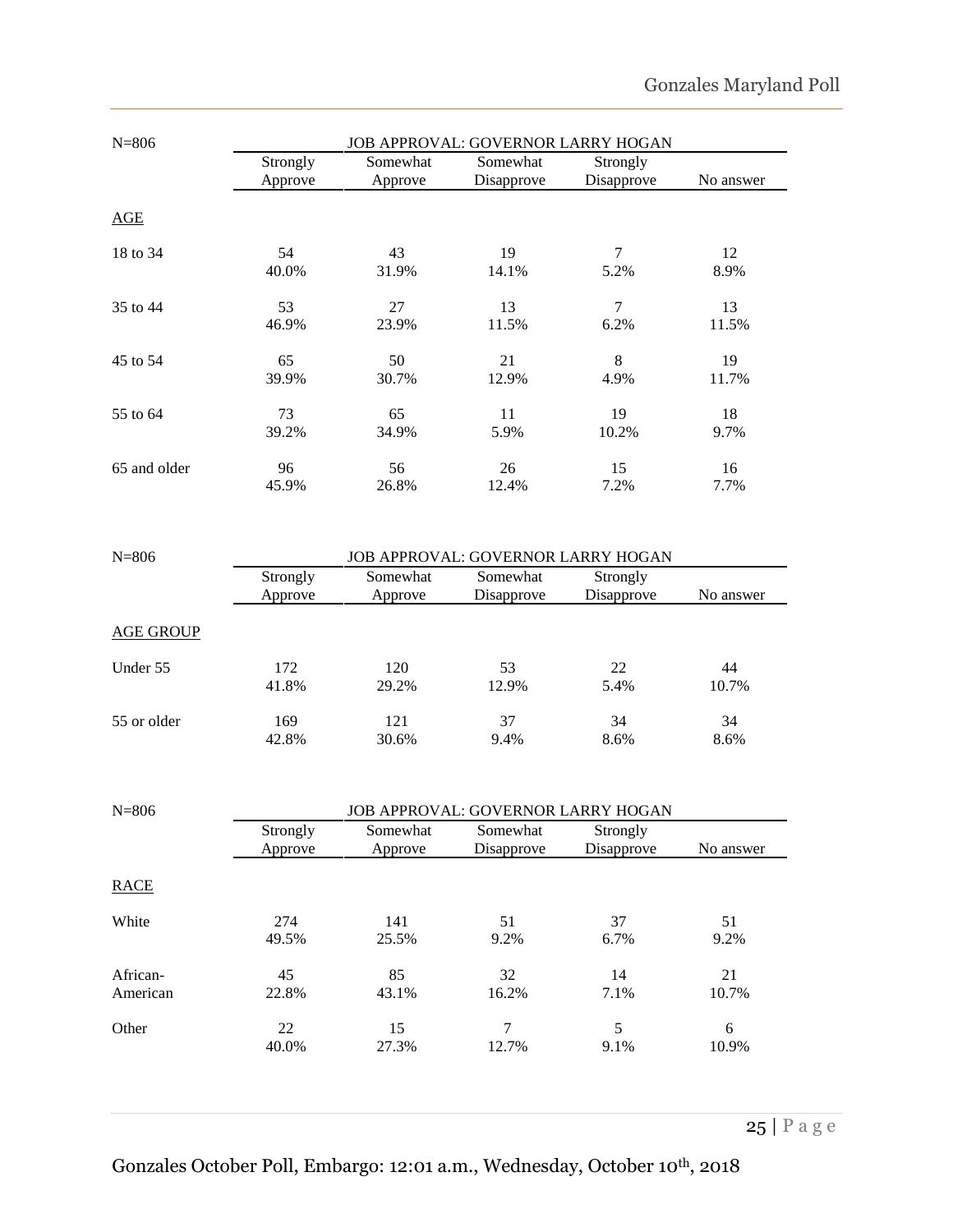| $N = 806$        |          |          | <b>JOB APPROVAL: GOVERNOR LARRY HOGAN</b> |            |           |  |  |  |
|------------------|----------|----------|-------------------------------------------|------------|-----------|--|--|--|
|                  | Strongly | Somewhat | Somewhat                                  | Strongly   |           |  |  |  |
|                  | Approve  | Approve  | Disapprove                                | Disapprove | No answer |  |  |  |
| <b>REGION</b>    |          |          |                                           |            |           |  |  |  |
| <b>Baltimore</b> | 155      | 96       | 43                                        | 29         | 25        |  |  |  |
| Metro            | 44.5%    | 27.6%    | 12.4%                                     | 8.3%       | 7.2%      |  |  |  |
| Washington       | 97       | 95       | 32                                        | 17         | 32        |  |  |  |
| Metro            | 35.5%    | 34.8%    | 11.7%                                     | 6.2%       | 11.7%     |  |  |  |
| Rural            | 89       | 50       | 15                                        | 10         | 21        |  |  |  |
| Maryland         | 48.1%    | 27.0%    | 8.1%                                      | 5.4%       | 11.4%     |  |  |  |

### **Hogan Job Approval by Name ID**

| $N = 806$                   |          |                | <b>JOB APPROVAL: GOVERNOR LARRY HOGAN</b> |            |              |  |  |  |
|-----------------------------|----------|----------------|-------------------------------------------|------------|--------------|--|--|--|
|                             | Strongly | Somewhat       | Somewhat                                  | Strongly   |              |  |  |  |
|                             | Approve  | Approve        | Disapprove                                | Disapprove | No answer    |  |  |  |
| <b>NAME ID: LARRY HOGAN</b> |          |                |                                           |            |              |  |  |  |
| Very                        | 279      | 59             | $\overline{4}$                            | 5          | 9            |  |  |  |
| Favorable                   | 78.4%    | 16.6%          | 1.1%                                      | 1.4%       | 2.5%         |  |  |  |
| Somewhat                    | 35       | 114            | 19                                        | 3          | 15           |  |  |  |
| Favorable                   | 18.8%    | 61.3%          | 10.2%                                     | 1.6%       | 8.1%         |  |  |  |
| Neutral                     | 24       | 54             | 31                                        | 5          | 33           |  |  |  |
|                             | 16.3%    | 36.7%          | 21.1%                                     | 3.4%       | 22.4%        |  |  |  |
| Somewhat                    |          | 9              | 26                                        | 5          | 7            |  |  |  |
| Unfavorable                 | 2.1%     | 18.8%          | 54.2%                                     | 10.4%      | 14.6%        |  |  |  |
| Very                        | 1        | 1              | 6                                         | 35         | $\mathbf{0}$ |  |  |  |
| Unfavorable                 | 2.3%     | 2.3%           | 14.0%                                     | 81.4%      | 0.0%         |  |  |  |
| Don't                       | 1        | $\overline{4}$ | $\overline{4}$                            | 3          | 14           |  |  |  |
| Recognize                   | 3.8%     | 15.4%          | 15.4%                                     | 11.5%      | 53.8%        |  |  |  |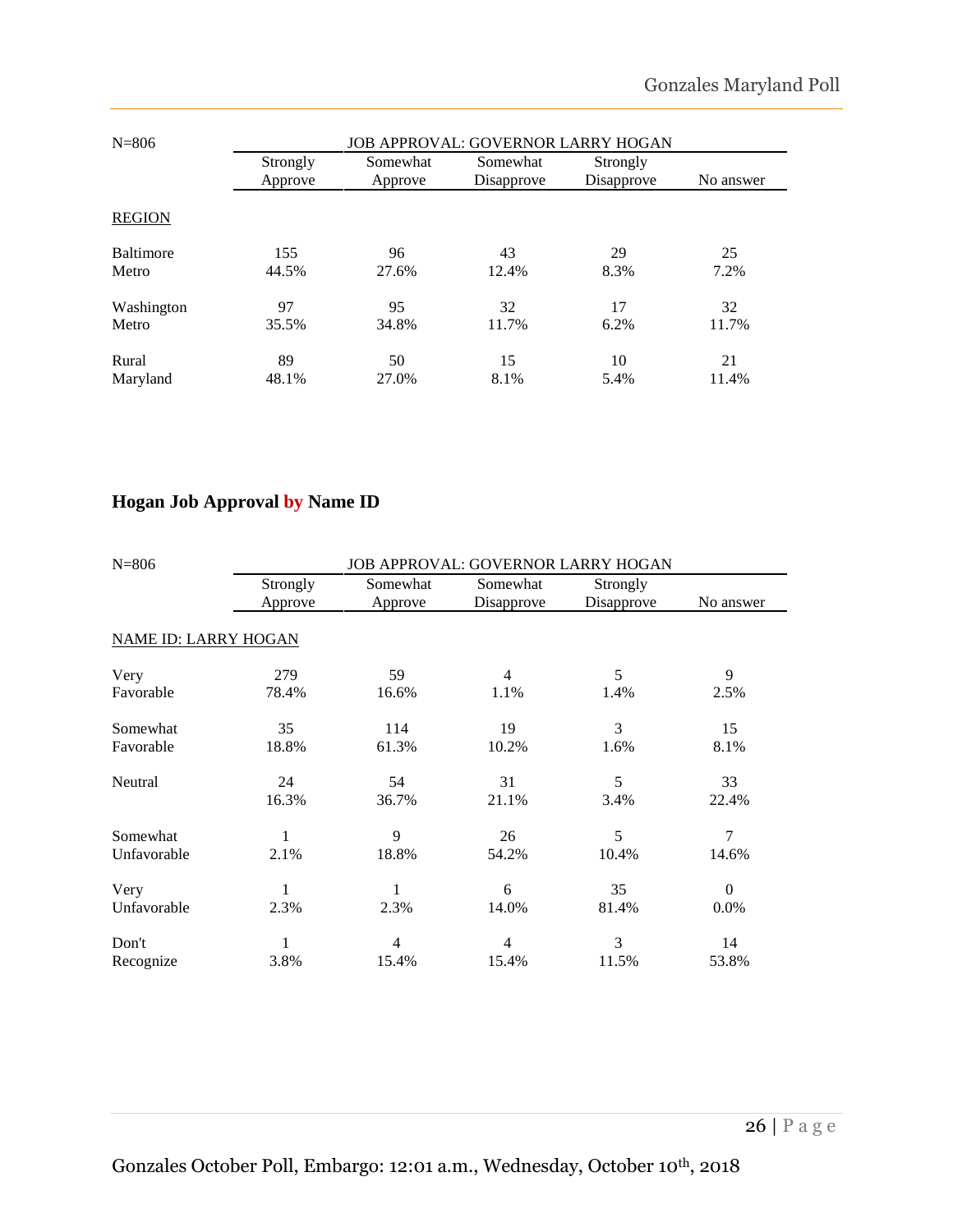<span id="page-26-0"></span>QUESTION: Governor Election *If the November 2018 general election were held today, for whom would you vote for Governor: Larry Hogan, the Republican; Ben Jealous, the Democrat; Shawn Quinn, the Libertarian Party candidate, or Ian Schlakman, the Green Party candidate?*

| <b>NOVEMBER ELECTION - GOVERNOR</b> | Number | Percent |
|-------------------------------------|--------|---------|
| Hogan                               | 432    | 53.6 %  |
| Jealous                             | 288    | 35.7 %  |
| Ouinn                               | 11     | 1.4 %   |
| Schlakman                           | 6      | $0.7\%$ |
| Undecided                           | 69     | 8.6 %   |
| Total                               | 806    | 100.0 % |

| $N = 806$     |                              |              | NOVEMBER ELECTION - GOVERNOR |                        |             |  |
|---------------|------------------------------|--------------|------------------------------|------------------------|-------------|--|
|               | Hogan                        | Jealous      | Quinn                        | Schlakman              | Undecided   |  |
| <b>PARTY</b>  |                              |              |                              |                        |             |  |
| Democrat      | 154<br>34.5%                 | 244<br>54.7% | 6<br>1.3%                    | 4<br>0.9%              | 38<br>8.5%  |  |
| Republican    | 214<br>90.7%                 | 13<br>5.5%   | 2<br>0.8%                    | $\Omega$<br>0.0%       | 7<br>3.0%   |  |
| Unaffiliated  | 64<br>51.6%                  | 31<br>25.0%  | 3<br>2.4%                    | 2<br>1.6%              | 24<br>19.4% |  |
| $N = 806$     | NOVEMBER ELECTION - GOVERNOR |              |                              |                        |             |  |
|               | Hogan                        | Jealous      | Quinn                        | Schlakman              | Undecided   |  |
| <b>GENDER</b> |                              |              |                              |                        |             |  |
| Male          | 222<br>58.4%                 | 127<br>33.4% | 5<br>1.3%                    | $\overline{2}$<br>0.5% | 24<br>6.3%  |  |
| Female        | 210<br>49.3%                 | 161<br>37.8% | 6<br>1.4%                    | $\overline{4}$<br>0.9% | 45<br>10.6% |  |
|               |                              |              |                              |                        |             |  |

Gonzales October Poll, Embargo: 12:01 a.m., Wednesday, October 10th, 2018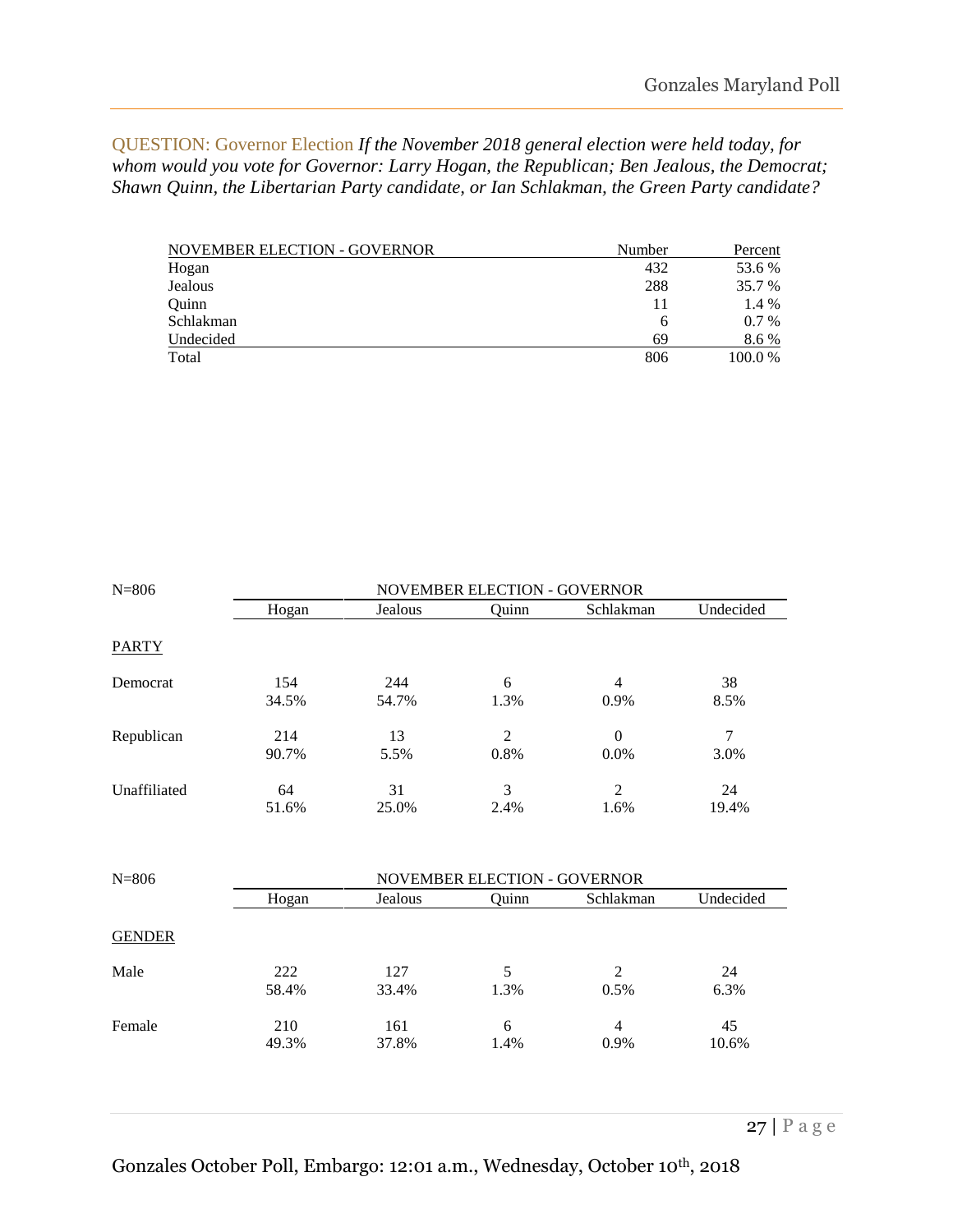| $N = 806$    |              | <b>NOVEMBER ELECTION - GOVERNOR</b> |           |                  |            |
|--------------|--------------|-------------------------------------|-----------|------------------|------------|
|              | Hogan        | Jealous                             | Quinn     | Schlakman        | Undecided  |
| AGE          |              |                                     |           |                  |            |
| 18 to 34     | 67<br>49.6%  | 52<br>38.5%                         | 3<br>2.2% | 2<br>1.5%        | 11<br>8.1% |
| 35 to 44     | 62<br>54.9%  | 38<br>33.6%                         | 0.9%      | 2<br>1.8%        | 10<br>8.8% |
| 45 to 54     | 85<br>52.1%  | 61<br>37.4%                         | 3<br>1.8% | 0.6%             | 13<br>8.0% |
| 55 to 64     | 105<br>56.5% | 65<br>34.9%                         | 1<br>0.5% | $\theta$<br>0.0% | 15<br>8.1% |
| 65 and older | 113<br>54.1% | 72<br>34.4%                         | 3<br>1.4% | 0.5%             | 20<br>9.6% |

| $N = 806$        | <b>NOVEMBER ELECTION - GOVERNOR</b> |              |                        |           |            |
|------------------|-------------------------------------|--------------|------------------------|-----------|------------|
|                  | Hogan                               | Jealous      | Ouinn                  | Schlakman | Undecided  |
| <b>AGE GROUP</b> |                                     |              |                        |           |            |
| Under 55         | 214<br>52.1%                        | 151<br>36.7% | 7<br>1.7%              | 5<br>1.2% | 34<br>8.3% |
| 55 or older      | 218<br>55.2%                        | 137<br>34.7% | $\overline{4}$<br>1.0% | 0.3%      | 35<br>8.9% |

| $N = 806$            |              | <b>NOVEMBER ELECTION - GOVERNOR</b> |           |                        |             |  |
|----------------------|--------------|-------------------------------------|-----------|------------------------|-------------|--|
|                      | Hogan        | Jealous                             | Ouinn     | Schlakman              | Undecided   |  |
| <b>RACE</b>          |              |                                     |           |                        |             |  |
| White                | 359<br>64.8% | 142<br>25.6%                        | 9<br>1.6% | $\overline{4}$<br>0.7% | 40<br>7.2%  |  |
| African-<br>American | 42<br>21.3%  | 137<br>69.5%                        | 0.5%      | 0.5%                   | 16<br>8.1%  |  |
| Other                | 31<br>56.4%  | 9<br>16.4%                          | 1.8%      | 1.8%                   | 13<br>23.6% |  |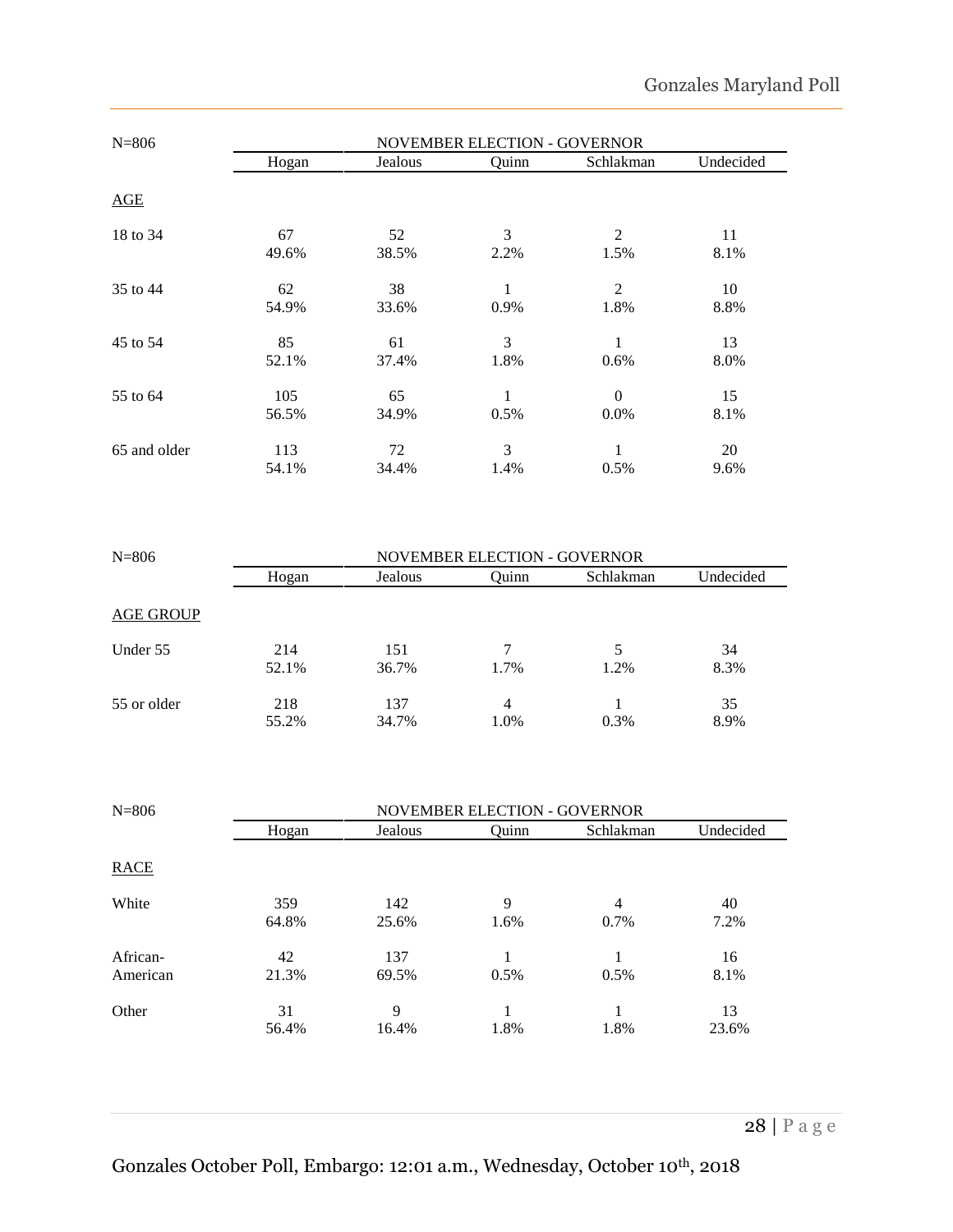| $N = 806$        | <b>NOVEMBER ELECTION - GOVERNOR</b> |         |       |           |           |
|------------------|-------------------------------------|---------|-------|-----------|-----------|
|                  | Hogan                               | Jealous | Quinn | Schlakman | Undecided |
| <b>REGION</b>    |                                     |         |       |           |           |
| <b>Baltimore</b> | 205                                 | 103     | 6     | 3         | 31        |
| Metro            | 58.9%                               | 29.6%   | 1.7%  | 0.9%      | 8.9%      |
| Washington       | 98                                  | 145     | 2     | 2         | 26        |
| Metro            | 35.9%                               | 53.1%   | 0.7%  | 0.7%      | 9.5%      |
| Rural            | 129                                 | 40      | 3     |           | 12        |
| Maryland         | 69.7%                               | 21.6%   | 1.6%  | 0.5%      | 6.5%      |

| $N = 348$              |       | <b>NOVEMBER ELECTION - GOVERNOR</b> |                |           |                |  |  |
|------------------------|-------|-------------------------------------|----------------|-----------|----------------|--|--|
|                        | Hogan | Jealous                             | Quinn          | Schlakman | Undecided      |  |  |
| <b>BALTIMORE METRO</b> |       |                                     |                |           |                |  |  |
| Anne                   | 48    | 18                                  |                | 2         | 10             |  |  |
| Arundel Co.            | 60.8% | 22.8%                               | 1.3%           | 2.5%      | 12.7%          |  |  |
| <b>Baltimore</b>       | 72    | 30                                  |                |           | 10             |  |  |
| County                 | 63.2% | 26.3%                               | 0.9%           | 0.9%      | 8.8%           |  |  |
| Harford                | 31    | 4                                   | 3              | $\Omega$  | 1              |  |  |
| County                 | 79.5% | 10.3%                               | 7.7%           | 0.0%      | 2.6%           |  |  |
| Howard                 | 27    | 17                                  | $\overline{0}$ | $\theta$  | $\overline{4}$ |  |  |
| County                 | 56.3% | 35.4%                               | 0.0%           | 0.0%      | 8.3%           |  |  |
| <b>Baltimore</b>       | 27    | 34                                  |                | $\Omega$  | 6              |  |  |
| City                   | 39.7% | 50.0%                               | 1.5%           | $0.0\%$   | 8.8%           |  |  |

| $N = 273$               |       | <b>NOVEMBER ELECTION - GOVERNOR</b> |          |           |                |  |  |
|-------------------------|-------|-------------------------------------|----------|-----------|----------------|--|--|
|                         | Hogan | Jealous                             | Ouinn    | Schlakman | Undecided      |  |  |
| <b>WASHINGTON METRO</b> |       |                                     |          |           |                |  |  |
| Montgomery              | 63    | 63                                  |          | $\Omega$  | 11             |  |  |
| County                  | 45.7% | 45.7%                               | 0.7%     | $0.0\%$   | 8.0%           |  |  |
| Prince                  | 26    | 72                                  | $\Omega$ |           | 13             |  |  |
| George's Co.            | 23.2% | 64.3%                               | $0.0\%$  | 0.9%      | 11.6%          |  |  |
| Charles                 | 9     | 10                                  |          |           | $\overline{2}$ |  |  |
| County                  | 39.1% | 43.5%                               | 4.3%     | 4.3%      | 8.7%           |  |  |
|                         |       |                                     |          |           |                |  |  |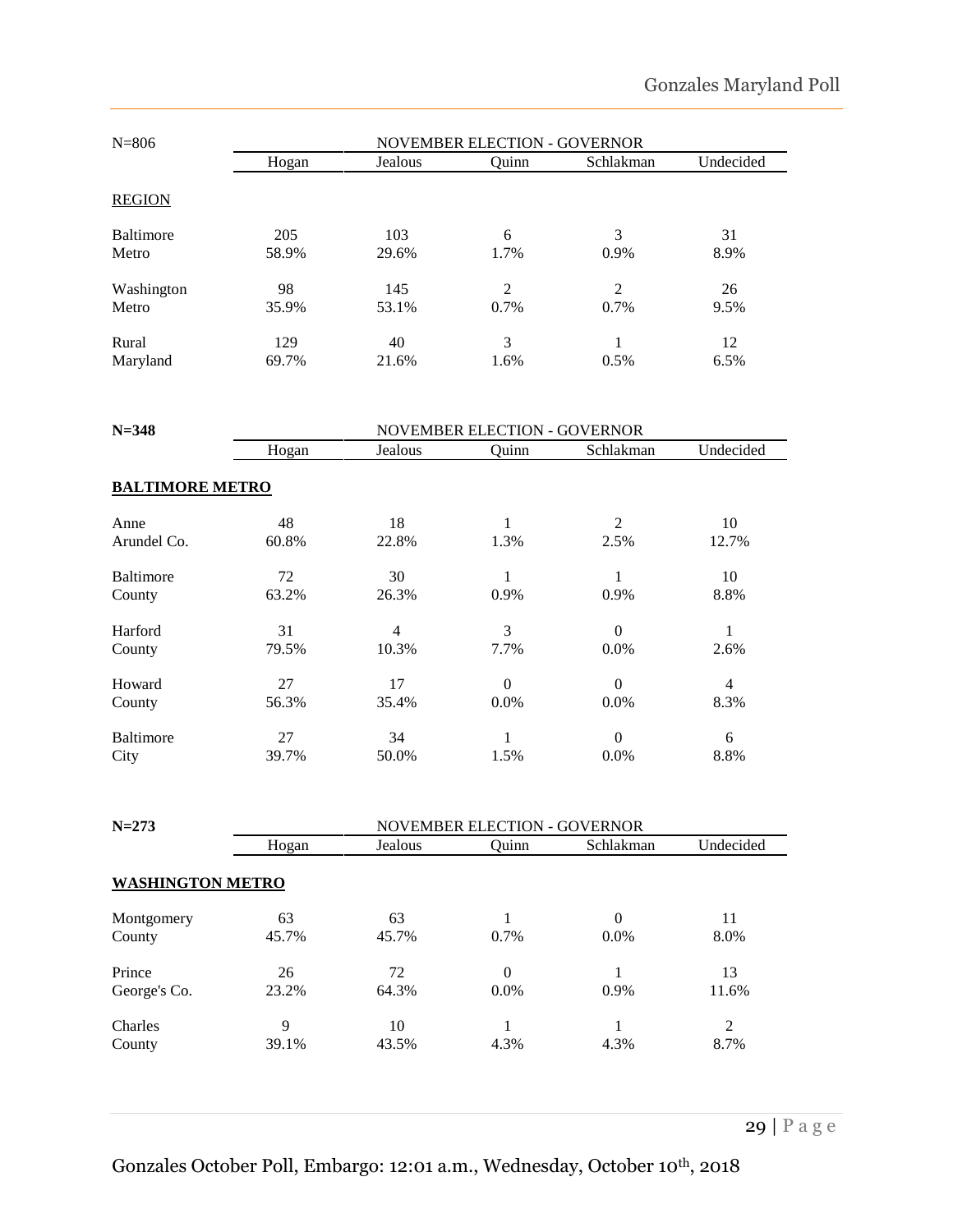| $N = 185$             | <b>NOVEMBER ELECTION - GOVERNOR</b> |         |       |           |           |
|-----------------------|-------------------------------------|---------|-------|-----------|-----------|
|                       | Hogan                               | Jealous | Ouinn | Schlakman | Undecided |
| <b>RURAL MARYLAND</b> |                                     |         |       |           |           |
| Eastern Shore/        | 61                                  | 21      |       |           | 6         |
| Southern MD           | 67.8%                               | 23.3%   | 1.1%  | 1.1%      | 6.7%      |
| Western               | 68                                  | 19      | 2     | 0         | 6         |
| Maryland              | 71.6%                               | 20.0%   | 2.1%  | $0.0\%$   | 6.3%      |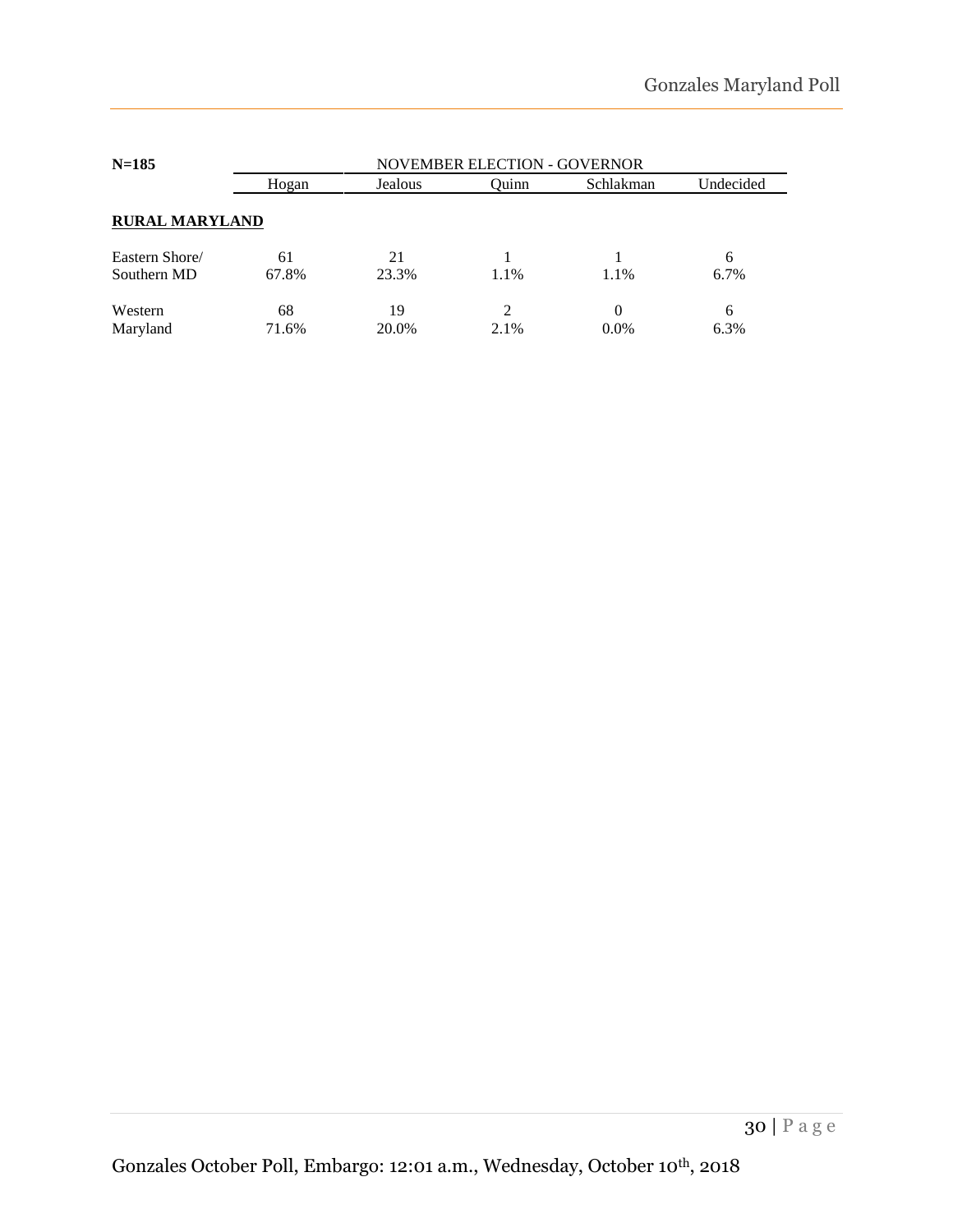<span id="page-30-0"></span>QUESTION: Attorney General Election *If the general election for Attorney General were held today, for whom would you vote if the candidates were: Brian Frosh, the Democrat and Craig Wolf, the Republican?* 

| NOVEMBER ELECTION - ATTORNEY GENERAL | Number | Percent |
|--------------------------------------|--------|---------|
| Frosh                                | 345    | 42.8%   |
| Wolf                                 | 271    | 33.6 %  |
| Undecided                            | 190    | 23.6 %  |
| Total                                | 806    | 100.0%  |

| $N = 806$    | NOVEMBER ELECTION - ATTORNEY GENERAL |       |           |  |  |
|--------------|--------------------------------------|-------|-----------|--|--|
|              | Frosh                                | Wolf  | Undecided |  |  |
| <b>PARTY</b> |                                      |       |           |  |  |
| Democrat     | 279                                  | 70    | 97        |  |  |
|              | 62.6%                                | 15.7% | 21.7%     |  |  |
| Republican   | 28                                   | 167   | 41        |  |  |
|              | 11.9%                                | 70.8% | 17.4%     |  |  |
| Unaffiliated | 38                                   | 34    | 52        |  |  |
|              | 30.6%                                | 27.4% | 41.9%     |  |  |

| $N = 806$     |              | NOVEMBER ELECTION - ATTORNEY GENERAL |             |  |  |  |
|---------------|--------------|--------------------------------------|-------------|--|--|--|
|               | Frosh        | Wolf                                 | Undecided   |  |  |  |
| <b>GENDER</b> |              |                                      |             |  |  |  |
| Male          | 143<br>37.6% | 141<br>37.1%                         | 96<br>25.3% |  |  |  |
| Female        | 202<br>47.4% | 130<br>30.5%                         | 94<br>22.1% |  |  |  |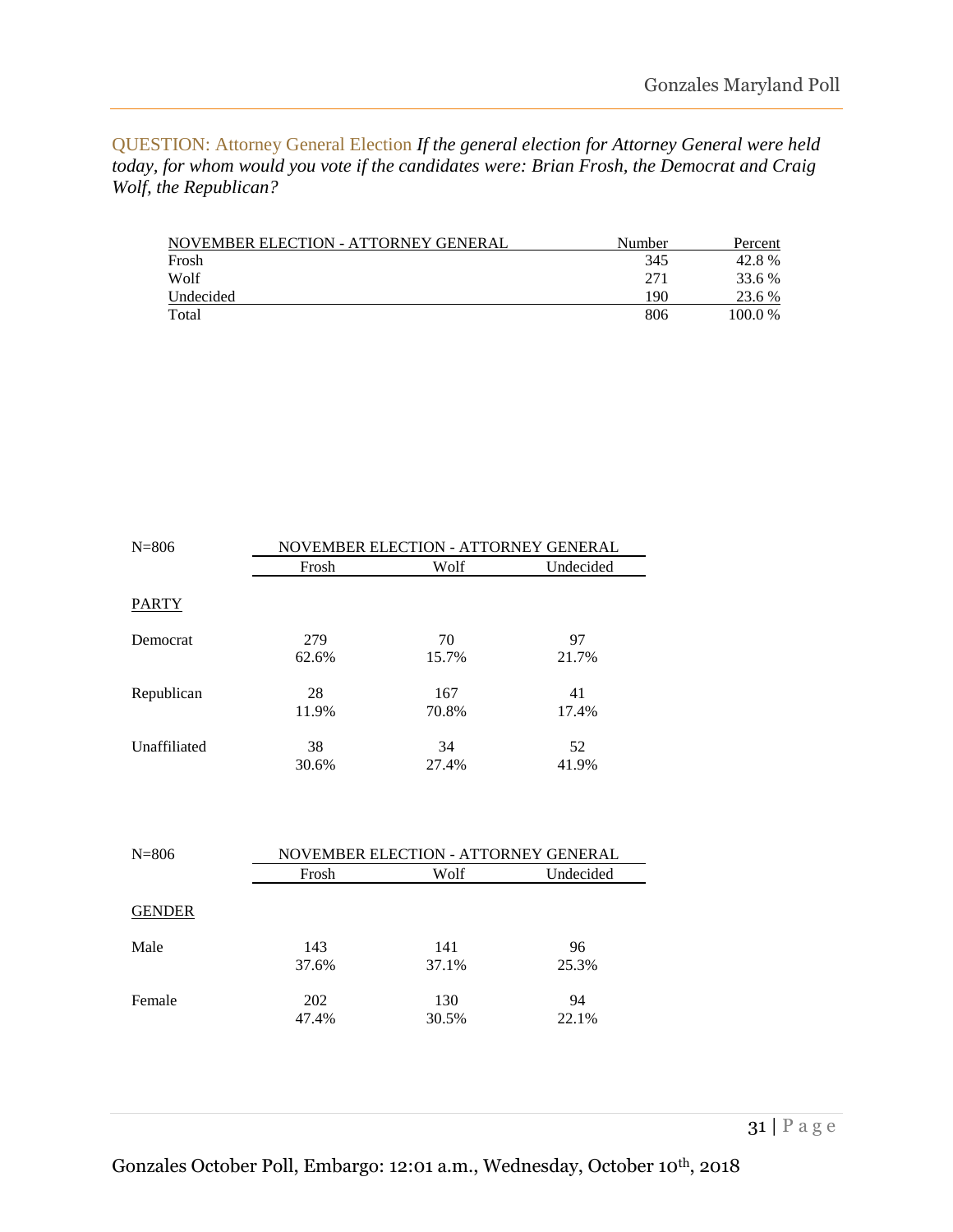| $N = 806$    | NOVEMBER ELECTION - ATTORNEY GENERAL |       |           |  |  |
|--------------|--------------------------------------|-------|-----------|--|--|
|              | Frosh                                | Wolf  | Undecided |  |  |
| AGE          |                                      |       |           |  |  |
| 18 to 34     | 58                                   | 47    | 30        |  |  |
|              | 43.0%                                | 34.8% | 22.2%     |  |  |
| 35 to 44     | 33                                   | 45    | 35        |  |  |
|              | 29.2%                                | 39.8% | 31.0%     |  |  |
| 45 to 54     | 75                                   | 48    | 40        |  |  |
|              | 46.0%                                | 29.4% | 24.5%     |  |  |
| 55 to 64     | 89                                   | 53    | 44        |  |  |
|              | 47.8%                                | 28.5% | 23.7%     |  |  |
| 65 and older | 90                                   | 78    | 41        |  |  |
|              | 43.1%                                | 37.3% | 19.6%     |  |  |

| $N = 806$   | NOVEMBER ELECTION - ATTORNEY GENERAL |              |              |  |  |
|-------------|--------------------------------------|--------------|--------------|--|--|
|             | Frosh                                | Wolf         | Undecided    |  |  |
| AGE GROUP   |                                      |              |              |  |  |
| Under 55    | 166<br>40.4%                         | 140<br>34.1% | 105<br>25.5% |  |  |
| 55 or older | 179<br>45.3%                         | 131<br>33.2% | 85<br>21.5%  |  |  |

| $N = 806$ | NOVEMBER ELECTION - ATTORNEY GENERAL |       |           |  |  |
|-----------|--------------------------------------|-------|-----------|--|--|
|           | Frosh                                | Wolf  | Undecided |  |  |
| RACE      |                                      |       |           |  |  |
|           |                                      |       |           |  |  |
| White     | 213                                  | 221   | 120       |  |  |
|           | 38.4%                                | 39.9% | 21.7%     |  |  |
| African-  | 116                                  | 31    | 50        |  |  |
| American  | 58.9%                                | 15.7% | 25.4%     |  |  |
| Other     | 16                                   | 19    | 20        |  |  |
|           | 29.1%                                | 34.5% | 36.4%     |  |  |

32 | P a g e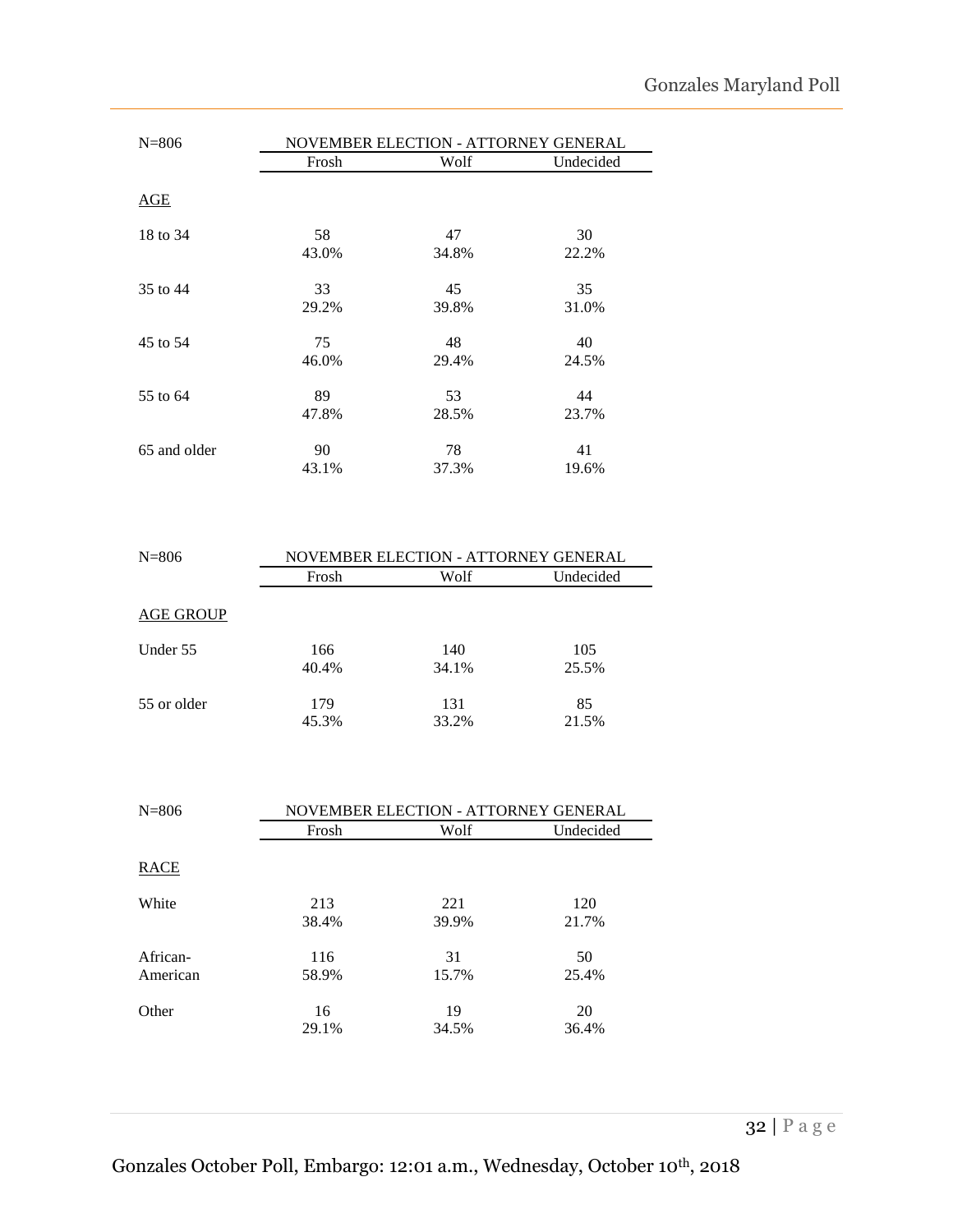| $N = 806$                  | Frosh        | NOVEMBER ELECTION - ATTORNEY GENERAL<br>Wolf | Undecided   |
|----------------------------|--------------|----------------------------------------------|-------------|
|                            |              |                                              |             |
| <b>REGION</b>              |              |                                              |             |
| <b>Baltimore</b>           | 144          | 126                                          | 78          |
| Metro                      | 41.4%        | 36.2%                                        | 22.4%       |
|                            |              |                                              |             |
| Washington<br>Metro        | 144<br>52.7% | 61<br>22.3%                                  | 68<br>24.9% |
|                            |              |                                              |             |
| Rural                      | 57           | 84                                           | 44          |
| Maryland                   | 30.8%        | 45.4%                                        | 23.8%       |
|                            |              |                                              |             |
| $N = 348$                  |              | NOVEMBER ELECTION - ATTORNEY GENERAL         |             |
|                            | Frosh        | Wolf                                         | Undecided   |
|                            |              |                                              |             |
| <b>BALTIMORE METRO</b>     |              |                                              |             |
| Anne                       | 23           | 29                                           | 27          |
| Arundel Co.                | 29.1%        | 36.7%                                        | 34.2%       |
|                            |              |                                              |             |
| <b>Baltimore</b><br>County | 49<br>43.0%  | 42<br>36.8%                                  | 23<br>20.2% |
|                            |              |                                              |             |
| Harford                    | 11           | 23                                           | 5           |
| County                     | 28.2%        | 59.0%                                        | 12.8%       |
| Howard                     | 20           | 20                                           | 8           |
| County                     | 41.7%        | 41.7%                                        | 16.7%       |
|                            |              |                                              |             |
| <b>Baltimore</b>           | 41           | 12                                           | 15          |
| City                       | 60.3%        | 17.6%                                        | 22.1%       |
|                            |              |                                              |             |
| $N = 273$                  |              | NOVEMBER ELECTION - ATTORNEY GENERAL         |             |
|                            | Frosh        | Wolf                                         | Undecided   |
|                            |              |                                              |             |
| <b>WASHINGTON METRO</b>    |              |                                              |             |
| Montgomery                 | 79           | 32                                           | 27          |
| County                     | 57.2%        | 23.2%                                        | 19.6%       |
|                            |              |                                              |             |
| Prince<br>George's Co.     | 58<br>51.8%  | 21<br>18.8%                                  | 33<br>29.5% |
|                            |              |                                              |             |
| Charles                    | 7            | $8\,$                                        | 8           |

County 30.4% 34.8% 34.8%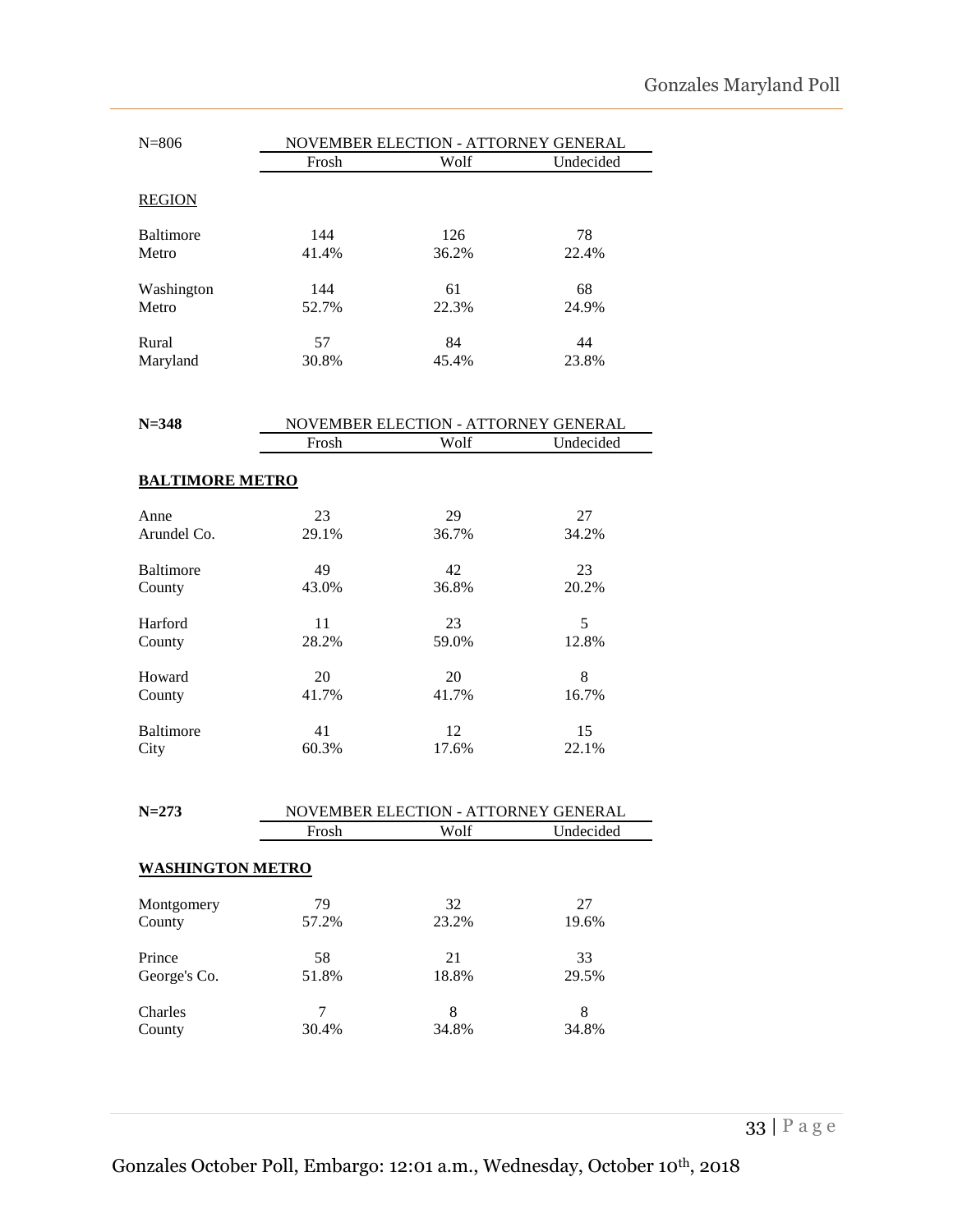| $N = 185$             | NOVEMBER ELECTION - ATTORNEY GENERAL |             |             |  |  |  |
|-----------------------|--------------------------------------|-------------|-------------|--|--|--|
|                       | Frosh                                | Wolf        | Undecided   |  |  |  |
| <b>RURAL MARYLAND</b> |                                      |             |             |  |  |  |
| <b>Eastern Shore</b>  | 32                                   | 38          | 20          |  |  |  |
|                       | 35.6%                                | 42.2%       | 22.2%       |  |  |  |
| Western<br>Maryland   | 25<br>26.3%                          | 46<br>48.4% | 24<br>25.3% |  |  |  |

#### Undecided Attorney General Election Voters

*If you had to choose today, who would you lean toward: Brian Frosh, the Democrat or Craig Wolf, the Republican?* 

| ATTORNEY GENERAL UNDECIDED | Number | Percent      |
|----------------------------|--------|--------------|
| Lean Frosh                 | 26     | 13.7 %       |
| Lean Wolf                  | 48     | 25.3 %       |
| No Answer                  | 116    | $\%$<br>61.1 |
| Total                      | 190    | $100.0\%$    |

| $N=190$      | ATTORNEY GENERAL UNDECIDED |           |           |  |
|--------------|----------------------------|-----------|-----------|--|
|              | Lean Frosh                 | Lean Wolf | No Answer |  |
| <b>PARTY</b> |                            |           |           |  |
| Democrat     | 16                         | 19        | 62        |  |
|              | 16.5%                      | 19.6%     | 63.9%     |  |
| Republican   | 1                          | 20        | 20        |  |
|              | 2.4%                       | 48.8%     | 48.8%     |  |
| Unaffiliated | 9                          | 9         | 34        |  |
|              | 17.3%                      | 17.3%     | 65.4%     |  |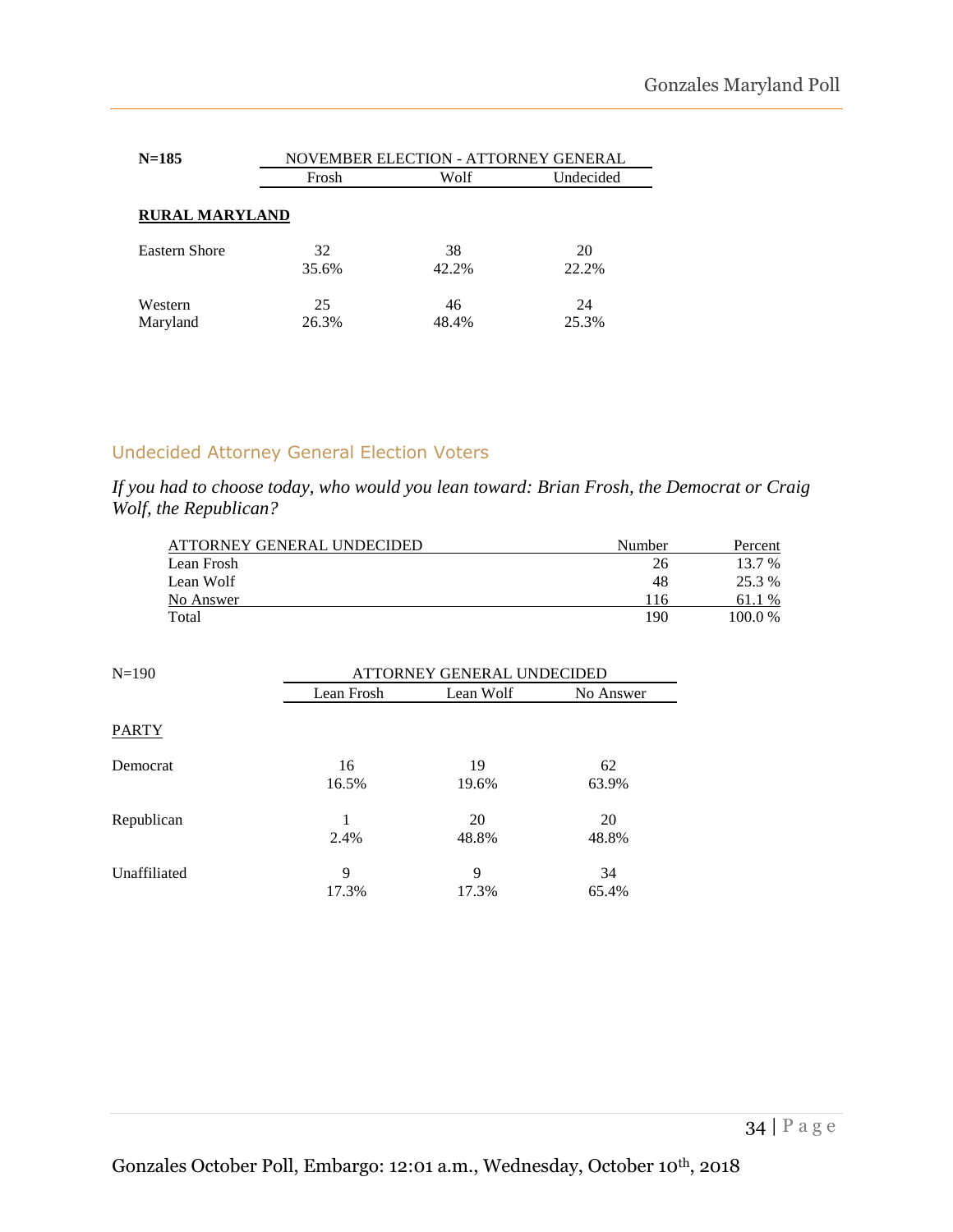<span id="page-34-0"></span>QUESTION: Direction of State *Overall, would you say things in Maryland are moving in the right direction, or would you say things are off on the wrong track?*

| DIRECTION OF STATE     | Number | Percent |
|------------------------|--------|---------|
| <b>Right Direction</b> | 515    | 63.9 %  |
| Wrong Track            | 162    | 20.1 %  |
| No answer              | 129    | 16.0 %  |
| Total                  | 806    | 100.0 % |

| $N = 806$        | <b>DIRECTION OF STATE</b> |                                                 |             |  |
|------------------|---------------------------|-------------------------------------------------|-------------|--|
|                  | <b>Right Direction</b>    | Wrong Track                                     | No answer   |  |
| <b>PARTY</b>     |                           |                                                 |             |  |
| Democrat         | 281<br>63.0%              | 94<br>21.1%                                     | 71<br>15.9% |  |
| Republican       | 165<br>69.9%              | 43<br>18.2%                                     | 28<br>11.9% |  |
| Unaffiliated     | 69<br>55.6%               | 25<br>20.2%                                     | 30<br>24.2% |  |
| $N = 806$        | <b>Right Direction</b>    | <b>DIRECTION OF STATE</b><br><b>Wrong Track</b> | No answer   |  |
| <b>GENDER</b>    |                           |                                                 |             |  |
| Male             | 250<br>65.8%              | 72<br>18.9%                                     | 58<br>15.3% |  |
| Female           | 265<br>62.2%              | 90<br>21.1%                                     | 71<br>16.7% |  |
| $N = 806$        | <b>Right Direction</b>    | DIRECTION OF STATE<br><b>Wrong Track</b>        | No answer   |  |
| <b>AGE GROUP</b> |                           |                                                 |             |  |
| Under 55         | 262<br>63.7%              | 82<br>20.0%                                     | 67<br>16.3% |  |
| 55 or older      | 253<br>64.1%              | 80<br>20.3%                                     | 62<br>15.7% |  |
|                  |                           |                                                 |             |  |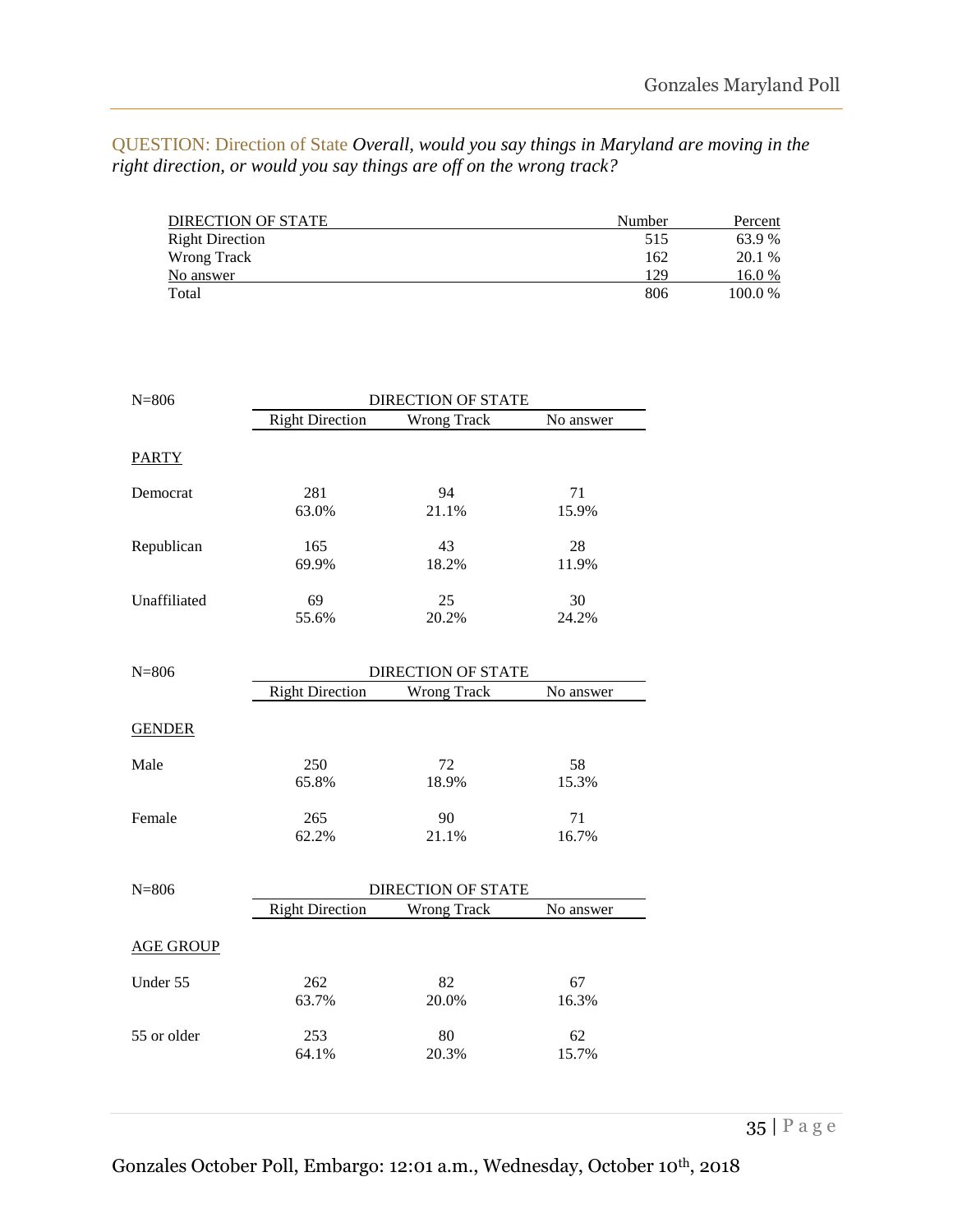| $N = 806$    |                        | <b>DIRECTION OF STATE</b> |           |
|--------------|------------------------|---------------------------|-----------|
|              | <b>Right Direction</b> | <b>Wrong Track</b>        | No answer |
| AGE          |                        |                           |           |
| 18 to 34     | 80                     | 31                        | 24        |
|              | 59.3%                  | 23.0%                     | 17.8%     |
| 35 to 44     | 70                     | 23                        | 20        |
|              | 61.9%                  | 20.4%                     | 17.7%     |
| 45 to 54     | 112                    | 28                        | 23        |
|              | 68.7%                  | 17.2%                     | 14.1%     |
| 55 to 64     | 115                    | 44                        | 27        |
|              | 61.8%                  | 23.7%                     | 14.5%     |
| 65 and older | 138                    | 36                        | 35        |
|              | 66.0%                  | 17.2%                     | 16.7%     |
| $N = 806$    |                        | <b>DIRECTION OF STATE</b> |           |

| $N = 800$ |                        | DIRECTION OF STATE |             |  |  |
|-----------|------------------------|--------------------|-------------|--|--|
|           | <b>Right Direction</b> | Wrong Track        | No answer   |  |  |
| RACE      |                        |                    |             |  |  |
| White     | 369<br>66.6%           | 96<br>17.3%        | 89<br>16.1% |  |  |
| African-  | 112                    | 54                 | 31          |  |  |
| American  | 56.9%                  | 27.4%              | 15.7%       |  |  |
| Other     | 34                     | 12                 | 9           |  |  |
|           | 61.8%                  | 21.8%              | 16.4%       |  |  |

| $N = 806$        |                        | <b>DIRECTION OF STATE</b> |           |
|------------------|------------------------|---------------------------|-----------|
|                  | <b>Right Direction</b> | Wrong Track               | No answer |
| <b>REGION</b>    |                        |                           |           |
| <b>Baltimore</b> | 210                    | 72                        | 66        |
| Metro            | 60.3%                  | 20.7%                     | 19.0%     |
| Washington       | 177                    | 58                        | 38        |
| Metro            | 64.8%                  | 21.2%                     | 13.9%     |
| Rural            | 128                    | 32                        | 25        |
| Maryland         | 69.2%                  | 17.3%                     | 13.5%     |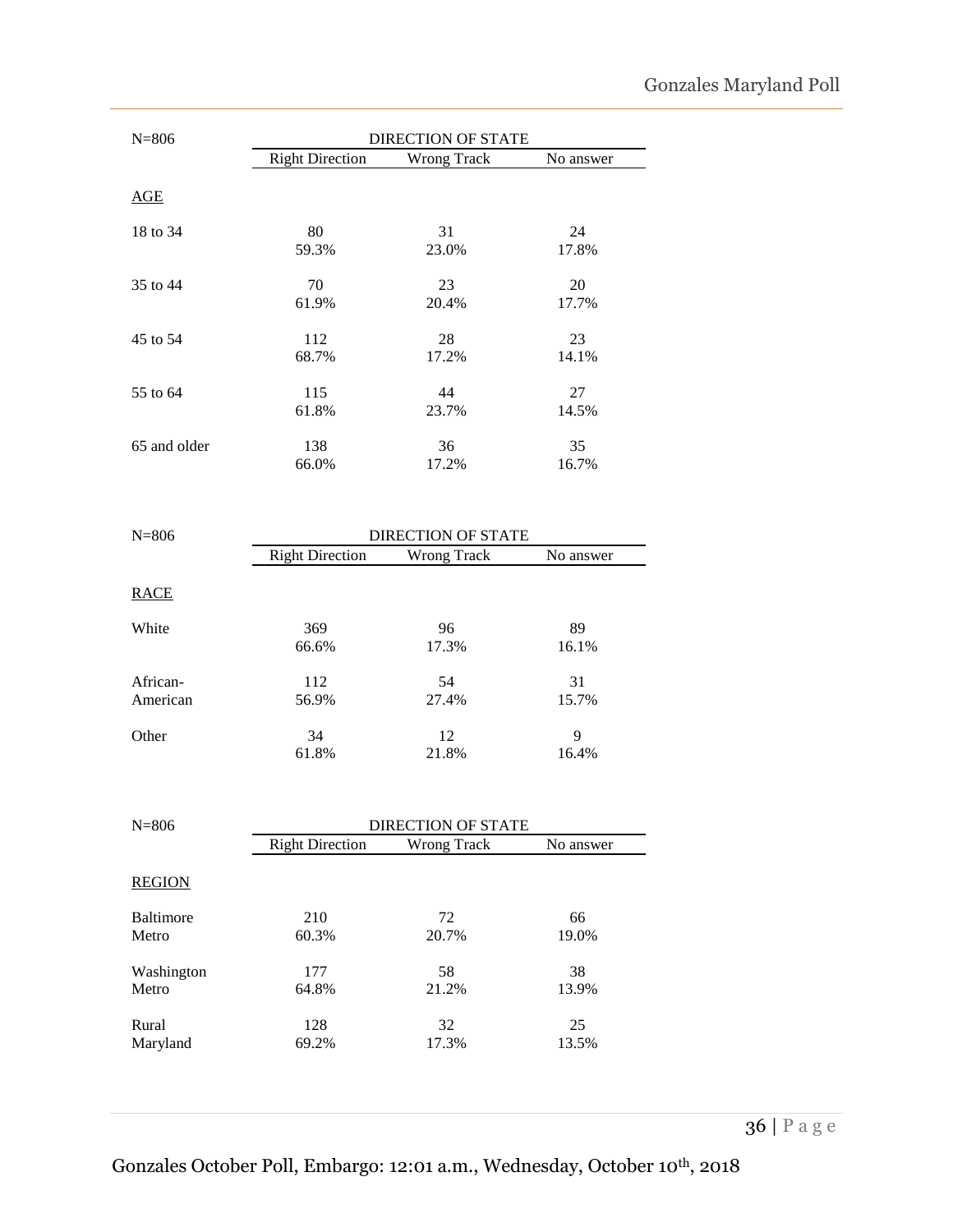<span id="page-36-0"></span>QUESTION: United States-Mexico-Canada Agreement (USMCA) *Our government recently entered into a new trade deal to replace the North America Free Trade Agreement (NAFTA), which was enacted 25 years ago. The new trade deal is called the United States-Mexico-Canada Agreement (USMCA). Provisions include the U. S. gaining greater access to the Canadian dairy market, and that all imported automobiles must be built with at least 75 percent of the parts made in the U.S., Mexico, or Canada. Do you favor or oppose this new trade agreement?*

| <b>USMCA</b> | Number | Percent |
|--------------|--------|---------|
| Favor        | 516    | 64.0 %  |
| Oppose       | 104    | 12.9 %  |
| No answer    | 186    | 23.1 %  |
| Total        | 806    | 100.0%  |

#### **Is that strongly or somewhat favor/oppose?**

| <b>USMCA</b>           | Number | Percent |
|------------------------|--------|---------|
| <b>Strongly Favor</b>  | 339    | 42.1 %  |
| Somewhat Favor         | 177    | 22.0 %  |
| Somewhat Oppose        | 36     | 4.5 %   |
| <b>Strongly Oppose</b> | 68     | 8.4 %   |
| No answer              | 186    | 23.1 %  |
| Total                  | 806    | 100.0%  |

| $N = 806$     |                       |                   | <b>USMCA</b>           |                        |              |
|---------------|-----------------------|-------------------|------------------------|------------------------|--------------|
|               | <b>Strongly Favor</b> | Somewhat<br>Favor | Somewhat<br>Oppose     | Strongly<br>Oppose     | No answer    |
| <b>PARTY</b>  |                       |                   |                        |                        |              |
| Democrat      | 125<br>28.0%          | 127<br>28.5%      | 29<br>6.5%             | 34<br>7.6%             | 131<br>29.4% |
| Republican    | 154<br>65.3%          | 29<br>12.3%       | $\overline{4}$<br>1.7% | $\overline{7}$<br>3.0% | 42<br>17.8%  |
| Unaffiliated  | 60<br>48.4%           | 21<br>16.9%       | 3<br>2.4%              | 27<br>21.8%            | 13<br>10.5%  |
| $N = 806$     |                       |                   | <b>USMCA</b>           |                        |              |
|               | <b>Strongly Favor</b> | Somewhat<br>Favor | Somewhat<br>Oppose     | Strongly<br>Oppose     | No answer    |
| <b>GENDER</b> |                       |                   |                        |                        |              |
| Male          | 185<br>48.7%          | 77<br>20.3%       | 12<br>3.2%             | 29<br>7.6%             | 77<br>20.3%  |
| Female        | 154<br>36.2%          | 100<br>23.5%      | 24<br>5.6%             | 39<br>9.2%             | 109<br>25.6% |
|               |                       |                   |                        |                        | $37$   Page  |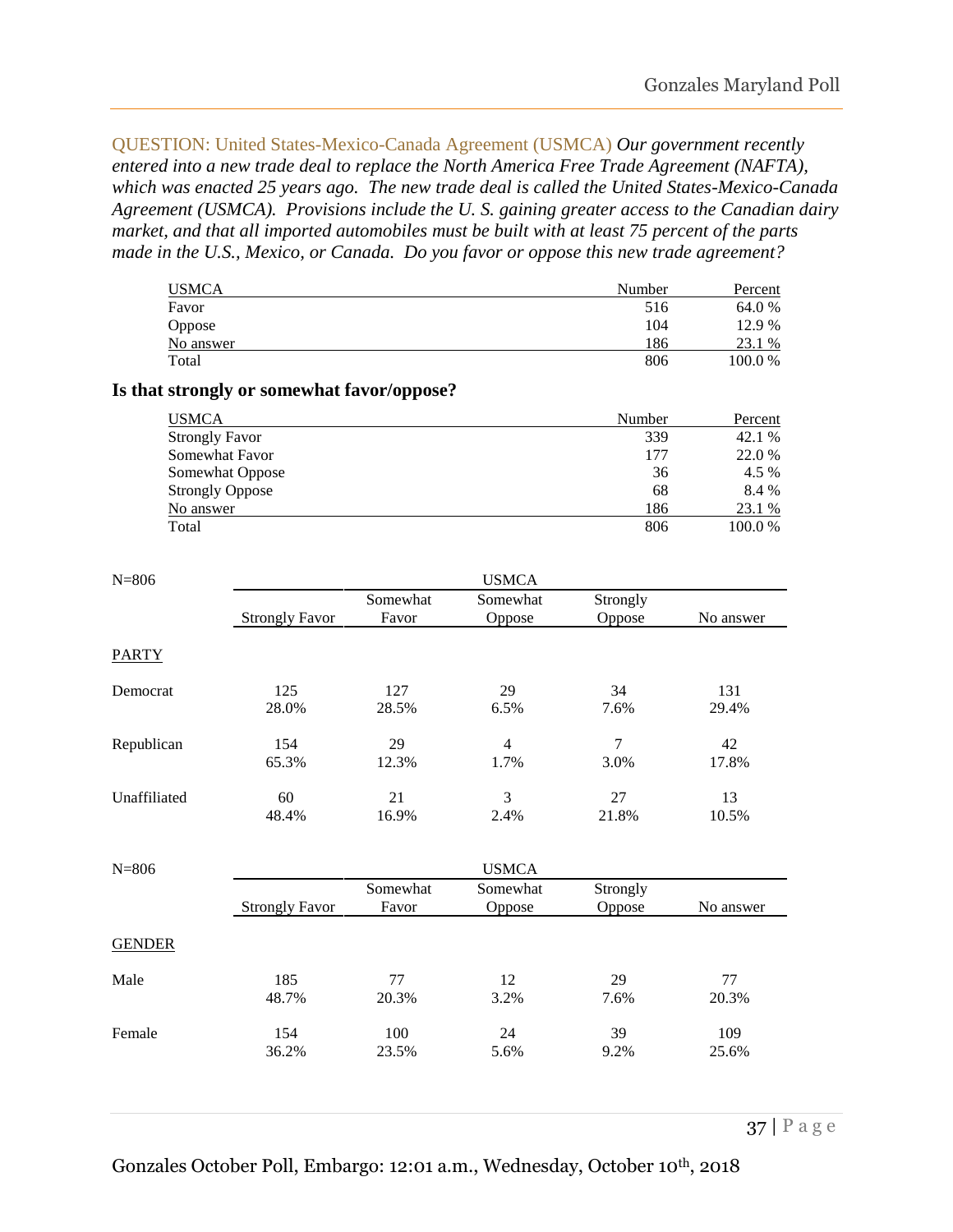| $N = 806$    |                       |          | <b>USMCA</b>   |          |           |
|--------------|-----------------------|----------|----------------|----------|-----------|
|              |                       | Somewhat | Somewhat       | Strongly |           |
|              | <b>Strongly Favor</b> | Favor    | Oppose         | Oppose   | No answer |
| AGE          |                       |          |                |          |           |
| 18 to 34     | 52                    | 32       | 7              | 15       | 29        |
|              | 38.5%                 | 23.7%    | 5.2%           | 11.1%    | 21.5%     |
| 35 to 44     | 43                    | 31       | 6              | 10       | 23        |
|              | 38.1%                 | 27.4%    | 5.3%           | 8.8%     | 20.4%     |
| 45 to 54     | 66                    | 28       | 10             | 12       | 47        |
|              | 40.5%                 | 17.2%    | 6.1%           | 7.4%     | 28.8%     |
| 55 to 64     | 80                    | 48       | 6              | 13       | 39        |
|              | 43.0%                 | 25.8%    | 3.2%           | 7.0%     | 21.0%     |
| 65 and older | 98                    | 38       | $\overline{7}$ | 18       | 48        |
|              | 46.9%                 | 18.2%    | 3.3%           | 8.6%     | 23.0%     |

| $N = 806$        |                       | <b>USMCA</b>      |                           |                    |             |  |
|------------------|-----------------------|-------------------|---------------------------|--------------------|-------------|--|
|                  | <b>Strongly Favor</b> | Somewhat<br>Favor | Somewhat<br><b>Oppose</b> | Strongly<br>Oppose | No answer   |  |
| <b>AGE GROUP</b> |                       |                   |                           |                    |             |  |
| Under 55         | 161<br>39.2%          | 91<br>22.1%       | 23<br>5.6%                | 37<br>9.0%         | 99<br>24.1% |  |
| 55 or older      | 178<br>45.1%          | 86<br>21.8%       | 13<br>3.3%                | 31<br>7.8%         | 87<br>22.0% |  |

| $N = 806$            |                       |                   | <b>USMCA</b>       |                    |              |
|----------------------|-----------------------|-------------------|--------------------|--------------------|--------------|
|                      | <b>Strongly Favor</b> | Somewhat<br>Favor | Somewhat<br>Oppose | Strongly<br>Oppose | No answer    |
| <b>RACE</b>          |                       |                   |                    |                    |              |
| White                | 241<br>43.5%          | 104<br>18.8%      | 27<br>4.9%         | 53<br>9.6%         | 129<br>23.3% |
| African-<br>American | 74<br>37.6%           | 63<br>32.0%       | 6<br>3.0%          | 7<br>3.6%          | 47<br>23.9%  |
| Other                | 24<br>43.6%           | 10<br>18.2%       | 3<br>5.5%          | 8<br>14.5%         | 10<br>18.2%  |
|                      |                       |                   |                    |                    |              |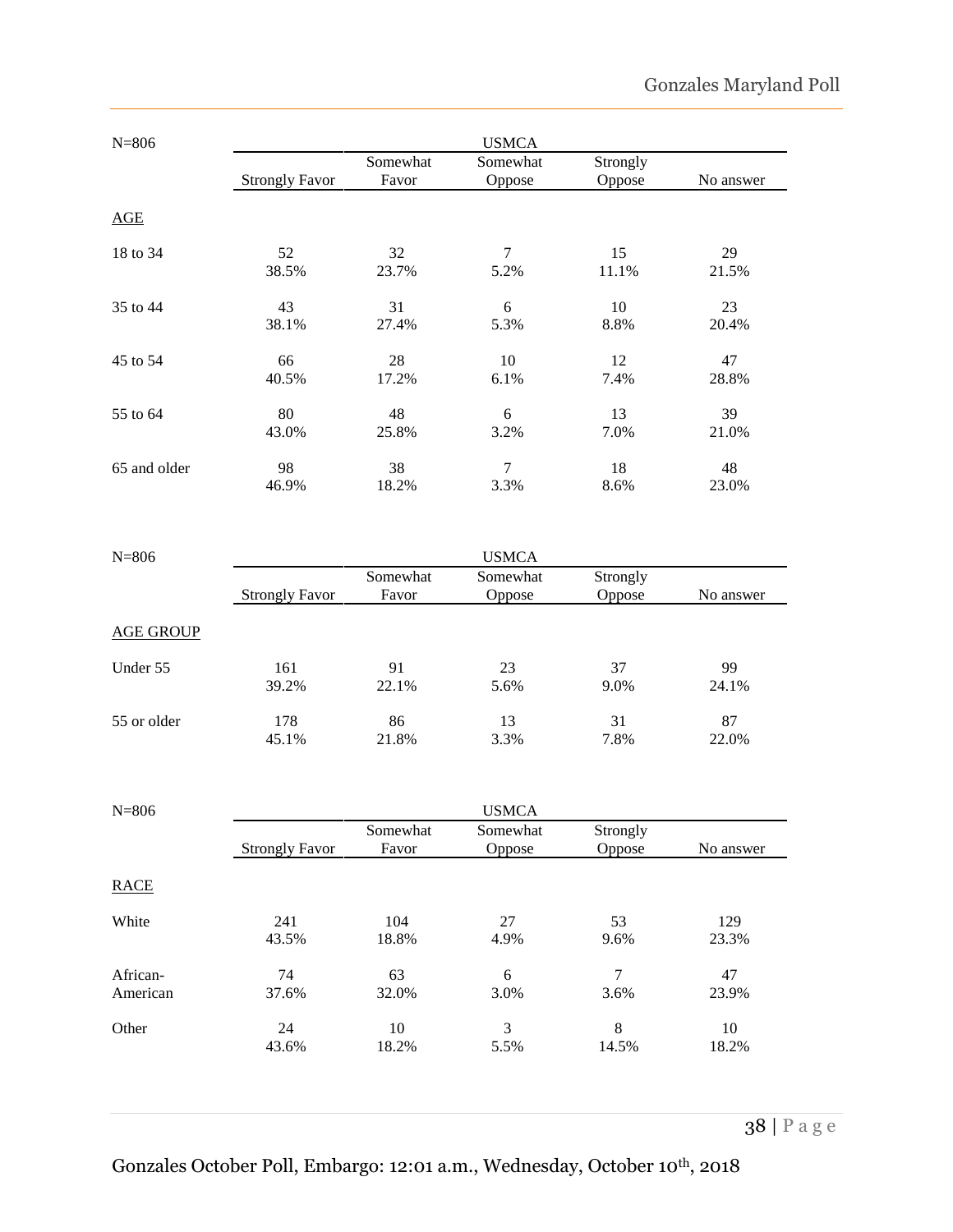| $N = 806$        |                       |                   | <b>USMCA</b>              |                    |           |
|------------------|-----------------------|-------------------|---------------------------|--------------------|-----------|
|                  | <b>Strongly Favor</b> | Somewhat<br>Favor | Somewhat<br><b>Oppose</b> | Strongly<br>Oppose | No answer |
| <b>REGION</b>    |                       |                   |                           |                    |           |
| <b>Baltimore</b> | 142                   | 70                | 17                        | 30                 | 89        |
| Metro            | 40.8%                 | 20.1%             | 4.9%                      | 8.6%               | 25.6%     |
| Washington       | 107                   | 70                | 11                        | 23                 | 62        |
| Metro            | 39.2%                 | 25.6%             | 4.0%                      | 8.4%               | 22.7%     |
| Rural            | 90                    | 37                | 8                         | 15                 | 35        |
| Maryland         | 48.6%                 | 20.0%             | 4.3%                      | 8.1%               | 18.9%     |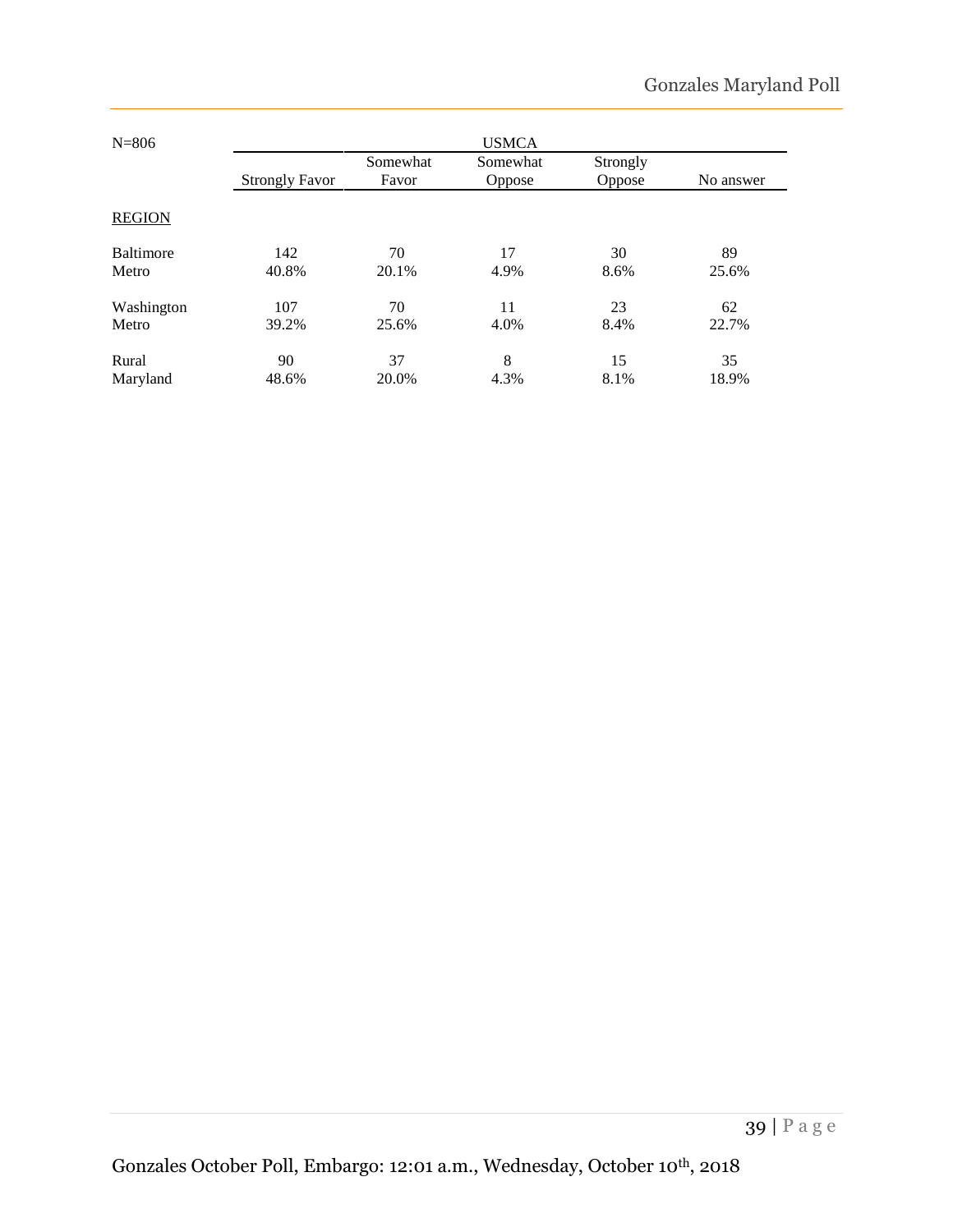### <span id="page-39-0"></span>Gonzales Maryland Poll Sample Demographics

| AGE          | Number | Percent |
|--------------|--------|---------|
| 18 to 34     | 135    | 16.7 %  |
| 35 to 44     | 113    | 14.0 %  |
| 45 to 54     | 163    | 20.2 %  |
| 55 to 64     | 186    | 23.1 %  |
| 65 and older | 209    | 25.9 %  |
| Total        | 806    | 100.0 % |

| <b>AGE GROUP</b> | Number | Percent |
|------------------|--------|---------|
| Under 55         | 41     | 51.0 %  |
| 55 or older      | 395    | 49.0 %  |
| Total            | 806    | 100.0%  |

| <b>PARTY</b> | Number | Percent |
|--------------|--------|---------|
| Democrat     | 446    | 55.3 %  |
| Republican   | 236    | 29.3 %  |
| Unaffiliated | 124    | 15.4 %  |
| Total        | 806    | 100.0 % |

| <b>RACE</b>      | Number | Percent |
|------------------|--------|---------|
| White            | 554    | 68.7 %  |
| African-American | 197    | 24.4 %  |
| Other            | 55     | 6.8%    |
| Total            | 806    | 100.0%  |

| <b>GENDER</b> | Number | Percent |
|---------------|--------|---------|
| Male          | 380    | 47.1 %  |
| Female        | 426    | 52.9 %  |
| Total         | 806    | 100.0 % |

| <b>REGION</b>           | Number | Percent |
|-------------------------|--------|---------|
| <b>Baltimore Metro</b>  | 348    | 43.2 %  |
| <b>Washington Metro</b> | 273    | 33.9%   |
| Rural Maryland          | 185    | 23.0 %  |
| Total                   | 806    | 100.0%  |